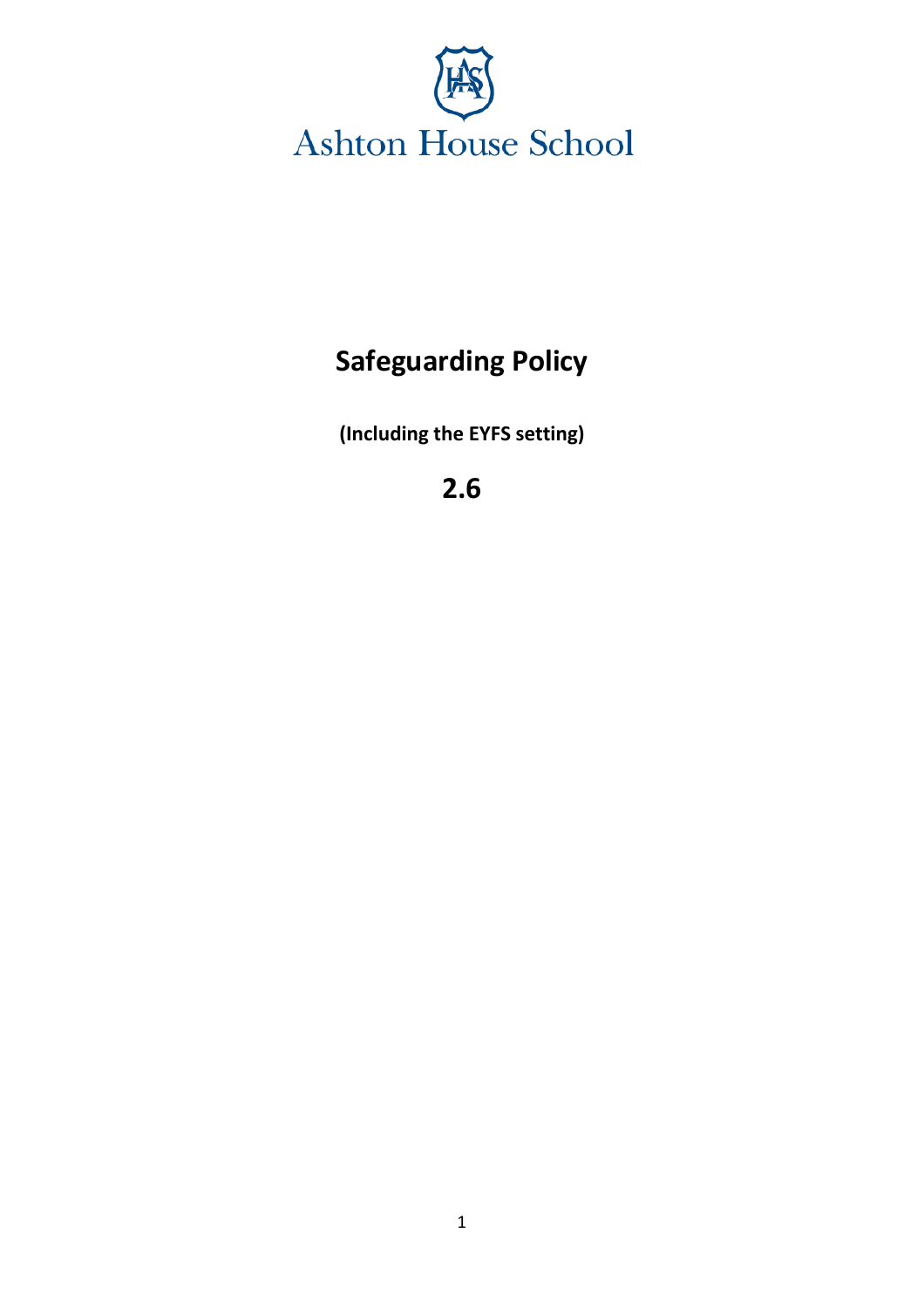| <b>Policy Title:</b>            | <b>Safeguarding Policy</b>                                                                                                                                                                                                                                                                                                                                                                                                                                                                                                                                                          |  |
|---------------------------------|-------------------------------------------------------------------------------------------------------------------------------------------------------------------------------------------------------------------------------------------------------------------------------------------------------------------------------------------------------------------------------------------------------------------------------------------------------------------------------------------------------------------------------------------------------------------------------------|--|
| <b>Version:</b>                 | 2.6                                                                                                                                                                                                                                                                                                                                                                                                                                                                                                                                                                                 |  |
| <b>Policy Summary:</b>          | This Policy refers to the whole school including the EYFS setting.<br>Ashton House School and EYFS setting recognizes the importance of<br>creating and promoting a safe, caring and secure environment in which<br>every child can flourish, develop and succeed. The school understands<br>that safeguarding is everyone's responsibility and that all members of<br>the school community play an important role in implementing this<br>policy and procedure. Ashton House School and EYFS setting has a<br>commitment to safeguarding and aims to create a culture of vigilance |  |
|                                 | in this respect.                                                                                                                                                                                                                                                                                                                                                                                                                                                                                                                                                                    |  |
| <b>Policy Owner:</b>            | Designated Safeguarding Lead                                                                                                                                                                                                                                                                                                                                                                                                                                                                                                                                                        |  |
| <b>Relevant to:</b>             | All staff, volunteers, contractors and service providers, parents and<br>guardians                                                                                                                                                                                                                                                                                                                                                                                                                                                                                                  |  |
| Date introduced:                | January 2019                                                                                                                                                                                                                                                                                                                                                                                                                                                                                                                                                                        |  |
| <b>Next review date:</b>        | September 2022                                                                                                                                                                                                                                                                                                                                                                                                                                                                                                                                                                      |  |
| <b>Related School Documents</b> | <b>Whistleblowing Policy</b><br>Online Safety and ICT Acceptable Use Policy<br><b>Allegations Against Staff Policy</b><br>Staff Code of Conduct<br><b>Behaviour Policy</b><br>Policy for Missing Children<br>Anti-bullying Policy                                                                                                                                                                                                                                                                                                                                                   |  |
| Date(s) modified/reviewed:      | Modifications made to the previous version of this policy are indicated<br>with a line in the left hand margin.<br>This policy is compliant with KCSIE Sept 2019. Of particular note, is the<br>introduction of references to 'up-skirting'.<br>31.8.2020 - Revisions and additions made in line with KCSIE 2020<br>6.1.2021 - Amendment to LADO details<br>29.3.2021 - Amendment to dismissal procedure<br>01.09.2021- Revisions and additions made in line with KCSIE 2021                                                                                                        |  |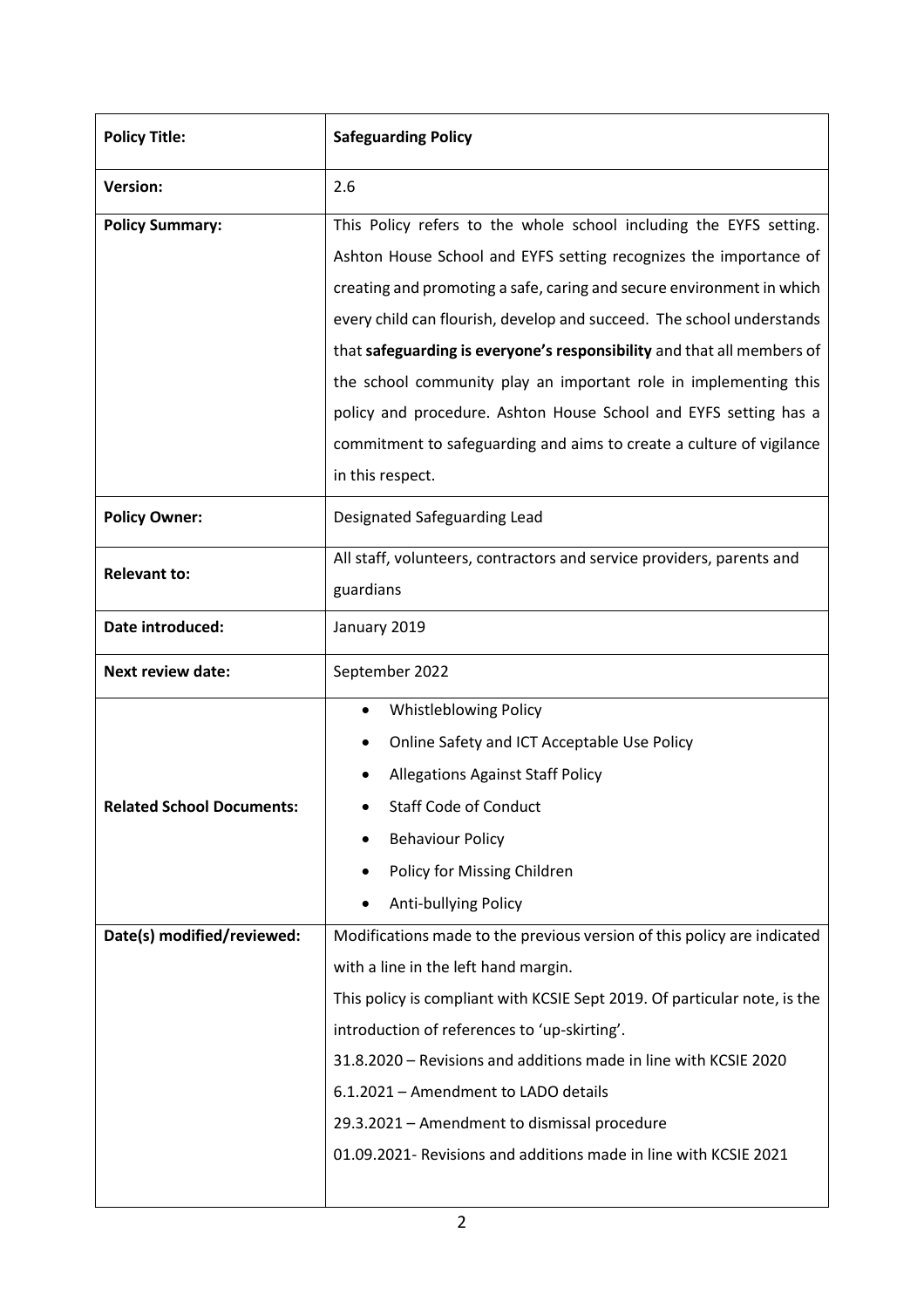## **SAFEGUARDING POLICY AND PROCEDURES**

## **Introduction**

Ashton House School and EYFS setting recognises the importance of creating and promoting a safe, caring and secure environment in which every child can flourish, develop and succeed. The school understands that **safeguarding is everyone's responsibility** and that all members of the school community play an important role in implementing this policy and procedure. The school will achieve this by pursuing the following principles.

- Ensuring that at all times, the child's best interests are at the forefront of all decisions and actions taken to safeguard their health, care and welfare.
- Raising awareness of the causes, indicators and impact of abuse on children through high quality teaching and pastoral support.
- Ensuring an ethos of openness and challenge, which embraces differences and diversity and respects the rights of all members of the school community.
- Ensuring that members of the school community are provided with the relevant information, training and professional development to enable them to fulfill their role and responsibilities under this policy.
- Ensuring a culture of vigilance is created and maintained 'it could happen here.'
- Maintaining highly effective relationships with external agencies to share expertise, knowledge and practice that supports the implementation of this policy.

The School Proprietor and Senior team approve this policy on an annual basis and it is reviewed as part of the School's Annual Safeguarding Review. Changes may be made to policy between reviews to take account of changes to legislation, guidance and school policies and procedures.

A copy of this policy is available via the school website and a printed copy is available on request in a range of formats from the school reception.

This policy applies to all staff, volunteers, contractors, service providers and visitors and community and external agencies. It also applies whether children are on school and EYFS premises or on school and EYFS initiated outings/visits.

## **Reference to Legislation and Guidance**

The following legislation and guidance has been used to inform this policy.

- The Education (Independent School Standards) Regulations 2014
- Keeping children safe in Education (2021)
- Working Together to Safeguard Children (2018)
- Children Missing Education: Statutory Guidance for Local Authorities (2016)
- Prevent Duty Guidance (2015)
- Information Sharing: advice for practitioners providing safeguarding services (2015)
- London Child Protection Procedures: 5<sup>th</sup> Edition (2017)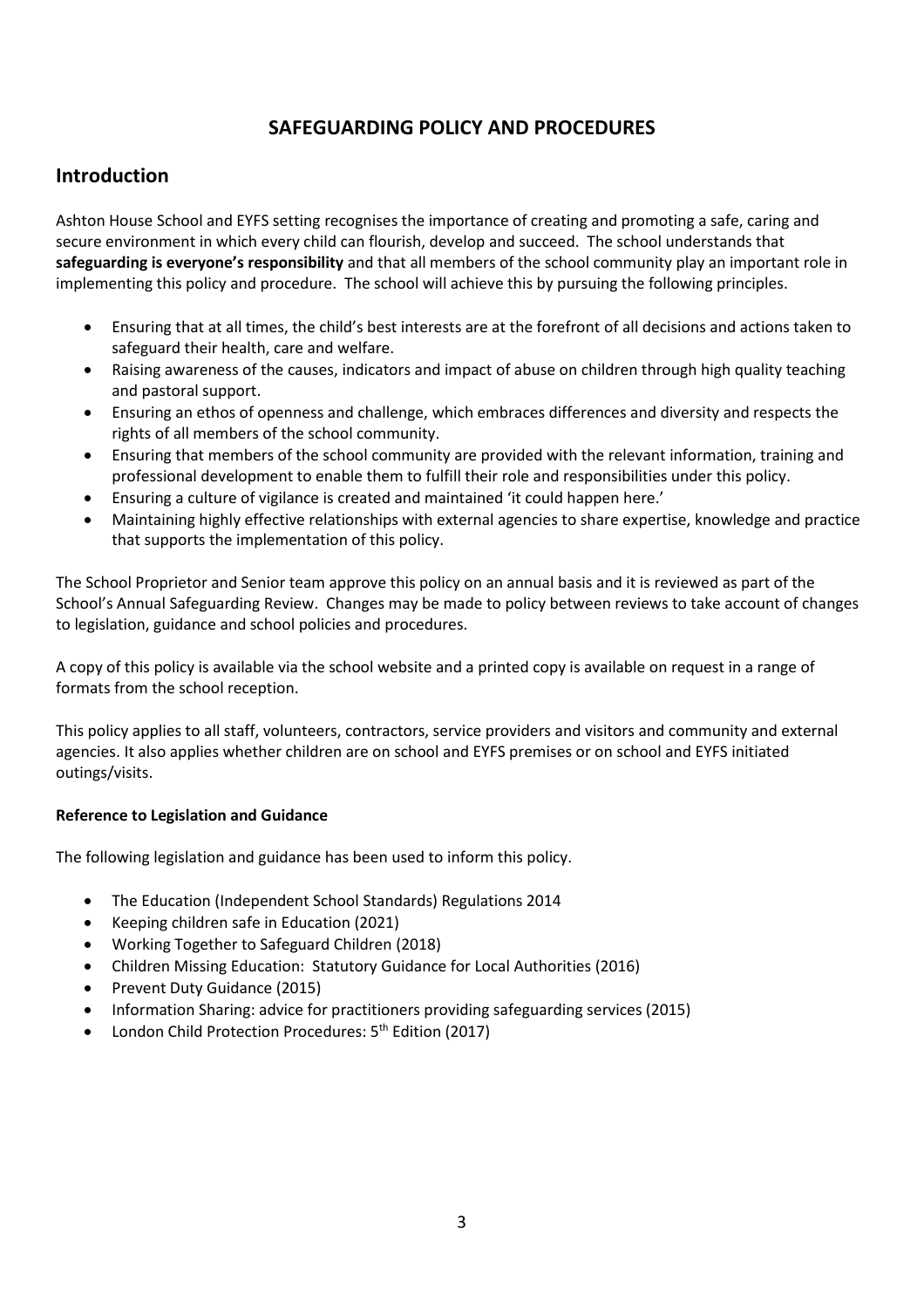## **Management of Safeguarding**

If you have concern about a child's welfare you should contact one or more of the following people. Alternatively, if you believe a child is at risk of immediate harm you should dial 999 and ask to speak to the Police.

| <b>School Contacts</b> |                                     |                                      |
|------------------------|-------------------------------------|--------------------------------------|
| <b>Name</b>            | Role                                | <b>Contact Details</b>               |
| Angela Stewart         | Designated Safeguarding Lead        | Office Number: 0208 560 3902 ext 209 |
|                        |                                     | Email: astewart@ashtonhouse.com      |
| Jasmin Deol            | Deputy Designated Safeguarding Lead | Office Number: 0208 560 3902 ext 201 |
|                        |                                     | Email: jdeol@ashtonhouse.com         |

Out of hours/ out of term time the contact i[s safeguarding@ashtonhouse.com](mailto:safeguarding@ashtonhouse.com)

Should you need to record your concerns, use the Safeguarding Concern Record, found in Annex A of this policy.

| <b>External Contacts</b>   |                                                                                |
|----------------------------|--------------------------------------------------------------------------------|
| <b>Hounslow Early Help</b> | Mon-Fri (9am-5pm) 020 8583 3200 / 6600 and choose Option 1                     |
| (Hounslow Safeguarding     |                                                                                |
| Children Board             | Out of hours and weekends - Emergency Duty Team: 020 8583 2222                 |
|                            |                                                                                |
|                            | earlyhelp@hounslow.gov.uk                                                      |
|                            |                                                                                |
|                            | CSLL-socialcare-GCSX@hounslow.gcsx.gov.uk                                      |
| Designated Officer         | New Referrals SAAM (Safeguarding Advice and Allegations Management) Duty Team: |
| (previously called LADO)   | email: lado@hounslow.gov.uk for referrals and LADO advice<br>0208 583 5730     |
|                            |                                                                                |
|                            | <b>Hounslow has two Local Authority Designated Officers (LADO)</b>             |
|                            |                                                                                |
|                            | <b>Grace Murphy</b>                                                            |
|                            | Tel: 0208 583 4933                                                             |
|                            | Email: grace.murphy@hounslow.gov.uk                                            |
|                            | Working days: Wednesday- Friday (9:00am-5:00pm)                                |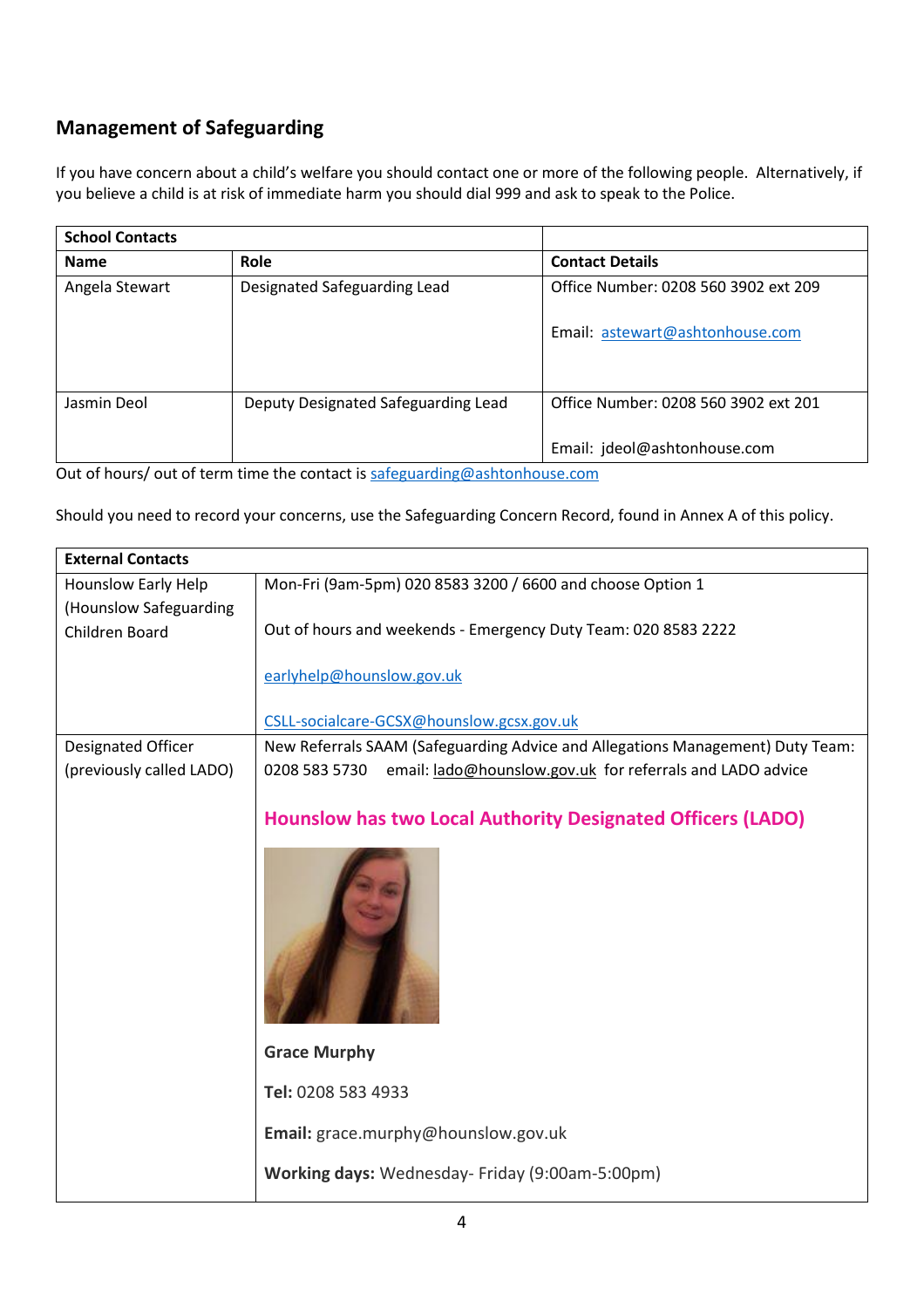|                           | Sarah Paltenghi                                 |
|---------------------------|-------------------------------------------------|
|                           | Tel: 0208 583 3423/07970198380                  |
|                           | Email: sarah.paltenghi@hounslow.gov.uk          |
|                           | Working days: Monday- Wednesday (9:00am-5:00pm) |
|                           | 020 8583 2565                                   |
| <b>NSPCC</b>              | 0808 800 5000                                   |
| Childline                 | 0800 1111                                       |
| <b>Emergency Services</b> | 999                                             |

A full and detailed list of external agencies is provided in Annex B of this policy.

## **Roles and Responsibilities**

The school promotes the belief that **safeguarding is everyone's responsibility** and that all members of the school community play an important role in implementing this policy and procedure. This policy applies to every member of staff whether paid or voluntary, contractors, service providers and visitors.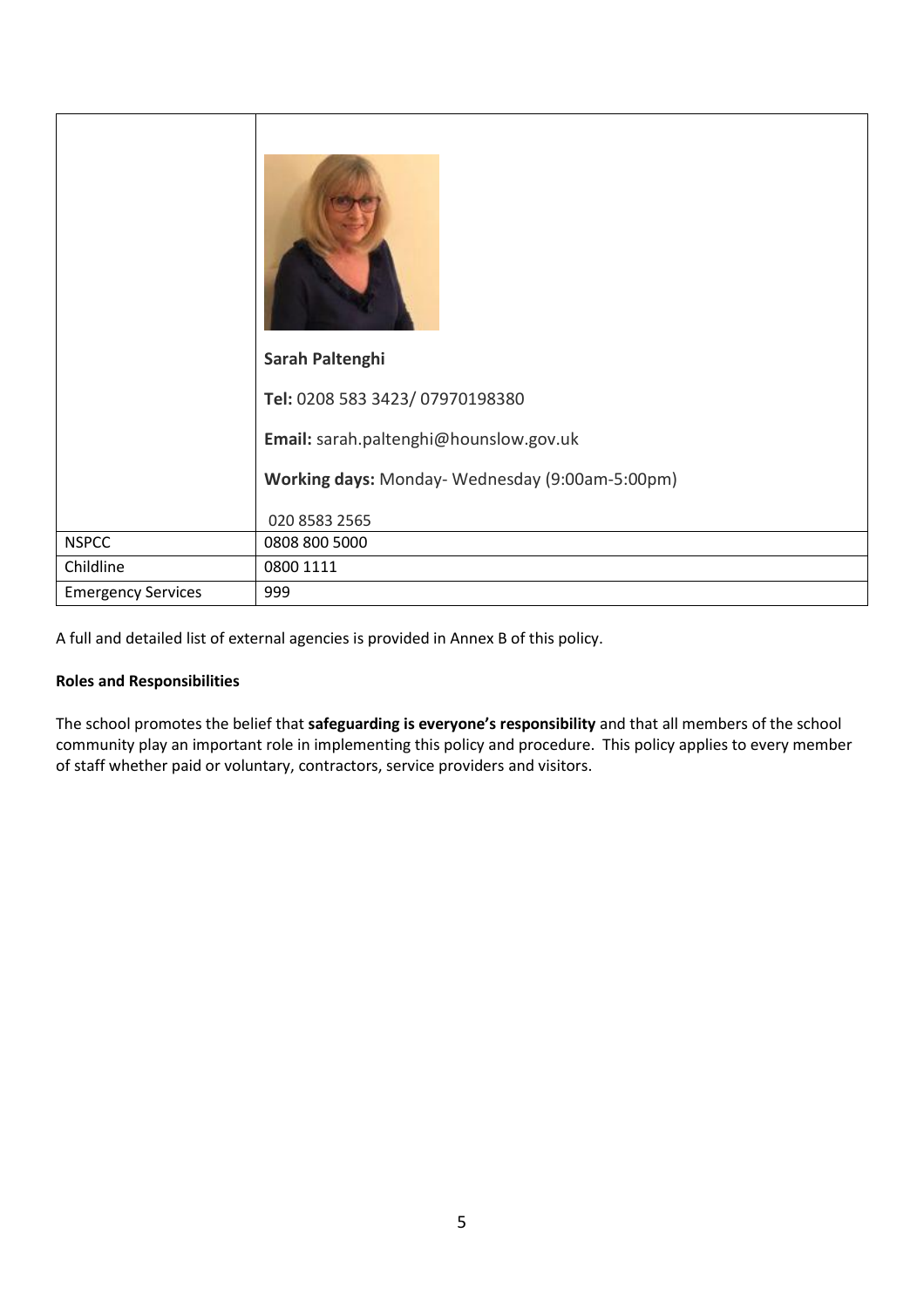## **The Proprietor is responsible for:**

- Ensuring that he/she has the relevant training, knowledge and understanding of safeguarding to ensure that he/she can fulfill their responsibilities effectively.
- Ensuring that this policy is fully implemented through rigorous monitoring and evaluation of the school's approach to safeguarding.
- Ensuring children are taught about safeguarding, including online safety and relationships education
- Ensuring all staff receive regular safeguarding training, including online safety, on induction, at regular intervals, by means of updates, staff meetings, e bulletins to provide relevant skills and knowledge and refresher sessions on Inset Days.
- Undertaking a review of this policy at least once per academic year and more frequently, should changes in legislation or guidance occur or any significant changes to the school occur.
- Managing the process of investigating any allegations made against the Headteacher or the Designated Safeguarding Lead.

The Proprietor is Mr Simon Turner. Mr Turner's contact details are [principal@ashtonhouse.com.](mailto:principal@ashtonhouse.com) He may be contacted on 0208 5603902 during the day or out of hours on 07713 327 757.

## **The Headteacher is responsible for:**

- Ensuring that this policy is implemented fully and effectively throughout the school and the EYFS setting.
- Undertaking an annual review of this and related policies at least once per academic year and more frequently, should changes in legislation or guidance occur or any significant changes to the school occur
- Ensuring that the Designated Safeguarding Lead and the Deputy Designated Safeguarding Lead have adequate time, support, resources and training to fulfill their role and responsibilities.
- Ensuring that all staff, volunteers, contractors, service providers and visitors have access to this policy and other relevant polices and information.
- Supporting the Designated Safeguarding Lead and Deputy Designated Safeguarding Lead to facilitate the development of an ethos of openness and challenge, which embraces differences and diversity and respects the rights of all members of the school community.
- Ensuring that all staff, volunteers, contractors and service providers undergo regular safeguarding training appropriate to their role.
- Ensuring the school's recruitment and selection policies are followed and that staff (employed or agency), volunteers, contractors and service providers are subject to the prescribed vetting procedures and that records of these procedures are maintained.

## **The Designated Safeguarding Lead and Deputy Designated Safeguarding Lead are responsible for:**

- Ensuring that all staff, volunteers, contractors and service providers know who the Designated Safeguarding Lead and Deputy Designated Safeguarding Lead are and how they can be contacted.
- Ensuring that all staff, volunteers, contractors, service providers and visitors understand their responsibilities under the Safeguarding Policy.
- Ensuring that all staff, volunteers, contractors, service providers and visitors know how to raise a safeguarding concern and are confident with the process of reporting a concern.
- Rigorously investigating all safeguarding concerns and ensuring that records of all concerns, investigations, outcomes and any resulting actions are recorded, maintained and reported onward as appropriate.
- To refer concerns where appropriate to the local children's services and/or social care teams.
- To liaise with the three safeguarding partners. In Hounslow, these agencies, including education have formed the Hounslow Safeguarding Partnership Executive. The executive members are Hounslow Council Chief Executive, Borough Commander for the West Area BCU and Chief Accountable Officer of NW London Collaboration of CCG's, and their nominated advisors.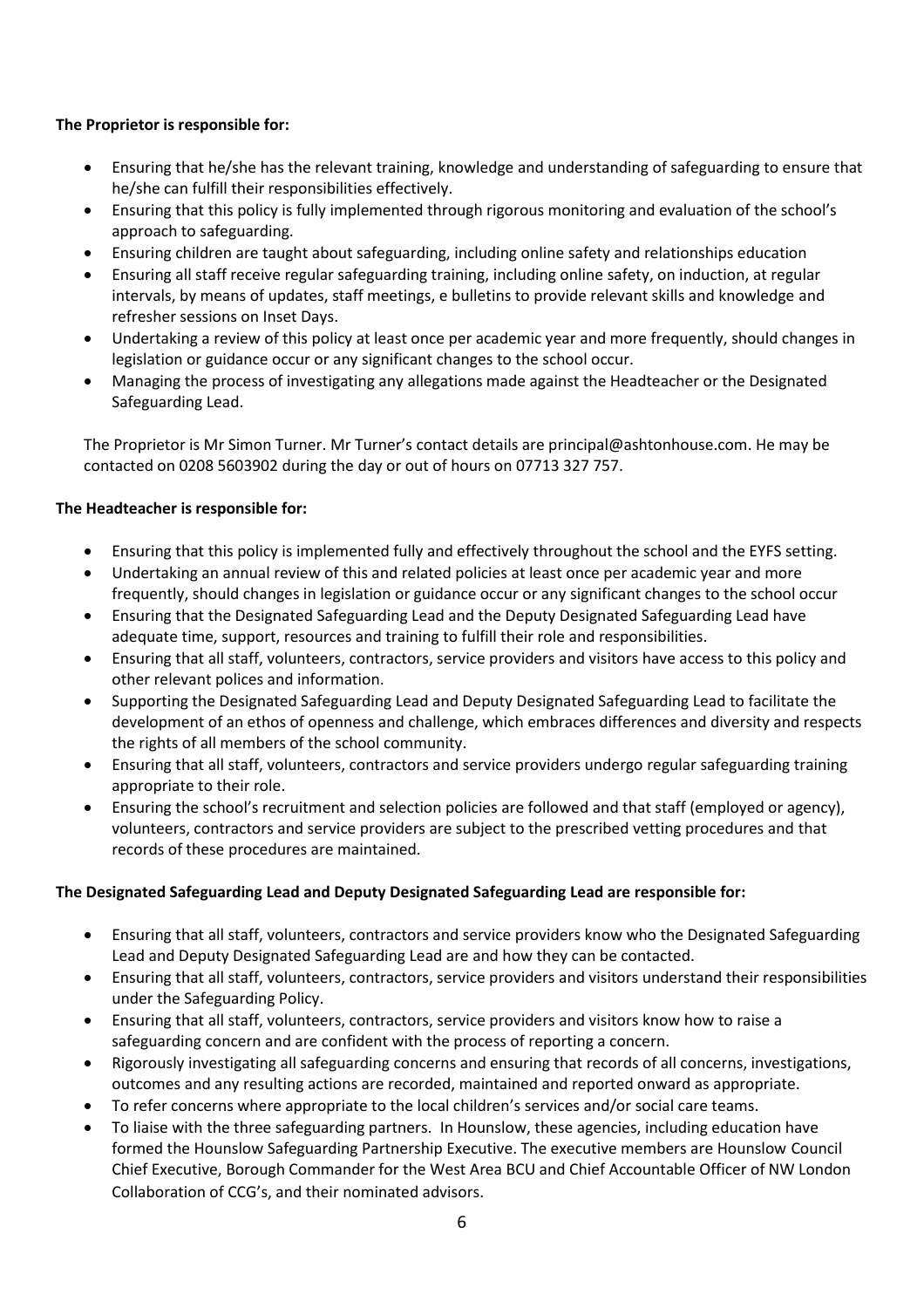- To co-ordinate Early Help inter-agency assessments and actions.
- Facilitating an ethos of openness and challenge, which embraces differences and diversity and respects the rights of all members of the school community.
- Establishing and maintaining effective working relationships with a range of appropriate external agencies.
- Working with teaching staff to ensure that the appropriate safeguarding curriculum content and pastoral support is delivered throughout the school.
- Maintaining their position as the school's expert safeguarding practitioner and the first contact point for all safeguarding matters.
- Undertaking an annual review of safeguarding and presenting this with recommendations for improvement to the Proprietor.

## **Staff members (employed or agency), volunteers, contractors and service providers are responsible for:**

- Maintaining a 'it could happen here' attitude.
- Always acting with the best interests of the child at the forefront of their decision-making.
- Listening to and reassure children making a disclosure.
- Reporting immediately any safeguarding concern to the Designated Safeguarding Lead, Deputy Designated Safeguarding Lead, Proprietor or an external agency.
- Ensuring that they know who the Designated Safeguarding Lead and Deputy Designated Safeguarding Lead are and how they can be contacted.
- Ensuring that they understand their responsibilities under the Safeguarding Policy.
- Understand their duties and responsibilities under the School's Staff Code of Conduct/Staff Behaviour Policy.
- Ensuring that they know how to raise a safeguarding concern and are confident with the process of reporting a concern.
- Willingly participating in training and development.
- Protecting children from maltreatment
- Preventing impairment of children's mental and physical health or development
- Ensuring children grow up in circumstances consistent with the provision of safe and effective care and
- Taking action to enable all children to have the best outcomes

**All staff including volunteers have a statutory obligation to report to the Designated Safeguarding Lead or Deputy Designated Safeguarding Lead if there is suspicion of abuse of a child or if a child discloses abuse or allegations of abuse.** 

**This is an inescapable, personal and professional responsibility on all staff for the protection of children from harm. All staff need to have read and understood and be able to discharge their roles and responsibilities as set out in this policy and Part 1 and Annex A of Keeping Children Safe in Education (2021)**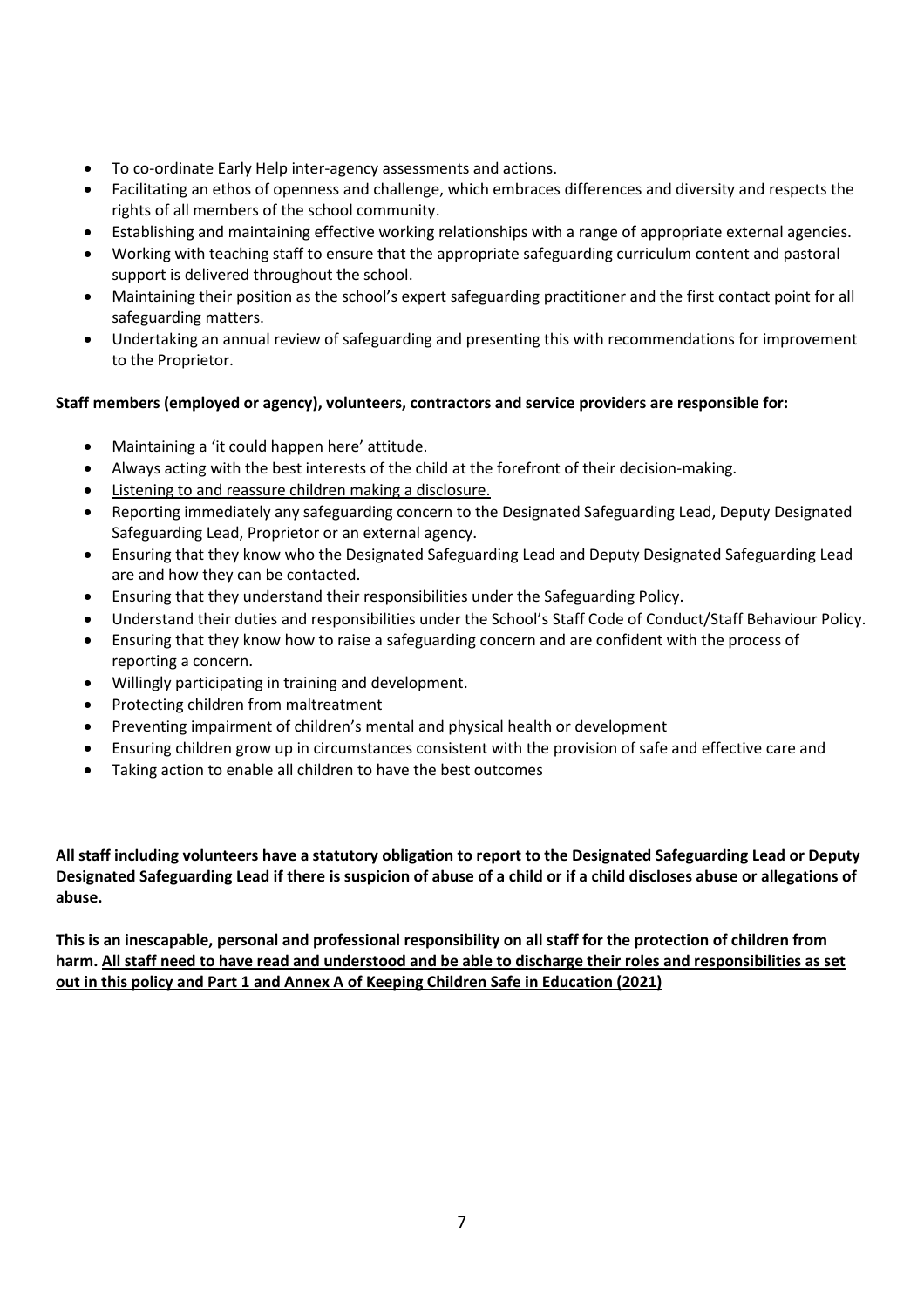## **Safeguarding Procedures**

## **Early Help**

Early Help means providing support as soon as a problem emerges at any point in a child's life. Where a child would benefit from co-ordinated Early Help, an Early Help inter-agency assessment should be arranged as soon as possible. Chapter one of Working Together to Safeguard Children provides detailed guidance on the Early Help process.

The School will work with local social services and children's services, parents, guardians and other external agencies to co-ordinate Early Help when it is deemed to be appropriate. The Designated Safeguarding lead will represent the child and the school throughout this process.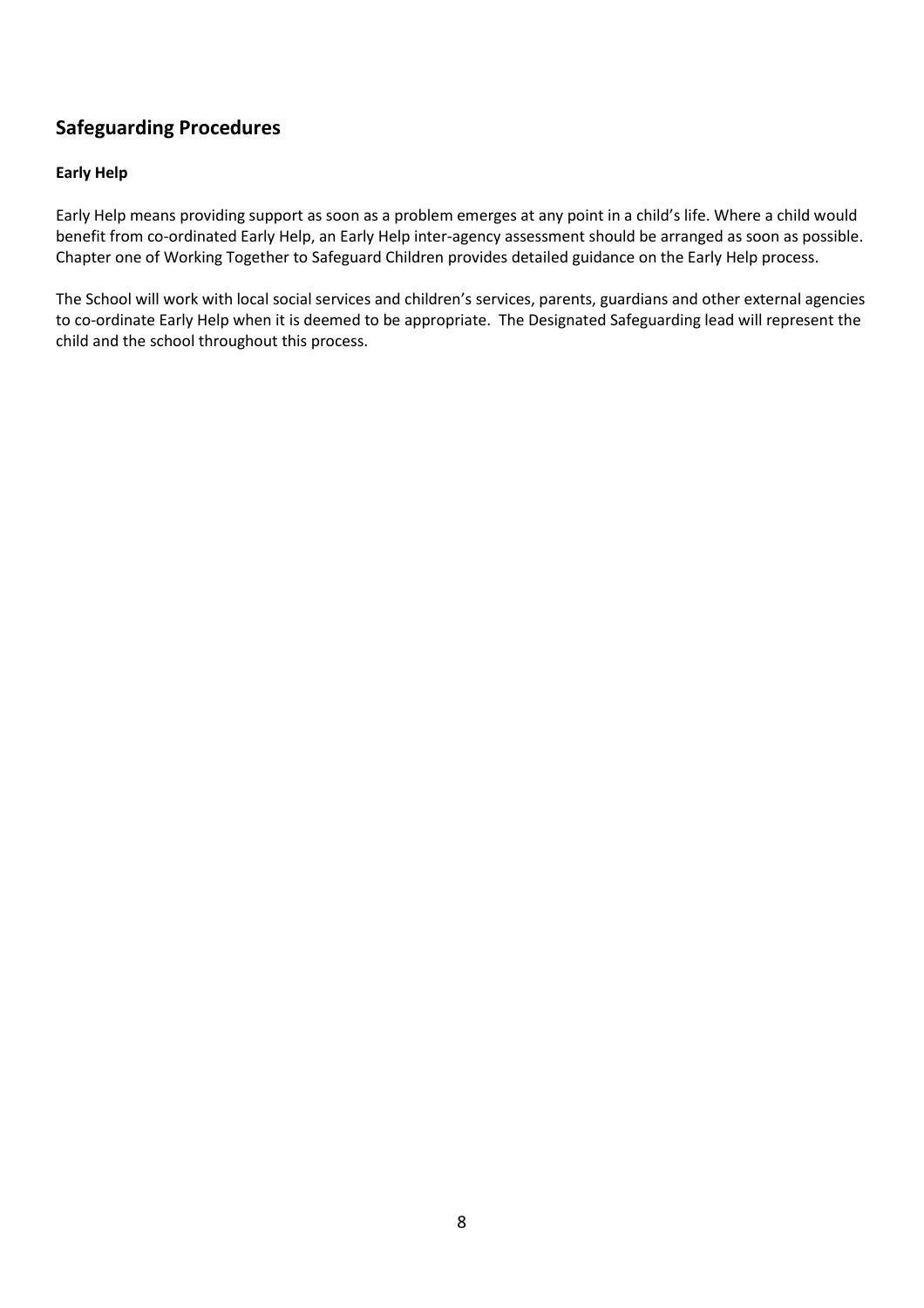## **Taking Action When There Are Concerns**

The school cannot act in isolation with any safeguarding concern. External agencies, such as the local authority children's services board /Safeguarding Partnerships must be involved at the earliest stages to support safeguarding



\*Referrer informed Source: Keeping Children Safe in Education, Department for Education (2019)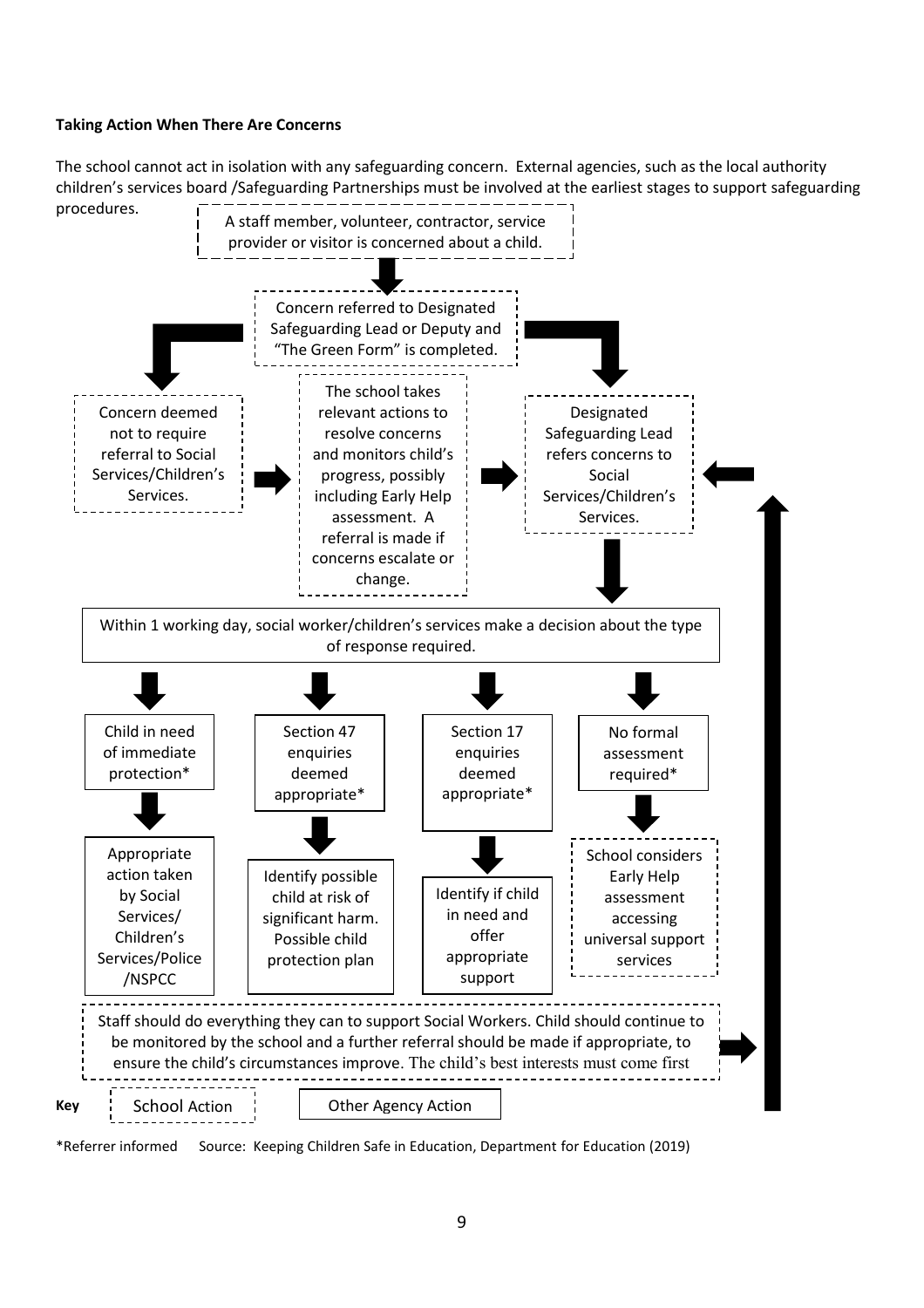## **Procedures to Follow With Any Form of Disclosure**

All staff, volunteers, contractors, service providers and visitors have an important role in detecting and responding to safeguarding concerns. If an individual develops a reasonable belief that abuse may be taking place, an individual may at risk of harm or receives a disclosure from another individual, they should follow the guidance set out in the following section.

## **Receive/Recognise**

- **Listen** with an open mind.
- Find a safe and quiet location and keep the situation **calm.**
- Do not lead the individual, allow them **to talk** and to **share** all the information they have.
- Act upon concerns about a child, including Peer on Peer abuse.
- Never promise confidentiality, **only discretion**. Take time to explain that you cannot keep a disclosure confidential as you are duty-bound to share information that indicates actual or potential harm to themselves or others and that certain actions must be pursued.

## **Respond**

- Where necessary **clarify** what has been disclosed.
- Ensure you are in possession of **facts** and take time to confirm with the individual that the information that you hold is correct.
- When the individual has finished, make sure they understand **what will happen next**, including the potential of referral on to other agencies.
- Make sure that they feel **safe and secure**.
- If you are concerned that the individual may be in immediate danger, take **immediate action**.

## **Reassure**

- Make sure that the individual understands that the information shared will be taken **seriously**.
- Do not make promises that you cannot keep, but reassure that **you will act** upon the information that has been shared.

## **Record**

- Record as much of the information shared on the Safeguarding Concern Record immediately, using the individual's **own words** wherever possible.
- Complete **all sections** of the Safeguarding Concern Record Form.

## **Report**

- Pass the Safeguarding Concern Record to the Designated Safeguarding Lead or Deputy Designated Safeguarding Lead immediately. **Do not delay**.
- **Do not share** the disclosure or any other information with anyone else, including parents or guardians, unless specifically instructed to do so by the Designated Safeguarding Lead or Deputy Designated Safeguarding Lead.

You have now fulfilled your responsibilities and do not need to take any further action unless directed to do so by the Designated Safeguarding Lead or Deputy Designated Safeguarding Lead.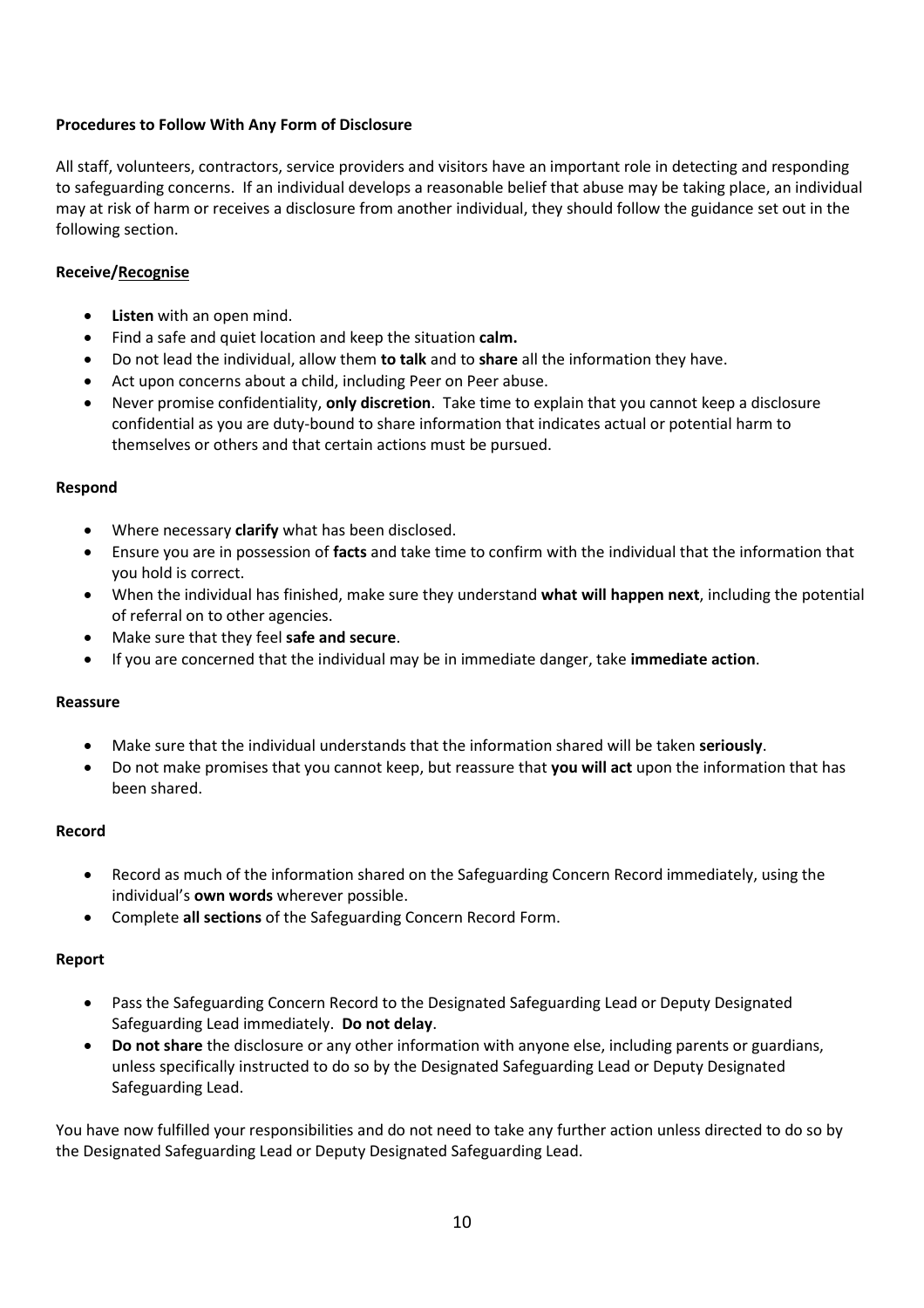Important note: anybody who has a concern about the welfare of a child can make a referral. If a referral is made to a statutory agency/agencies parental consent is not required.

## **Allegations Made by One or More Children Against Another Child (Peer on Peer Abuse)**

The school recognizes that children are capable of abusing and causing harm to their peers, this includes sexual abuse of children by children. The school understands that the behaviour of children can affect the experience of other children and will be managed through the application of the School's Behaviour Policy.

There may be occasions when the allegations made indicate that they require investigation under the School's Safeguarding Policy and in these occasions the procedure for handling disclosures should be followed.

Children can abuse other children. This is generally referred to as peer on peer abuse and can take many forms.

It is essential that all staff understand the importance of challenging inappropriate behaviours between peers, many of which are listed below, that are actually abusive in nature. Downplaying certain behaviours, for example dismissing sexual harassment as "just banter", "just having a laugh", "part of growing up" or "boys being boys" can lead to a culture of unacceptable behaviours, an unsafe environment for children and in worst case scenarios a culture that normalises abuse leading to children accepting it as normal and not coming forward to report it.

This can include (but is not limited to) bullying ( including cyber bullying); sexual violence and sexual harassment; upskirting, which typically involves taking a picture under a person's clothing without them knowing, with the intention of viewing their genitals or buttocks to obtain sexual gratification, or cause the victim humiliation, distress or alarm; physical abuse such as hitting, kicking, shaking , biting, hair pulling , or otherwise causing physical harm; sexual violence, sexual harassment, causing someone to engage in sexual activity,sexting, (also known as youth produced sexual imagery) initiation/hazing type violence and rituals.

Abuse is abuse whether perpetrated by a child or adult. It should never be tolerated or passed off as 'banter.'

Staff, volunteers, contractors, service providers and visitors should be aware that peer abuse can manifest itself in many ways, including those set out in this policy. Concerns about a child's potential well-being should be recorded and referred to the Safeguarding Team.

The DSL & DDSL review the bullying and behaviour logs in conjunction with incident forms and safeguarding forms to look for incidents and patterns of incidents.

The UK Council for Child Internet Safety (UKCCIS) Education Group provides further detailed advice on sexting.

## **Contextual Safeguarding**

Contextual Safeguarding is when all staff but especially the DSL and DDSL considering context within which such incidents and behaviours occur. This is known as contextual safeguarding, which simply means assessments of children should consider whether wider environmental factors are present in a child's life that are a threat to their safety and/or welfare. Children's social care assessments also consider such factors so it is important that schools provide as much information as possible as part of the referral process. This allows any assessment to consider all the available evidence and the full context of any abuse.

The victim and perpetrator will require support from the school community and in particular pastoral support.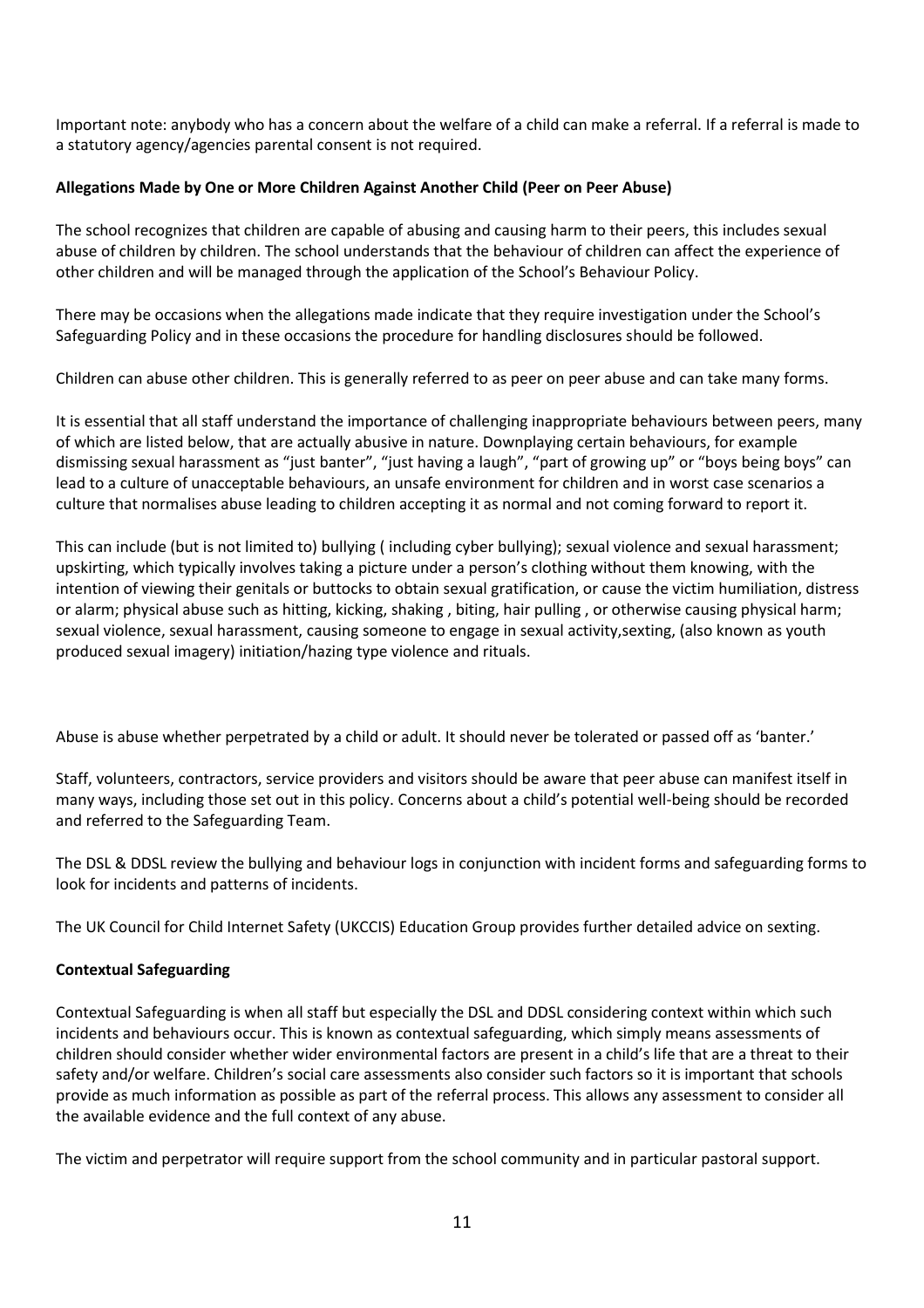## **Appropriate approach and response**

Ashton House School adopts a zero-tolerance policy towards all forms of peer-on-peer abuse, and ensures that no form of any such abuse (no matter how 'low level' it may appear) is ever dismissed as a joke or banter. It is our priority to identify and handle cases sensitively, appropriately, and promptly. We will maintain effective policies, procedures and practices in place to prevent, identify, and appropriately respond to cases of peer-on-peer abuse. Ashton House School believes that robust safeguarding policies and procedures which are effectively implemented, training for staff on identifying and managing cases (see further below), and providing resources to staff to assist in the consistent identification and recognition of abuse, are key.

In order to provide an appropriate response to peer-on-peer abuse, Ashton House School will:

- consider gender and other equality issues such as ethnicity, disability, sexuality and religious affiliation
- take a safeguarding approach to all children in our care who are involved in concerns about, and/or allegations of, peer-on-peer abuse, including those who have allegedly experienced such abuse, and those who have allegedly been responsible for it, in addition to any sanctioning work that may also be required for the latter. Therefore, it may be helpful to see individuals involved as children first – who may have been victimised and/or displayed harmful behaviours, rather than using the term 'victim' and/or 'perpetrator'
- although the starting point is that a school's response to peer-on-peer abuse should be the same for all students, regardless of age, there may be some different considerations in relation to age.
- be alert to and monitoring changes in student behaviour. Maintaining and monitoring behaviour incident logs provides one route to a summary assessment of any behavioural trends that may be emerging across a cohort of students, at a particular time of day or in a specific location. It is important that the language used to describe alleged student behaviour is clear and avoids using euphemisms which can prevent potential patterns from being identified. Behaviour incident logs can also provide a summary account of the nature of the actions that staff take to address such behaviours – particularly those on the inappropriate and problematic end of the behaviours spectrum.
- focus on enabling and empowering pupils, staff and parents to navigate the online world in a safe, responsible and positive way via relevant, accurate and engaging training and education.

This can be done gradually by, for example, weaving age-appropriate discussions into their curriculum, and encouraging safe and positive use of social media.

Any such discussions will:

- reinforce (as appropriate) that most social media platforms require users to be at least 13 years of age before they sign up (and some sites have recently raised this age limit to 16),
- explain these age limits (as appropriate) to children, the reasons for them, and the consequences of breaching them. Although not illegal, under-age use of social media constitutes a breach of the platform's terms and conditions. It can also mean that these children are exposed to material that is not appropriate for their age, and to safeguarding risks. Where a child provides a false age of 18 or over, it can mean that they access sites without the additional protections that some sites provide to users under the age of 18. It also means that any liability for harm from the service provider can be waived, because the user has invalidated terms and conditions. If discovered, it can also lead to the child's profile, and any content that they shared, being deleted,
- celebrate difference. Not all children want to be on social media and children should never feel pressured into making choices that are not right for them,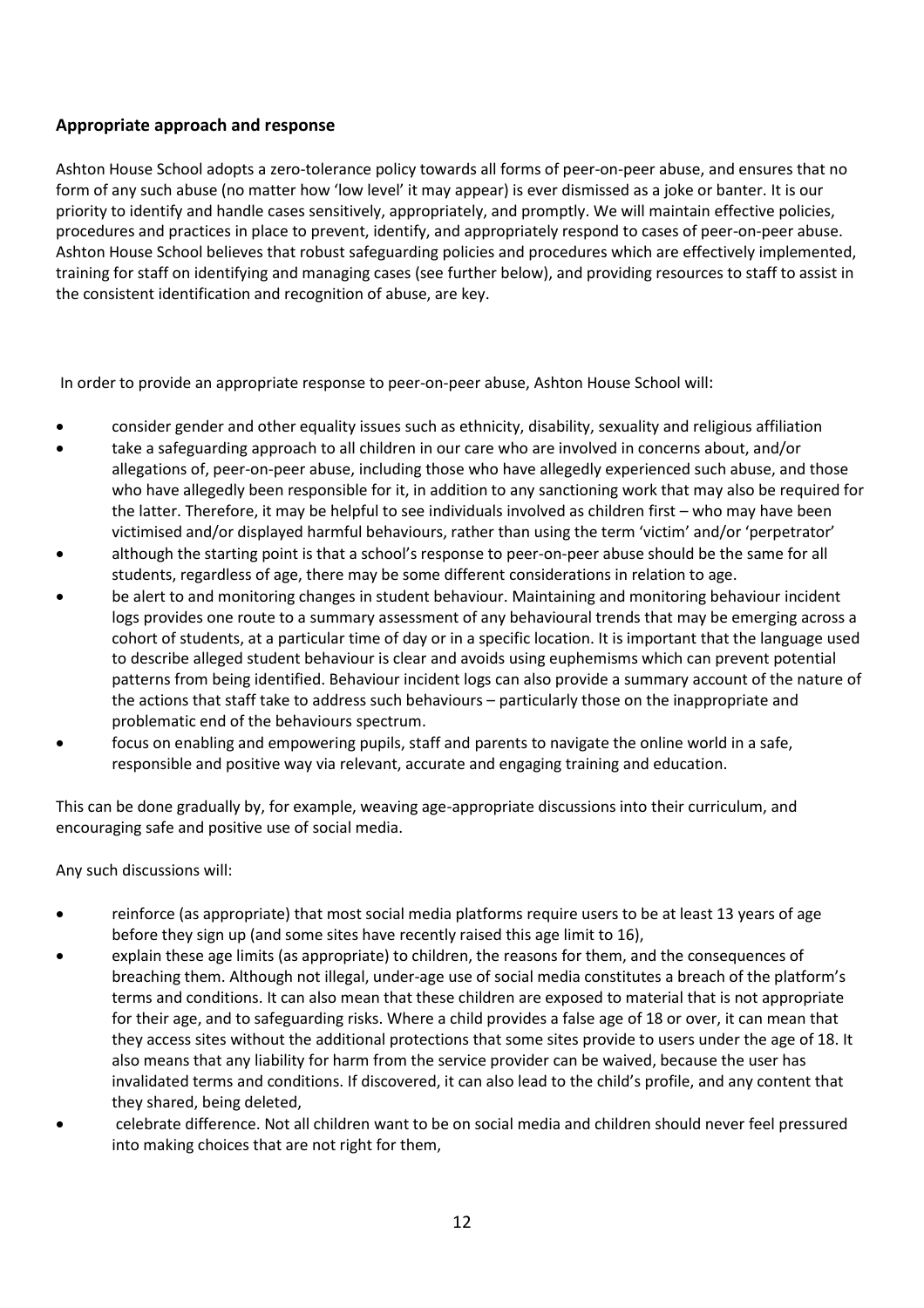- always encourage children to share any concerns they may have from using the online environment, including social media – even if they are accessing a site that they should not and, where possible, provide reassurance to them that they will not be punished for doing so, and
- provide children with advice on how to share their concerns with staff in school, report inappropriate or harmful online content to a platform provider or an independent agency and seek support and advice if they are worried, knowing that their concerns will be treated seriously either from the school or from an external body.
- Ensure the child's wishes and feelings are taken into account, knowing they can safely express their views and give feedback, when determining what action to take and what services to provide.

Ashton House School has a comprehensive and age appropriate plan to address social media use, including:

- developing online and/or social media charters or agreements with students and parents, used to (i) encourage kind, safe, and responsible internet use; and (ii) provide a useful reference point for students, parents, and staff if any concerns or allegations should subsequently arise by enabling the school to revisit what was previously agreed.
- holding in-class discussions about the social media sites and applications that children like and why.
- educating, training and empowering staff and parents, so that they are equipped to help students to take full advantage of the opportunities provided by the internet, and to navigate the online world safely.

Examples of support and intervention services can be found in Appendix E, and in Annex A to the DfE's Advice

## **Allegations Made Against a Member of Staff, Volunteers, Contractors, Service Providers and Visitors**

A separate school policy provides more detailed guidance on handling allegations made against a member of school staff, supply staff, volunteers, contractors, service providers and visitors.

It is important that a distinction is drawn between complaints and allegations of abuse against staff, volunteers, contractors, service providers and visitors. A separate complaints policy exists to manage concerns around misconduct or unprofessionalism. The Allegations against Staff Policy applies when a safeguarding concern is raised.

It is always important that safeguarding concerns are managed with the utmost urgency and this is particularly the case when an allegation is made against a member of staff, volunteer, contractor, service provider or visitor. It is the Designated Safeguarding Lead or Deputy Designated Safeguarding Lead's responsibility to refer the allegation immediately to the Local Authority Designated Officer or children's services team immediately, who will lead the investigation.

If an allegation is made against the Designated Safeguarding Lead or Deputy Designated Safeguarding Lead, or the Headteacher the Proprietor must refer the allegation immediately to the Local Authority Designated Officer or children's services team who will lead the investigation.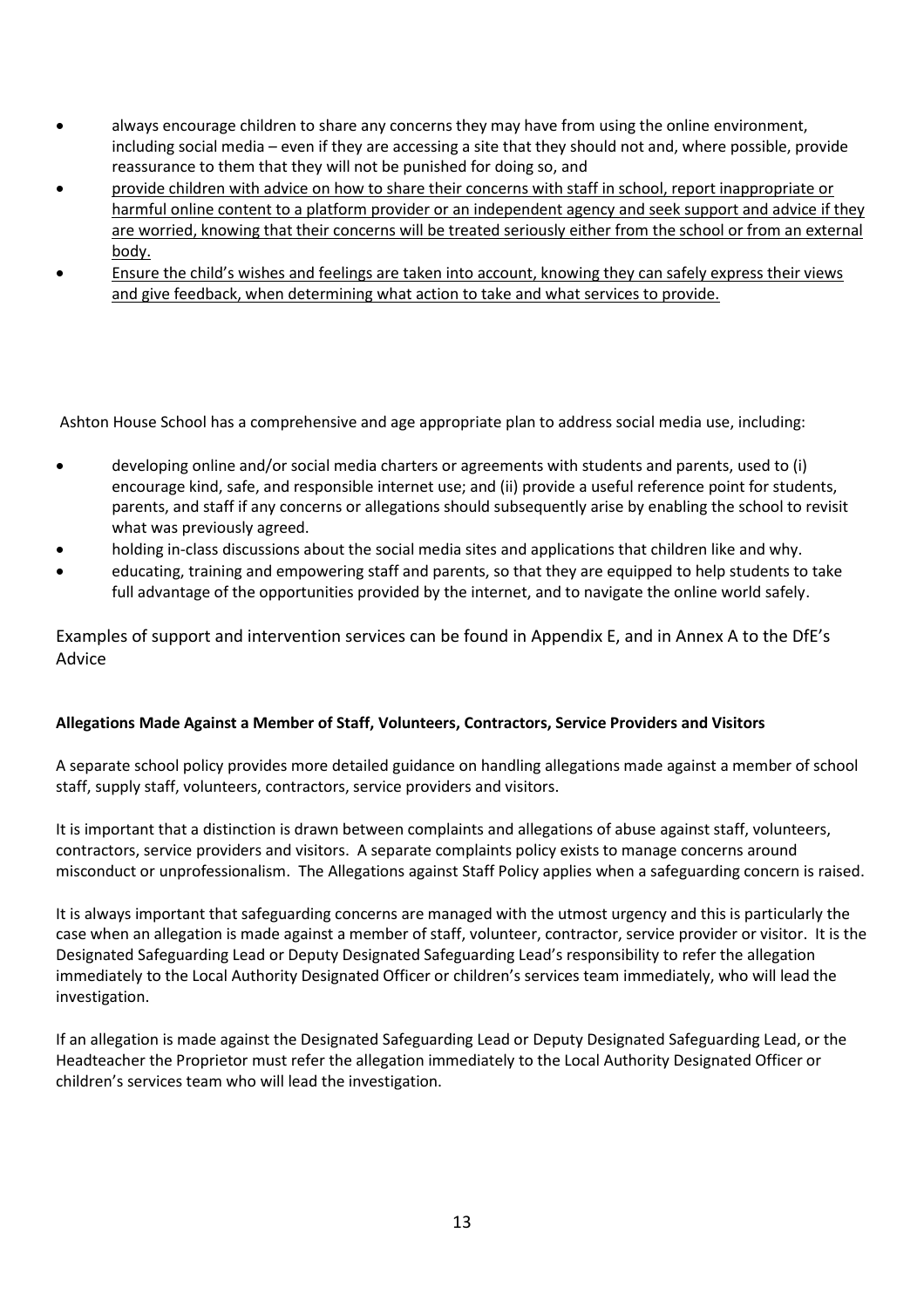## **Allegations Made Against the Headteacher or Proprietor**

If an allegation is made against the school's headteacher or the proprietor, it is the Designated Safeguarding Lead's responsibility to refer the allegation to the Local Authority Designated Officer or children's services team immediately, who will lead the investigation. If the allegation is against the head who is one of the Designated Safeguarding Leads then the referral can be made to the other DSL or the deputies without the head being informed.

The School's policy for Allegations against Staff must be applied when handling concerns against the headteacher or proprietor.

If the allegation against a staff member is proven or substantiated it will be necessary to inform the Disclosure and Barring Service (DBS) and the Teaching Regulation Authority (TRA)

## **The Designated Safeguarding Lead or Deputy Designated Safeguarding Lead's Response to Allegations or Concerns**

Following a disclosure, the Designated Safeguarding Lead or Deputy Designated Safeguarding Lead will take the following steps.

- Assess whether the child is in need of medical attention and arrange for this to be provided.
- Assess whether the child is at risk of immediate or significant harm that requires the intervention of the Police.
- Consider whether to make an immediate referral to the local authority designated officer or children's services because a child is suffering or is likely to suffer significant harm
- Assess the need for and initiate an inter-agency Early Help assessment or whether further monitoring of the child is necessary. If concerns warrant it the DSL will report to children's social care or police if a crime has been committed, immediately or within 24 hours/one working day.
- Decide if it is appropriate to inform parents or guardians of the allegation, unless to do so could place a child at risk of significant harm, compromise any criminal investigation and/or place the member of staff or others at risk.
- Provide support to individuals involved in the disclosure.
- Where appropriate, inform the headteacher and/or proprietor of the allegation and the actions being pursued.

The Designated Safeguarding Lead or Deputy Designated Safeguarding Lead will ensure that a full record of the concern is retained, including accounts from the child or others, all concerns, discussions, summaries of meetings, decisions, actions taken (dated, timed and signed) and specific arrangements for further monitoring/review.

All safeguarding documents will be kept securely in a welfare file, separate from the child's main file. This will at all times be kept in a secure location and will only be accessible to the Headteacher, the Designated Safeguarding Lead and the Deputy Designated Safeguarding Lead.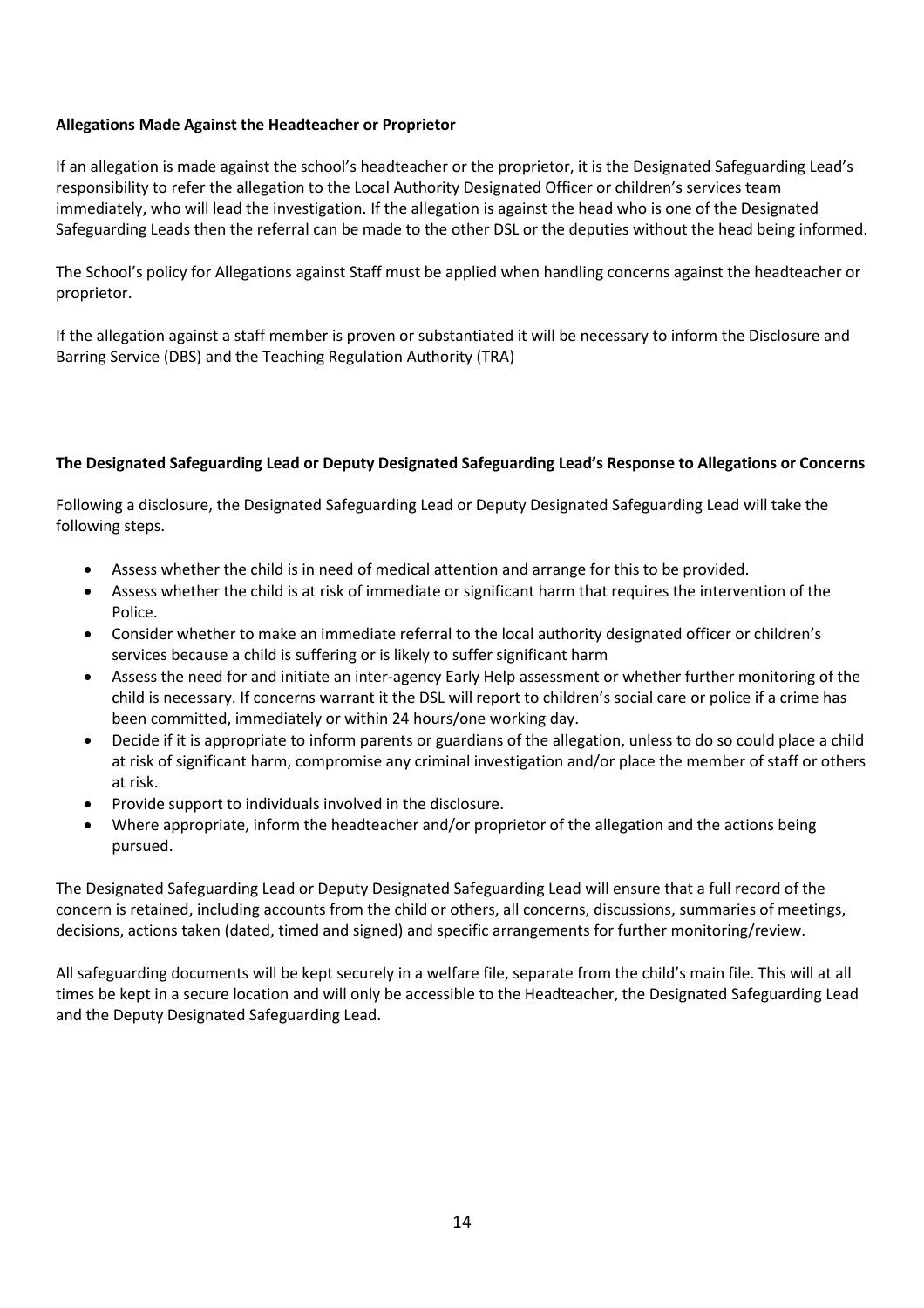## **Types of Abuse and Neglect**

All school staff should be aware that abuse, neglect and safeguarding issues are rarely standalone events that can be covered by one definition or label. In most cases, multiple issues will overlap with one another. These issues can include, but are not limited to the following.

All staff should be aware that safeguarding incidents and or behaviours can be associated with factors outside the school and can occur between children outside of these environments. All staff, but especially the DSL and DDSL should consider whether children are at risk of abuse or exploitation in situations outside their families. Extra – familial harms take a variety of different forms and children can be vulnerable to multiple harms including (but not limited to) sexual exploitation, criminal exploitation and serious youth violence.

**Abuse**: A form of maltreatment of a child. Somebody may abuse or neglect a child by inflicting harm or by failing to act to prevent harm. Children may be abused in a family or in an institutional or community setting by those known to them or, more rarely, by others (e.g. via the internet). They may be abused by an adult or adults or by another child or children.

**Physical Abuse**: A form of abuse which may involve hitting, shaking, throwing, poisoning, burning or scalding, drowning, suffocating or otherwise causing physical harm to a child. Physical harm may also be caused when a parent or carer fabricates the symptoms of, or deliberately induces, illness in a child.

**Honour-Based Abuse**: So-called 'honour-based abuse (HBA) encompasses crimes which have been committed to protect or defend the honour of the family and/or the community, including Female Genital Mutilation (FGM), forced marriage, and practices such as breast ironing. All forms of so called HBA are abuse (regardless of the motivation) and should be handled and escalated as such. If in any doubt, staff should speak to the Designated Safeguarding Lead.

The charity, the Halo Project provides more detailed advice on Honour-Based Violence <http://www.haloproject.org.uk/honour-based-violence-W21page-3->

**Criminal Exploitation of Children(CEE)**: This can include modern slavery, gang culture and "county lines" exploitation.

CEE is a form of abuse and occurs where an individual or group takes advantage of an imbalance in power to coerce manipulate or deceive a child into criminal activity. Whilst age may be the most obvious, this power imbalance can also be due to a range of other factors including gender, sexual identity, cognitive ability, physical strength, status and access to economic or other resources. In some cases, the abuse will be in exchange for something the victim needs or wants and /or will be to the financial benefit of other advantage (such as increased status) of the perpetrator or facilitator. The abuse can be perpetrated by individuals or groups, males or females, and children and adults. It can be a one off occurrence or a series of incidents over time, and range from opportunistic to complex organized abuse. It can involve force and or enticement based methods of compliance and may or may not be accompanied by violence or threats of violence. Victims can be exploited even when activity appears consensual, and can take place online.

**Child Sexual Exploitation (CSE)**: Child sexual exploitation is a form of child sexual abuse. It occurs where an individual or group takes advantage of an imbalance of power to coerce, manipulate or deceive a child or young person under the age of 18 into sexual activity (a) in exchange for something the victim needs or wants, and/or (b) for the financial advantage or increased status of the perpetrator or facilitator. The victim may have been sexually exploited even if the sexual activity appears consensual. Child sexual exploitation does not always involve physical contact; it can also occur through the use of technology.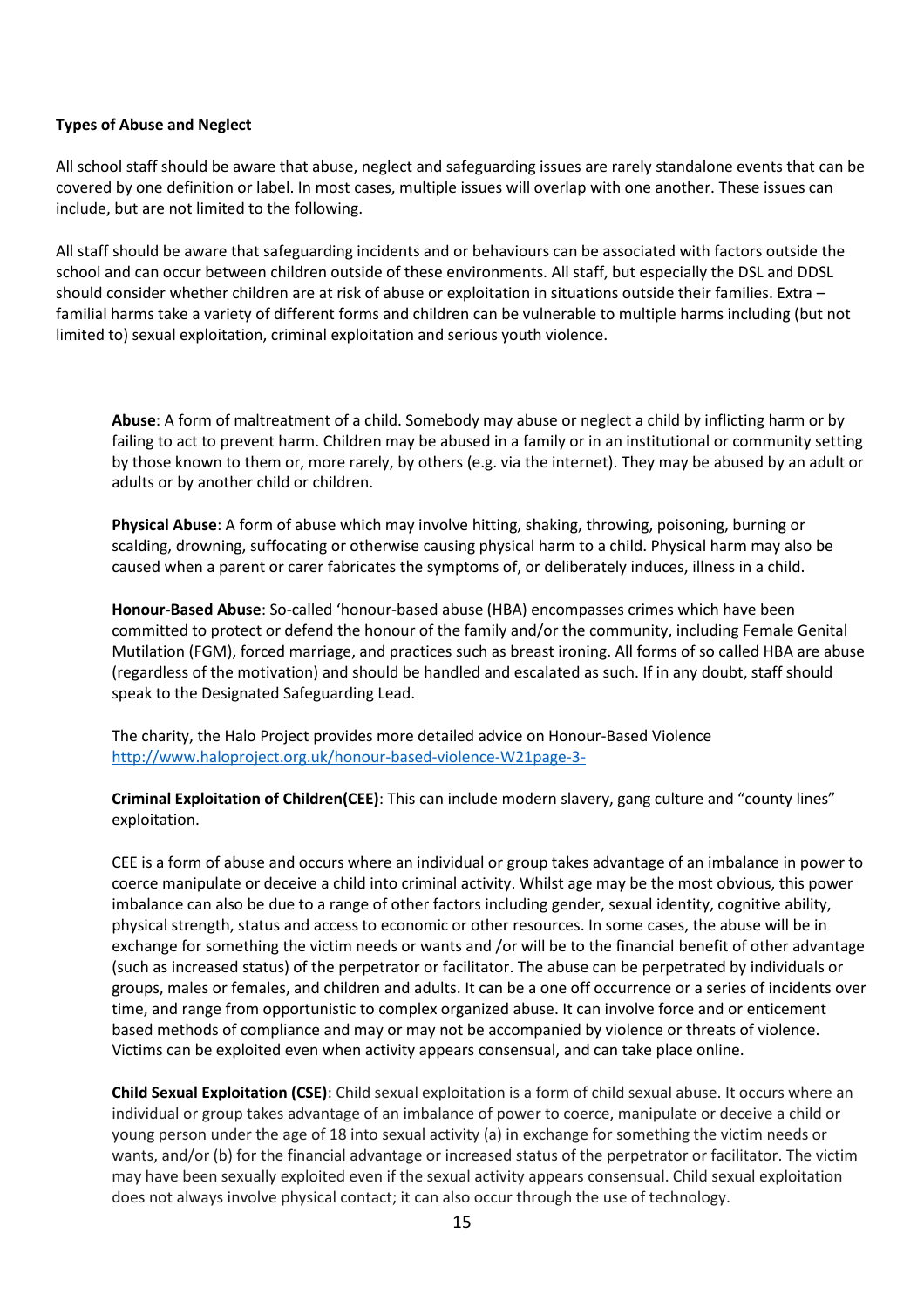Further guidance can be sought from the Department of Education's publication Safeguarding Children And Young People From Sexual Exploitation [https://www.gov.uk/government/publications/safeguarding](https://www.gov.uk/government/publications/safeguarding-children-and-young-people-from-sexual-exploitation-supplementary-guidance)[children-and-young-people-from-sexual-exploitation-supplementary-guidance](https://www.gov.uk/government/publications/safeguarding-children-and-young-people-from-sexual-exploitation-supplementary-guidance)

The Department for Education's publication What To Do If You Suspect A Child Is Being Sexually Exploited is also a valuable source of guidance [https://www.gov.uk/government/publications/what-to-do-if-you](https://www.gov.uk/government/publications/what-to-do-if-you-suspect-a-child-is-being-sexually-exploited)[suspect-a-child-is-being-sexually-exploited](https://www.gov.uk/government/publications/what-to-do-if-you-suspect-a-child-is-being-sexually-exploited)

**Sexual Abuse**: Involves forcing or enticing a child or young person to take part in sexual activities, not necessarily involving a high level of violence, whether or not the child is aware of what is happening. The activities may involve physical contact, including assault by penetration (for example rape or oral sex) or non-penetrative acts such as masturbation, kissing, rubbing and touching outside of clothing. They may also include non-contact activities, such as involving children in looking at, or in the production of, sexual images, watching sexual activities, encouraging children to behave in sexually inappropriate ways, or grooming a child in preparation for abuse (including via the internet). Sexual abuse is not solely perpetrated by adult males. Women can also commit acts of sexual abuse, as can other children.

**Emotional Abuse**: The persistent emotional maltreatment of a child such as to cause severe and adverse effects on the child's emotional development. It may involve conveying to a child that they are worthless or unloved, inadequate, or valued only insofar as they meet the needs of another person. It may include not giving the child opportunities to express their views, deliberately silencing them or 'making fun' of what they say or how they communicate. It may feature age or developmentally inappropriate expectations being imposed on children. These may include interactions that are beyond a child's developmental capability as well as overprotection and limitation of exploration and learning, or preventing the child participating in normal social interaction. It may involve seeing or hearing the ill-treatment of another. It may involve serious bullying (including cyberbullying), causing children frequently to feel frightened or in danger, or the exploitation or corruption of children. Some level of emotional abuse is involved in all types of maltreatment of a child, although it may occur alone.

**Radicalisation**: Protecting children from the risk of radicalisation should be seen as part of the schools' wider safeguarding duties, and is similar in nature to protecting children from other forms of harm and abuse. During the process of radicalisation it is possible to intervene to prevent vulnerable people being radicalised. Radicalisation refers to the process by which a person comes to support terrorism and forms of extremism. There is no single way of identifying an individual who is likely to be susceptible to an extremist ideology. It can happen in many different ways and settings. Specific background factors may contribute to vulnerability which are often combined with specific influences such as family, friends or online, and with specific needs for which an extremist or terrorist group may appear to provide an answer. The internet and the use of social media in particular has become a major factor in the radicalisation of young people. As with other safeguarding risks, staff should be alert to changes in children's behaviour which could indicate that they may be in need of help or protection. Staff should use their judgement in identifying children who might be at risk of radicalisation and act proportionately, which may include making a referral to the Channel programme.

Further guidance can be sought from the Department of Education's publication The Prevent Duty: For Schools And Childcare Provider[s https://www.gov.uk/government/publications/protecting-children-from](https://www.gov.uk/government/publications/protecting-children-from-radicalisation-the-prevent-duty)[radicalisation-the-prevent-duty](https://www.gov.uk/government/publications/protecting-children-from-radicalisation-the-prevent-duty)

**Female Genital Mutilation (FGM)**: Comprises all procedures involving partial or total removal of the external female genitalia or other injury to the female genital organs. It is illegal in the UK and a form of child abuse with long-lasting harmful consequences. Section 5B of the Female Genital Mutilation Act 2003 (as inserted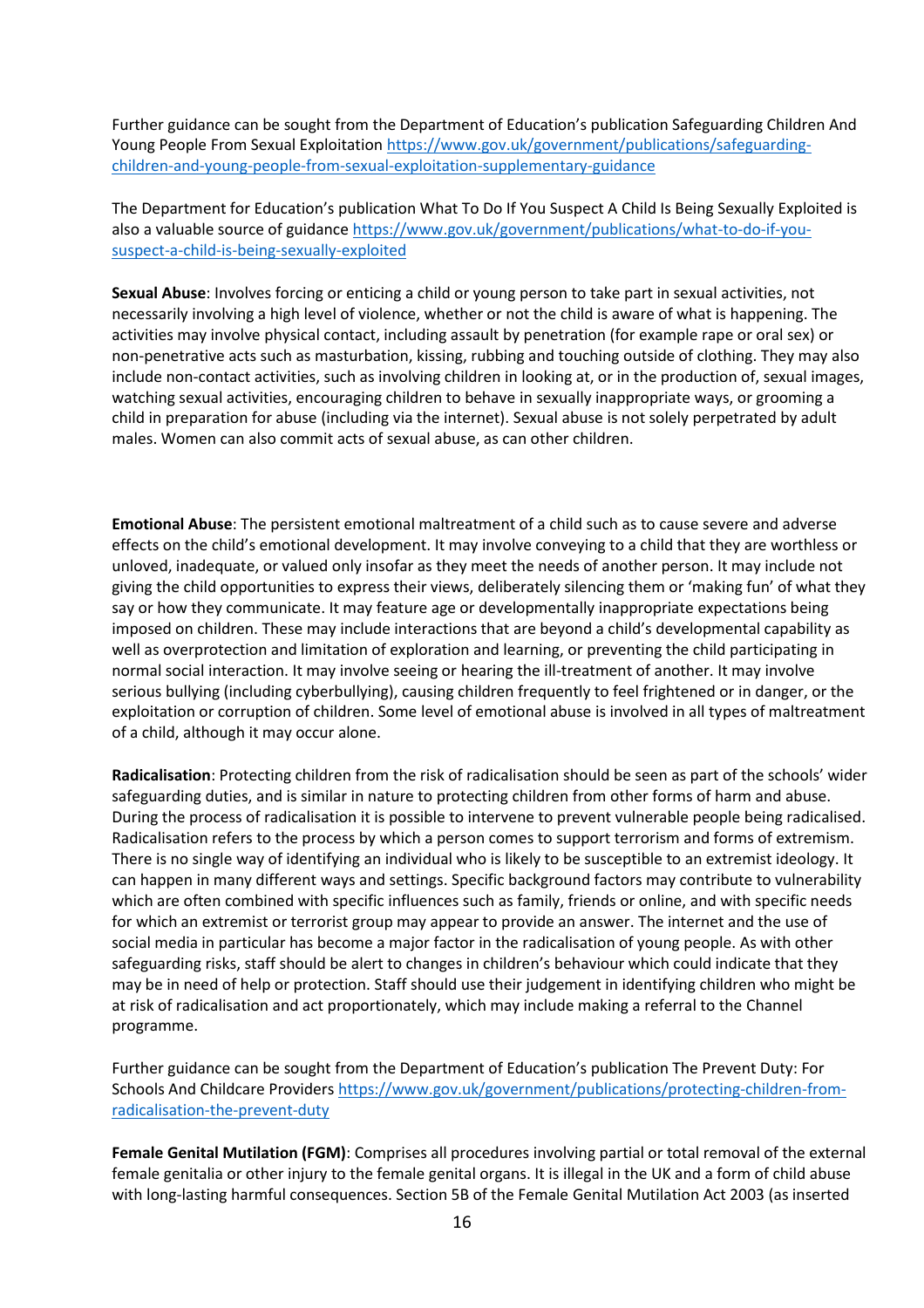by section 74 of the Serious Crime Act 2015) places a statutory duty upon teachers along with regulated health and social care professionals in England and Wales, to report to the police where they discover (either through disclosure by the victim or visual evidence) that FGM appears to have been carried out on a girl under 18. Those failing to report such cases will face disciplinary sanctions. It will be rare for teachers to see visual evidence, and they should not be examining pupils, but the same definition of what is meant by "to discover that an act of FGM appears to have been carried out" is used for all professionals to whom this mandatory reporting duty applies.

Teachers must personally report to the police cases where they discover that an act of FGM appears to have been carried out. Unless the teacher has a good reason not to, they should also still consider and discuss any such case with the school Designated Safeguarding Lead and involve children's social care as appropriate. The duty does not apply in relation to at risk or suspected cases (i.e. where the teacher does not discover that an act of FGM appears to have been carried out, either through disclosure by the victim or visual evidence). In these cases, teachers should follow school safeguarding procedures.

The NSPCC provides further guidance on Female Genital Mutilatio[n https://www.nspcc.org.uk/preventing](https://www.nspcc.org.uk/preventing-abuse/child-abuse-and-neglect/female-genital-mutilation-fgm/)[abuse/child-abuse-and-neglect/female-genital-mutilation-fgm/](https://www.nspcc.org.uk/preventing-abuse/child-abuse-and-neglect/female-genital-mutilation-fgm/)

**Neglect**: The persistent failure to meet a child's basic physical and/or psychological needs, likely to result in the serious impairment of the child's health or development. Neglect may occur during pregnancy as a result of maternal substance abuse. Once a child is born, neglect may involve a parent or carer failing to: provide adequate food, clothing and shelter (including exclusion from home or abandonment); protect a child from physical and emotional harm or danger; ensure adequate supervision (including the use of inadequate caregivers); or ensure access to appropriate medical care or treatment. It may also include neglect of, or unresponsiveness to, a child's basic emotional needs.

**Forced Marriage**: Forcing a person into a marriage is a crime in England and Wales. A forced marriage is one entered into without the full and free consent of one or both parties and where violence, threats or any other form of coercion is used to cause a person to enter into a marriage. Threats can be physical or emotional and psychological. A lack of full and free consent can be where a person does not consent or where they cannot consent (if they have learning disabilities, for example). Nevertheless, some communities use religion and culture as a way to coerce a person into marriage. The school can play an important role in safeguarding children from forced marriage.

**Gender-based Abuse**: This includes children at risk of bullying or harm because of their gender or because they are subject to a gender identity disorder such as gender dysphoria.

**Upskirting:** which typically involves taking a picture under a person's clothing without them knowing, with the intention of viewing their genitals or buttocks to obtain sexual gratification, or cause the victim humiliation, distress or alarm

## **Mental Health**

All staff should be aware that mental health problems can in some cases be an indicator that a child has suffered or is at risk of suffering abuse, neglect or exploitation.

Staff should be aware through day to day observation that certain behaviours may suggest a mental health problem or the risk of developing one, though only appropriately trained professionals can make a diagnosis of a mental health problem.

It is key that staff are aware that abuse, neglect or other potentially traumatic adverse childhood experiences can have a lasting impact on a child's mental health, behaviour and education.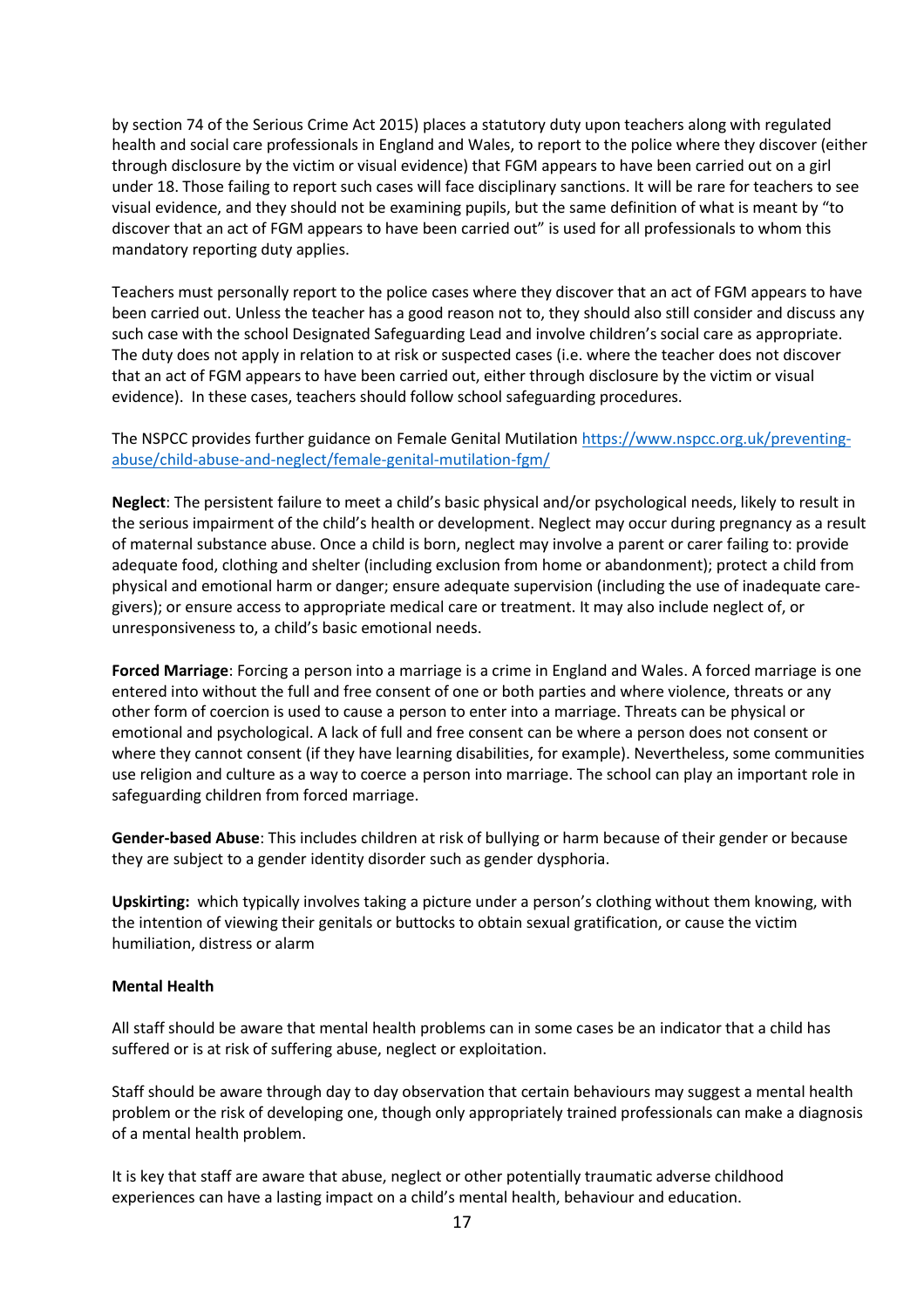If staff have a mental health concern about a child that is also a safeguarding concern, immediate action should be taken by speaking to the DSL or DDSL.

Useful guidance and advice can be found in Preventing and Tackling Bullying and Mental Health and Behaviour in Schools.

#### **Serious Violence**

All staff should be aware of the indicators, which may signal children are at risk from, or are involved with serious violent crime. These may include increased absence from school, a change in friendships or relationships with older individuals or groups, a significant decline in performance, signs of self-harm or a significant change in wellbeing, or signs of assault or unexplained injuries. Unexplained gifts or new possessions could also indicate that children have been approached by, or are involved with, individuals associated with criminal networks or gangs and may be at risk of criminal exploitation.

All staff should be aware of the range of risk factors which increase the likelihood of involvement in serious violence, such as being male, having been frequently absent or permanently excluded from school, having experienced child maltreatment and having been involved in offending, such as theft or robbery. Advice for schools and colleges is provided in the Home Office's Preventing youth violence and gang involvement and its Criminal Exploitation of Children and Vulnerable Adults: County Lines guidance.

**Child Missing from Education**: All children, regardless of their circumstances, are entitled to a full time education, which is suitable to their age, ability, aptitude and any special educational needs they may have. Local authorities have a duty to establish, as far as it is possible to do so, the identity of children of compulsory school age who are missing education in their area. Effective information sharing between parents, schools, colleges and local authorities is critical to ensuring that all children are safe and receiving suitable education. A child going missing from education is a potential indicator of abuse or neglect and such children are at risk of being victims of harm, exploitation or radicalisation.

Ashton House School and EYFS setting staff follow procedures for unauthorised absence and for dealing with children that go missing from education, particularly on repeat occasions, to help identify the risk of abuse and neglect, including sexual exploitation, and to help prevent the risks of going missing in future. That is, in the case of a child being absent from school with no contact/information received from a parent, a phone call is made that morning for more information and an explanation. Ashton House School requests that parents provide at least 3 emergency contact names and telephone numbers. Where a pupil does not have more than two contact numbers and contact cannot be made with the named persons within a timely manner then the police and/or Children Missing Education Officer – Inclusion at London Borough of Hounslow.

Regular poor attendance/unauthorized absence should be noted by the class teacher, who will inform school administrators and the Head Teacher/DSL. The Head Teacher/DSL will phone/email the parents to discuss. Parents may be called into school for a meeting to address the issue. If the situation does not improve advice will be sought from CME at London Borough of Hounslow.

Ashton House School adheres to the legal thresholds advised by Hounslow Safeguarding Partnership and The London Continuum.

Further advice can be gained from the Department of Education's publication Child Abuse Concerns: Guide For Practitioner[s https://www.gov.uk/government/publications/what-to-do-if-youre-worried-a-child-is-being-abused--2](https://www.gov.uk/government/publications/what-to-do-if-youre-worried-a-child-is-being-abused--2)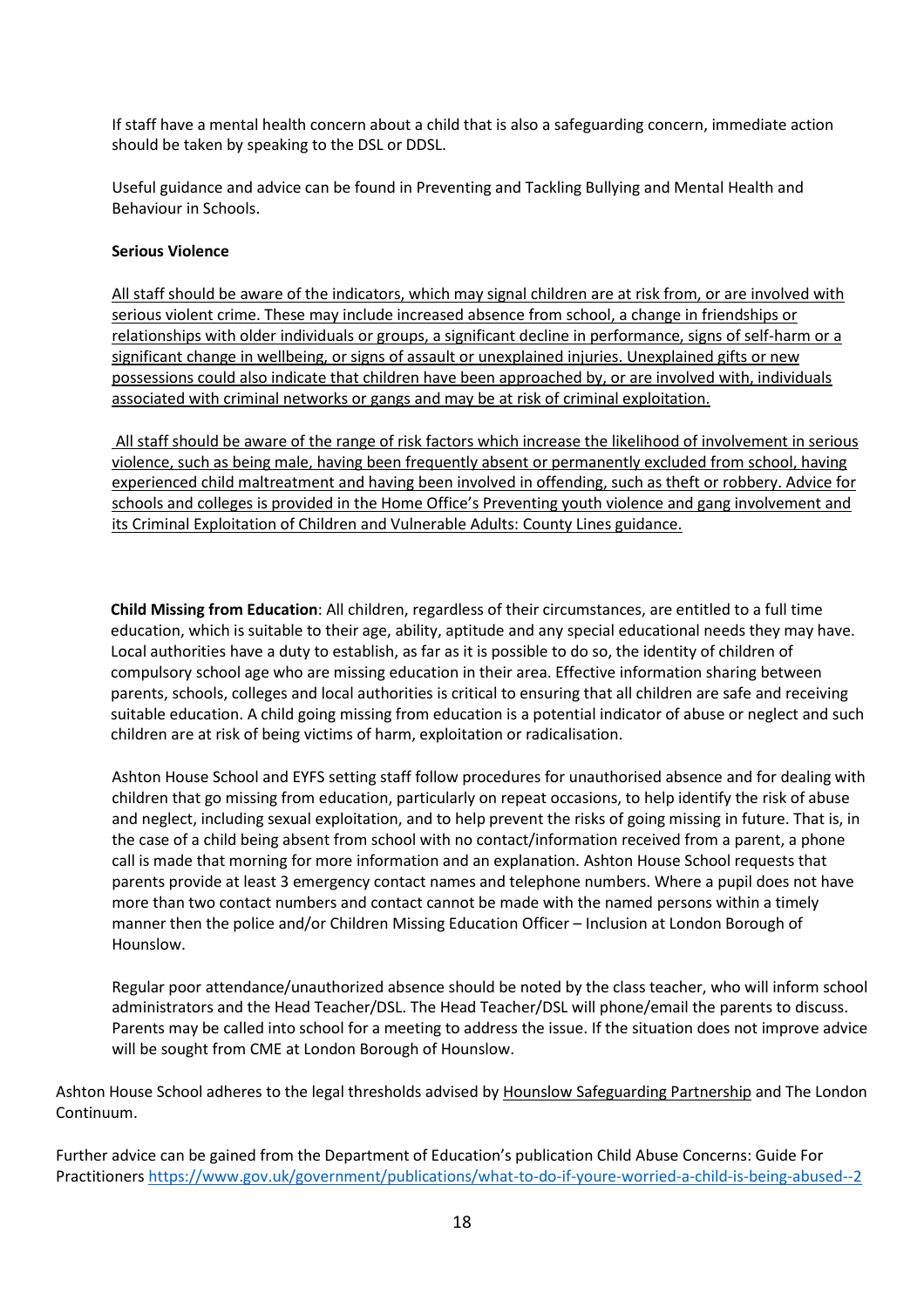#### **Indicators of abuse and neglect**

Keeping Children Safe in Education 2019 outlines that abuse, neglect and safeguarding issues are rarely standalone events that can be covered by one definition or label. In most cases, multiple issues will overlap with one another, Ashton House School recognizes the wider environmental factors when considering Contextual Safeguarding.

**Abuse:** is a form of maltreatment of a child. Somebody may abuse or neglect a child by inflicting harm or by failing to act to prevent harm. Children may be abused in a family or in an institutional or community setting by those known to them or more rarely, by others. Abuse can take place wholly online, or technology may be used to facilitate offline abuse. Children may be abused by an adults or adults or by another child or children.

#### **Physical abuse:** symptoms include:

Bruises, broken or fractured bones, burns or scalds and bite marks. It can also include other injuries and health problems, such as: scarring, the effects of poisoning, such as vomiting, drowsiness or seizures, breathing problems from drowning, suffocation or poisoning.

Children might display:

anxiety, behaviour issues, criminal behaviour, depression, drug and alcohol problems, eating disorders, issues at school, obesity, risky sexual behaviour, suicidal thoughts and/or attempts.

#### **Emotional abuse:** symptoms include:

Seeming unconfident or lacking self-assurance, struggling to control their emotions, having difficulty making or maintaining relationships, acting in a way that's inappropriate for their age.

#### Children might:

Use language you wouldn't expect them to know for their age, act in a way or know about things you wouldn't expect them to know for their age, struggle to control their emotions, have extreme outbursts, have few or no friends.

#### **Sexual abuse:** Emotional and behavioural symptoms include:

Avoiding being alone with or frightened of people or a person they know, displaying language or sexual behaviour you wouldn't expect them to know, having nightmares or bed wetting, alcohol or drug misuse, self harm, changes to eating habits or developing an eating problem.

Physical symptoms include:

Bruising, bleeding, discharge, pains or soreness in their genital or anal area, sexually transmitted infections, pregnancy.

If a child is being or has been sexually abused online, they might:

Spend a lot more or a lot less time than usual online, texting, gaming or using social media, seem distant, upset or angry after using the internet or texting, be secretive about who they're talking to and what they're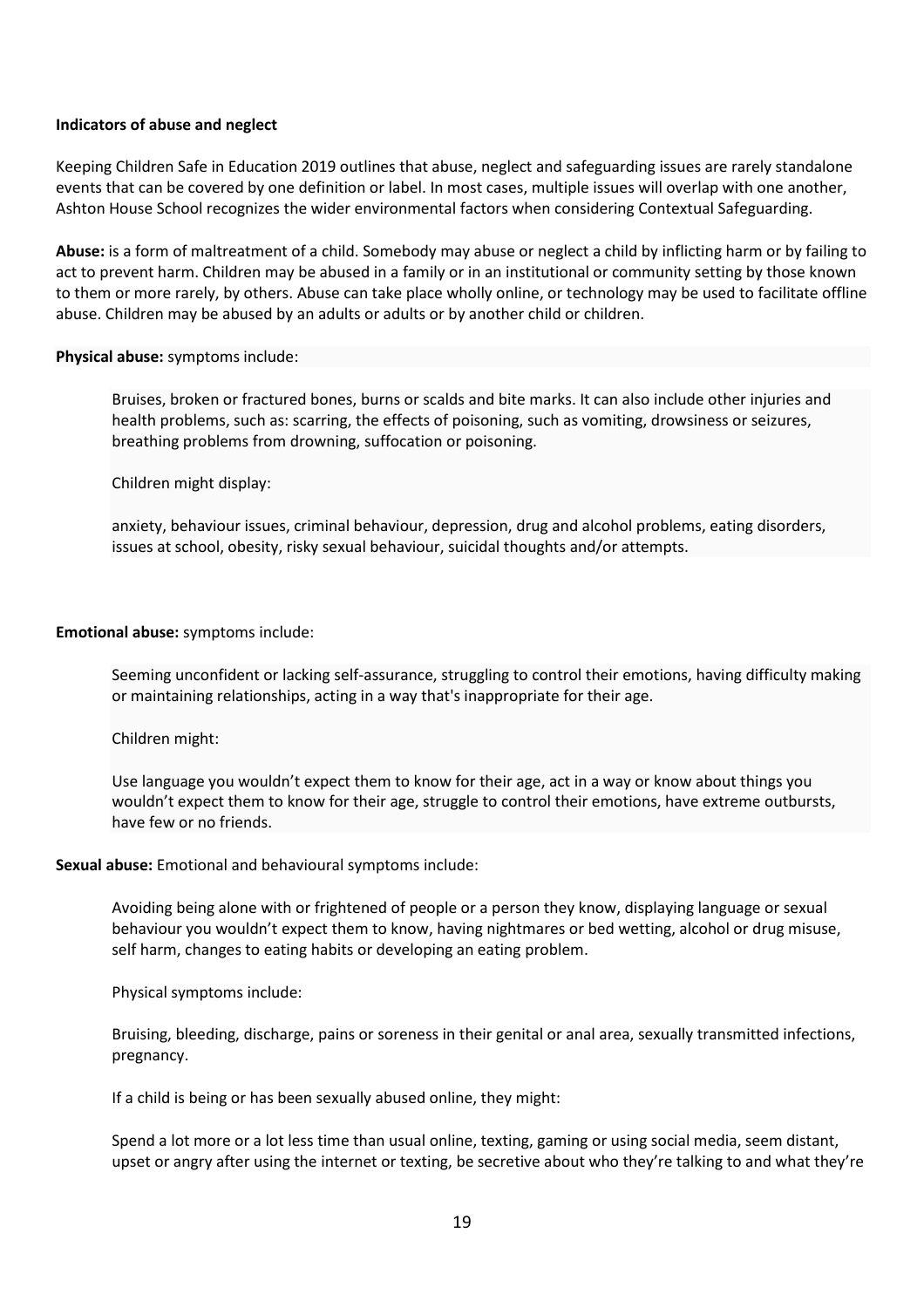doing online or on their mobile phone, have lots of new phone numbers, texts or email addresses on their mobile phone, laptop or tablet.

**Neglect:** can take the form of Physical neglect (basic needs are not met), Educational neglect (parent doesn't ensure the child is given education), Emotional neglect (child doesn't get the nurture and stimulation they need, through ignoring, humiliating, intimidating or isolating them or Medical neglect (child not given adequate health care)

Neglect can be difficult to spot. Having one of the signs doesn't necessarily mean a child is being neglected, long lasting multiple signs might show there is a serious problem.

Poor appearance and hygiene: being smelly or dirty, being hungry, having unwashed clothes, having the wrong clothing e.g. no warm clothes in winter.

Medical conditions: anaemia, body issues, dental issues, child given incorrect medicines, poor language or social skills, regular illness or infections, repeated accidental injuries, skin issues, tummy issues, tiredness, untreated injuries, weight or growth issues.

Housing and family issues: unsuitable home environment, being left alone for long periods, taking on the role of carer for family members.

Changes in behaviour: becoming clingy, aggressive, or withdrawn depressed or anxious, changes in eating habits, displaying obsessive behaviour, finding it hard to concentrate or take part in activities, missing school, showing signs of self harm, drug or alcohol abuse.

## **Additional School Policies, Procedures and Practice**

#### **Prevention**

We recognise that high self esteem, confidence, supportive friends and good lines of communication with a trusted adult helps prevention. The school and EYFS setting will therefore:

- Establish and maintain an ethos where children feel secure and are encouraged to talk, and are always listened to.
- Ensure children know that there are adults in the school and EYFS setting whom they can approach if they are worried or in difficulty. This sees the school and EYFS setting having a diffused approach to hearing children and everyone can act as a mentor.
- Include in the curriculum, activities and opportunities for PSHE which equip children with the skills they need to stay safe from abuse and to know to whom to turn for help – preventive strategies and linked to character development initiatives within the Student Care policy.
- Include, in the curriculum, material which will help children develop realistic attitudes to the responsibilities of adult life in the United Kingdom including the portrayal of positive British community values, particularly with regard to personal behaviour, child care and parenting skills – to some extent this is represented in the Intergenerational project that the school is undertaking where senior citizens are included in achieving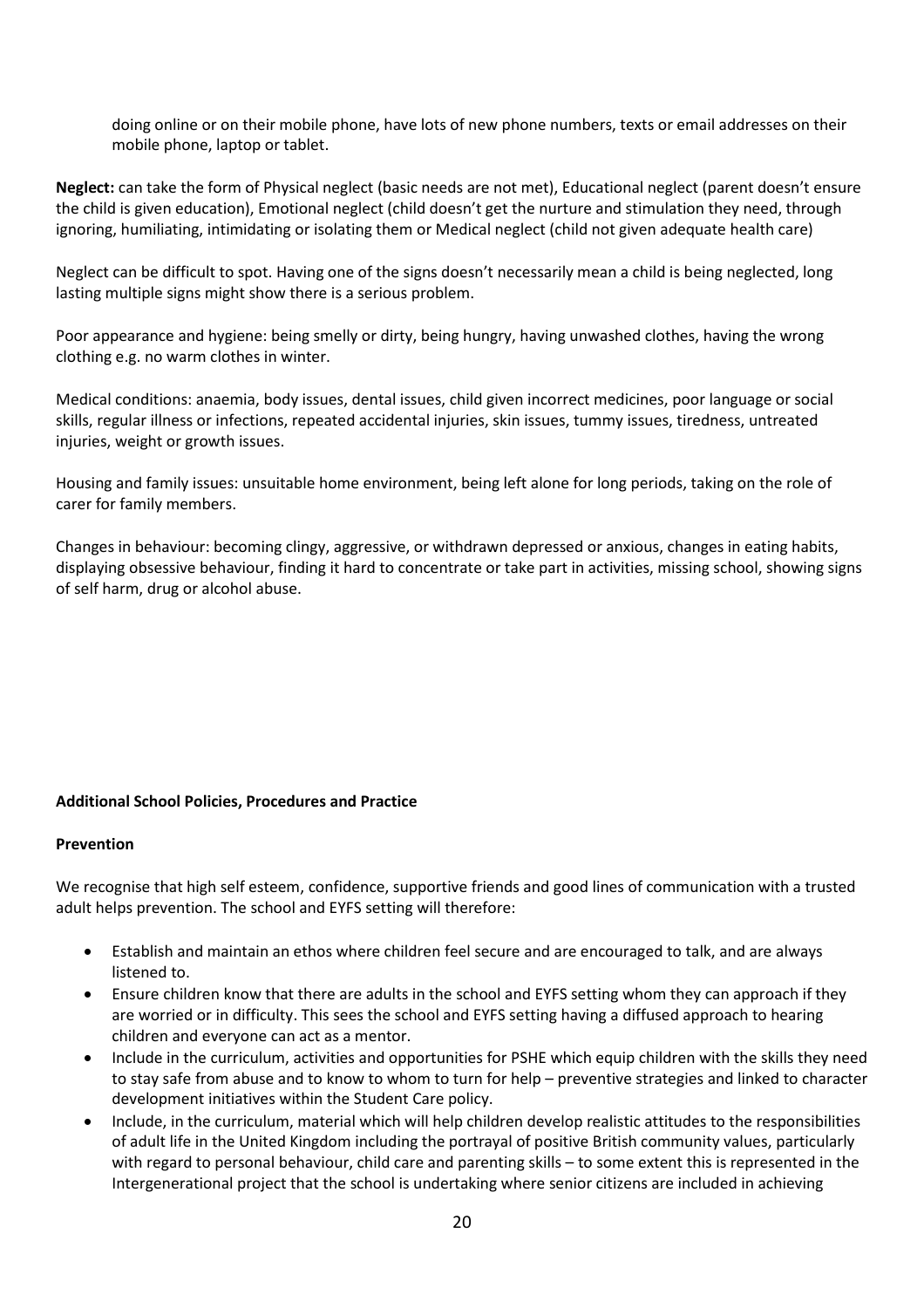curriculum goals (especially History and Citizenship). It is also represented in efforts by the school and EYFS setting to generate the leadership capacity in girls.

- The school and EYFS setting promotes the welfare of children through its Character development initiatives especially through its Friday Character assemblies and PSHE lessons. Safeguarding is one of the topics covered and students are given information about how to avoid situations, who to report to, and that what may be promoted by trusted adults may not be correct (eg. FGM)
- PSHE lessons (and Current Affairs discussions) cover cyberbully, bullying, protective behaviours, mental health, girls' leadership, radicalisation and extremism (including current affairs topics). In our Citizenship Programme Fundamental British Values are actively promoted as an antidote to extremism. The promotion of democracy, freedom of speech and religious tolerance celebrate the diversity of traditional and modern cultural practices in our country and are regularly discussed in whole school assemblies, which are referenced in classroom discussions.

## **Supporting Pupils at Risk**

We recognise that children who are abused or witness violence may find it difficult to develop a sense of self worth and struggle to view the world as benevolent and meaningful. They may feel helplessness, humiliation and some sense of self blame. This school and EYFS setting may be the only stable, secure and predictable element in the lives of children at risk. Nevertheless, when at school their behaviour may be challenging and defiant or they may be withdrawn. The school and EYFS setting will endeavour to support the pupil through:

- The content of the curriculum to encourage self esteem and self motivation.
- The school and EYFS setting ethos which (i) promotes a positive, supportive and secure environment (ii) gives pupils a sense of being valued.
- Consult with the child regarding a staff member with whom they may wish to liaise with as a mentor at least for the duration of any investigation and who can report to the Designated Safeguarding Lead regarding issues of short term student safety or any changes to the risk that first caused the investigation to commence.
- The school and EYFS setting's positive behaviour policy should support vulnerable pupils in the school and EYFS setting. All staff will agree on a consistent approach which focuses on the child's behaviour, but does not damage the pupil's sense of self worth. The school and EYFS setting will endeavour to ensure that the child knows that some behaviour is unacceptable but s/he is valued and not to be blamed for any abuse which has occurred.
- Liaison with other agencies who support the child such as Children's Services, Child and Adolescent Mental Health Services, and the Borough of Hounslow Early Intervention Services.
- Retaining records and notifying the Early Intervention Service as soon as there is a recurrence of a concern.

When a child who is subject to a safeguarding concern leaves the school, we will transfer information to the new school or EYFS setting immediately and inform Hounslow's Lead Officer for Safeguarding Children. This is done with the use of a school Transfer Note.

## **Children Missing Education**

The following procedure is followed when a pupil is absent from school.

- 1) On arrival in the morning the School Administrator is to check emails and voice messages for messages from parents regarding absent children.
- 2) School Administrator will inform class teacher of any absentees.
- 3) Class Registration takes place at 8.50am and the register is closed at 9am.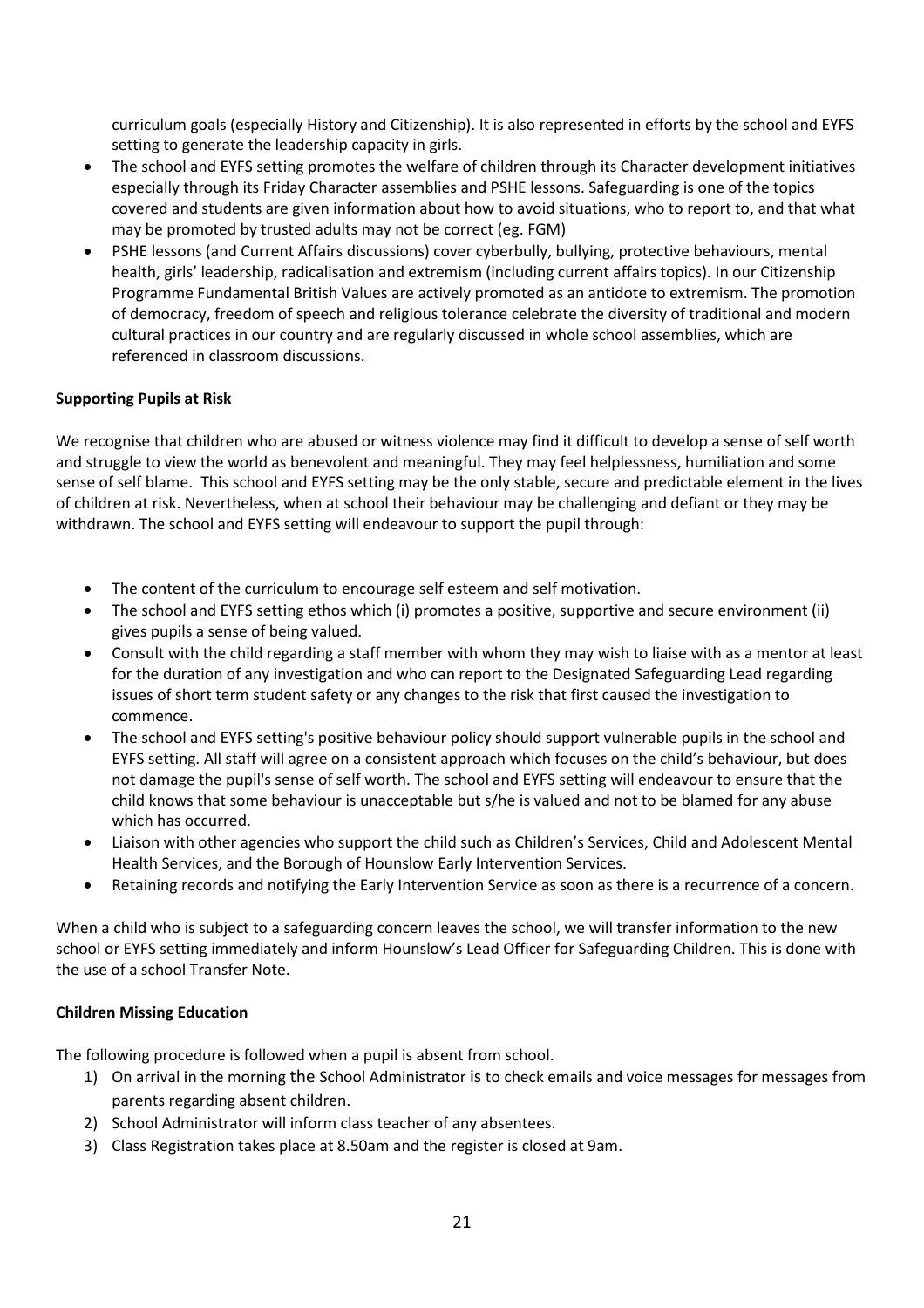- 4) From 9.30am onwards, the School Administrator checks the Register and contacts the parents of children with unexplained absences by phone in the first instance. Parents are contacted in order of 1<sup>st</sup> contact, 2<sup>nd</sup> contact, 3rd contact, etc. (as listed on the pupil's Engage contact profile).
- 5) If the SA cannot get through to the first contact then a message on the voicemail will be left explaining she is calling from school and why she is calling. Also on the voicemail it should be stated that as she cannot get through she will now call the next contact number.
- 6) If neither contact responds, an email should be sent to both contacts.
- 7) Steps 4 and 5 should be repeated until contact is made with someone.
- 8) If no contact can be made with the family by the end of the school day then the police will be informed and advice sought from Children Missing Education Officer at London Borough of Hounslow.
- 9) Any child signed in the late book by a parent should be entered on the register by the SA with a late code.
- 10) The Fire List is printed from the Engage System and class lists placed on clipboards.

## **Bullying**

We recognize that peer on peer abuse can take the form of face to face encounters, physical, verbal or exclusion, not excluding instances that could be referred to as 'banter' and/or online activity.

Our policy on bullying is set out in our Anti Bullying Policy.

## **Children with SEND including children with SEND Statements**

We recognise that statistically children with behavioural difficulties and disabilities are most vulnerable to abuse. Maintaining their hope and developing resilient characters is an important aspect of the Character Development Programme that is run at Ashton House School. There is also positive reinforcement in IEPs as students achieve learning and other targets.

More information can be found in our Special Educational Needs Policy

## **Training and Information Sharing**

The school is committed to ensuring that all staff, volunteers, contractors and service providers receive the appropriate training to enable them to fulfill their role and responsibilities under the safeguarding policy.

A training plan for the school is reviewed annually and a record of training undertaken is retained by the school.

• Staff who are newly appointed receive training in Safeguarding Children, including Online Safety and Prevent as part of their induction. If the school is unable to provide Prevent training at Ashton House, staff members will complete an online course.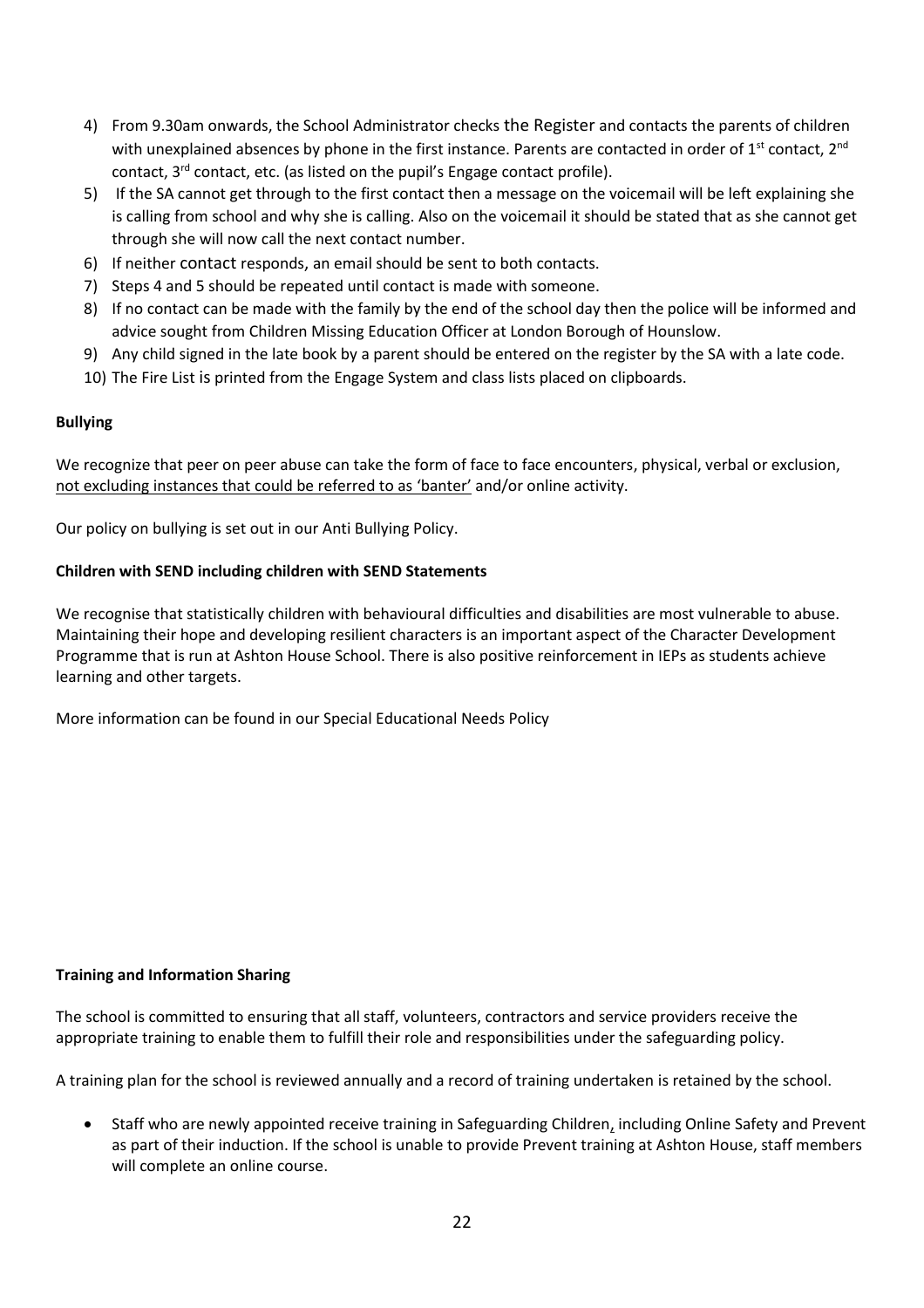- All staff members, volunteers, contractors and service providers are issued with a copy of Part 1 and Annex A of Keeping Children Safe in Education at induction and are asked to confirm they have read and understood their responsibilities under the guidance.
- All staff members, volunteers, contractors and service providers are inducted through the school and EYFS setting's policy on Safeguarding (child protection), Whistleblowing, staff Code of Conduct, Behaviour Policy (which should include measures to prevent bullying, including cyberbullying, prejudice-based and discriminatory bullying); and their responsibilities under the Safer Employment policy and other policies that impact upon the welfare and wellbeing of children. Staff are trained to manage a report of child on child sexual violence and sexual harassment.
- All staff members, volunteers, contractors and service providers receive safeguarding training at the start of each academic year to ensure that everyone is aware of the safeguarding policy and procedures and current best practice.
- All staff to have online safety training.
- All staff members, volunteers, contractors and service providers receive ongoing training and are provided with the latest guidance, advice and informal updates via regular staff meetings.
- All staff members are regularly reminded that they can refer any concerns to Early Help Hounslow.
- Any child may benefit from early help, but all school staff should be particularly alert to the potential need for early help for a child who: is disabled or has certain health conditions and has specific additional needs; has special educational needs (whether or not they have a statutory Education, Health and Care Plan); has a mental health need; • is a young carer; • is showing signs of being drawn in to anti-social or criminal behaviour, including gang involvement and association with organised crime groups or county lines; • is frequently missing/goes missing from care or from home; • is at risk of modern slavery, trafficking, sexual or criminal exploitation; • is at risk of being radicalised or exploited; • has a family member in prison, or is affected by parental offending; • is in a family circumstance presenting challenges for the child, such as drug and alcohol misuse, adult mental health issues and domestic abuse; • is misusing drugs or alcohol themselves; • has returned home to their family from care; • is at risk of 'honour'-based abuse such as Female Genital Mutilation or Forced Marriage; • is a privately fostered child; and • is persistently absent from education, including persistent absences for part of the school day.
- Detailed information on early help can be found in Chapter 1 of Working Together to Safeguard Children
- All staff members are provided with the Children Missing Education (CME) and the Online Safety Policies.
- At the first staff meeting of the new academic year, committees are formed on crisis management (CIC) and the Designated Safeguarding Lead and Deputy Designated Safeguarding Lead are identified to all staff members, expertise of active staff is drawn upon to shape safe-guarding arrangements and policies for the coming year.
- Training on radicalization is conducted every two years online.
- Training for the Designated Safeguarding Lead and Deputy Designated Safeguarding Lead takes place every two years and is delivered through the local authority, either face to face or online.
- Areas covered in training for the Designated Safeguarding Lead and Deputy Designated Safeguarding Lead include:
	- o the way in which agencies work together, Multi Agency Safeguarding Hub (MASH at the Borough of Hounslow)
	- o participation in case conferences
	- o how to support children who are in need
	- o identifying signs of children at risk including those who are risk of being radicalized
	- o keeping efficient records
	- $\circ$  promoting the culture of the school and EYFS setting to listen and to make Ashton House a TELLING school.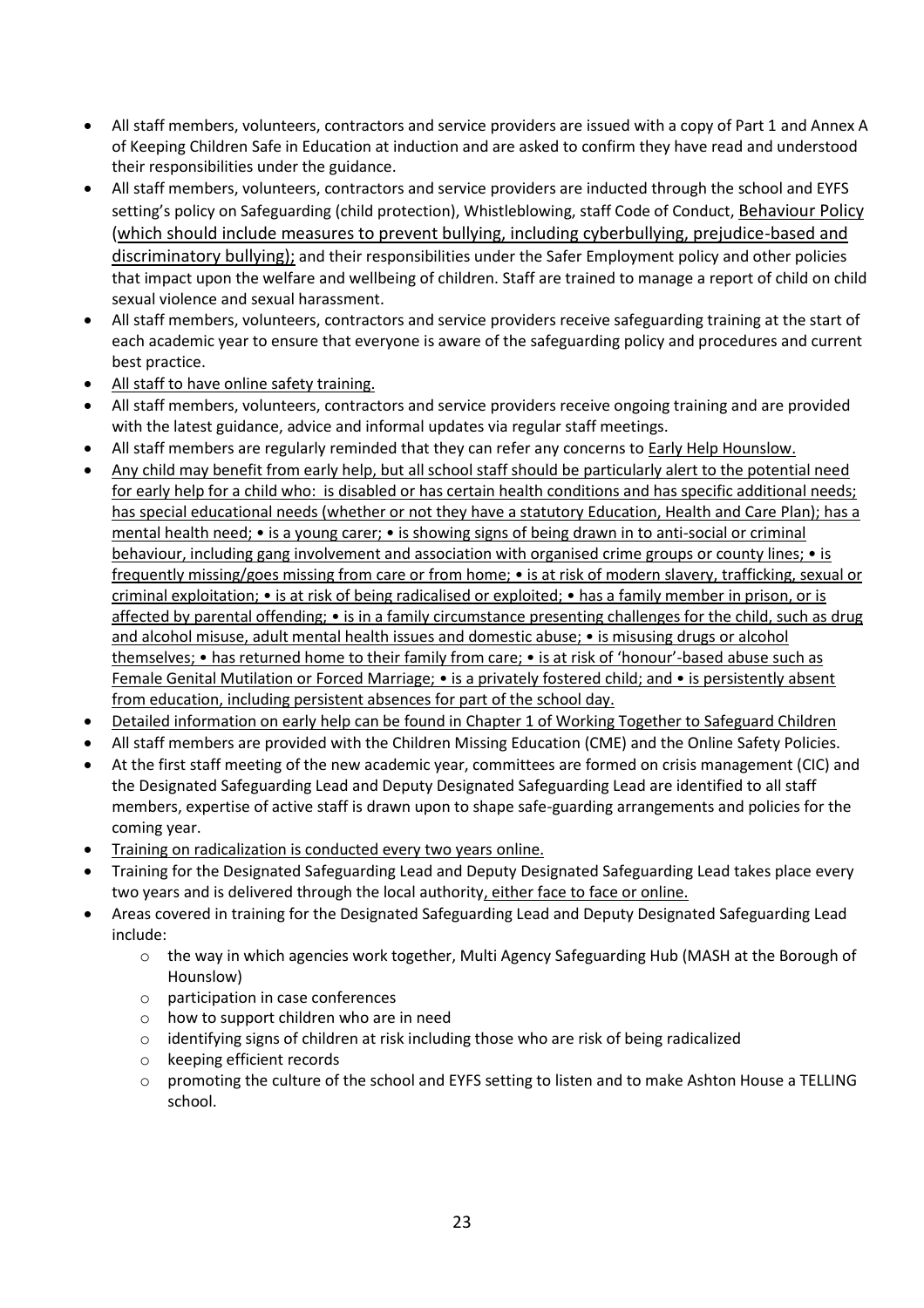## **Safer Recruitment**

The school and EYFS setting employs 'safe' people, who have been awarded a position on merit and who have been subject to rigorous pre-employment checks in order to be employed to work with children.

This includes best practice to check the name on a candidate's birth certificate, where this is available, as part of pre employment screening, short listed candidates to be asked to complete a self declaration of a criminal record or other evidence that would make them unsuitable to work with children and checks on overseas candidates or those who have worked overseas that are thought appropriate.

The school and EYFS setting employs staff members with a high level of expertise who meet the ethical and cultural features of the school and will work to achieve the mission of the school.

Further information and detailed guidance is available from the School's Safe Employment Policy.

The school operates its recruitment and selection policy under the guidance defined in the Department for Education's publication Keeping Children Safe in Education [https://www.gov.uk/government/publications/keeping](https://www.gov.uk/government/publications/keeping-children-safe-in-education--2)[children-safe-in-education--2](https://www.gov.uk/government/publications/keeping-children-safe-in-education--2)

## **E-Safety/Online Safety/Mobile Technology**

All staff should be aware that technology is a significant component in many safeguarding and wellbeing issues. Children are at risk of abuse online as well as face to face. In many cases abuse will take place concurrently via online channels and in daily life. Children can also abuse their peers online, this can take the form of abusive, harassing, and misogynistic messages, the non-consensual sharing of indecent images, especially around chat groups, and the sharing of abusive images and pornography, to those who do not want to receive such content

Further information and detailed guidance is available from the School's E-Safety Policy.

Protecting young people online means thinking beyond the school environment. With the advance of Internet technologies and connectivity, pupils increasingly will have access to personal devices not covered by School networks and therefore the emphasis should be on educating all users as to the risks involved and their obligation to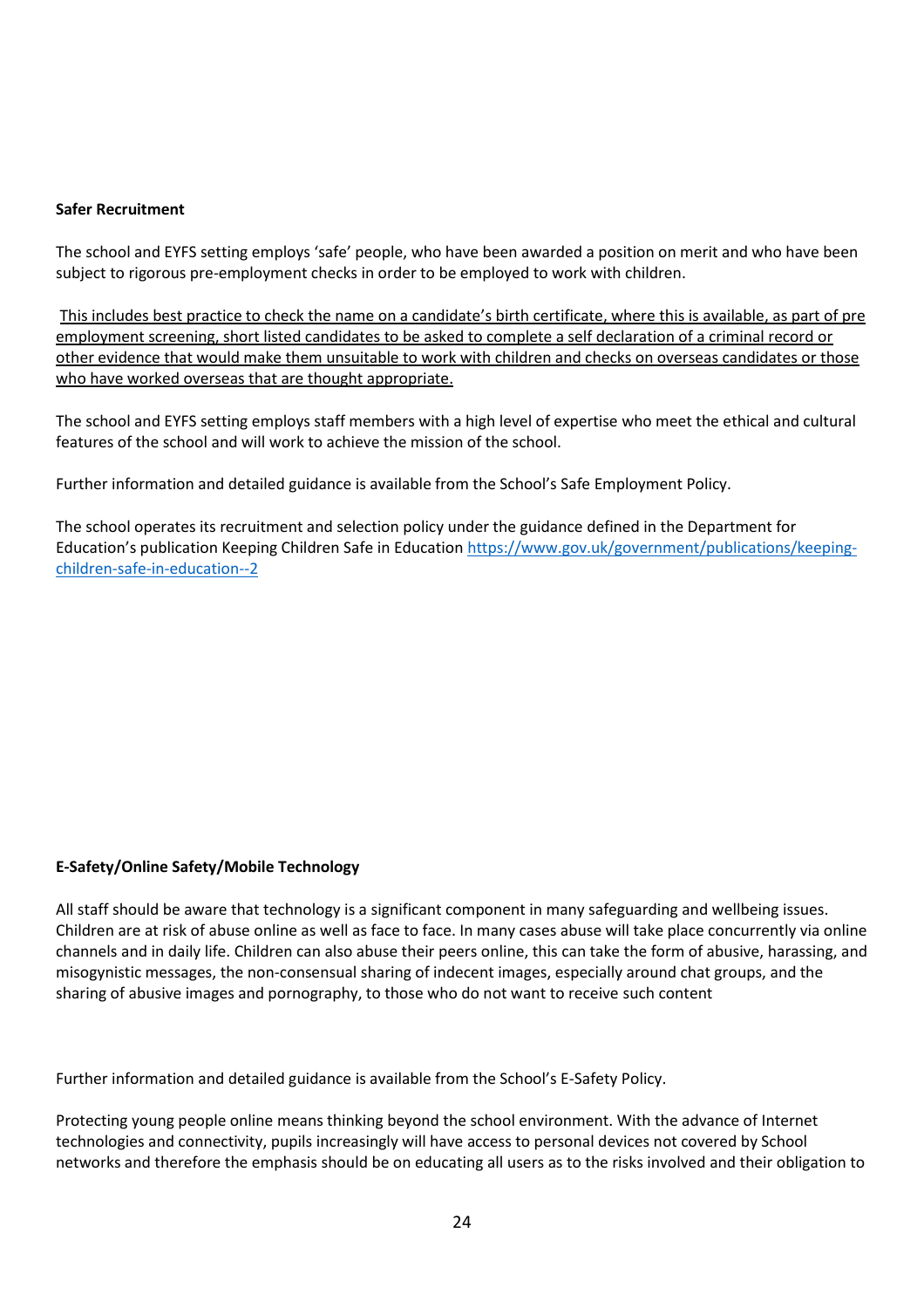act responsibly whilst online. As abuse can take place wholly online and technology may be used to facilitate offline abuse.

Teaching Online Safety in School:

Ashton House School follows the new guidance which covers fundamental knowledge and behaviours for pupils, including how to evaluate what they see online, how to identify risks, and how and when to seek support. This does not create additional content or teaching requirements; topics are to be incorporated into other curriculum areas including PSHCE.

Staff are given training on Online Safety in alignment with other Safeguarding Training.

## **Parents and Guardians**

This includes working with parents and guardians to support them in protecting their children when they are online and outside of the school.

Parents are not permitted to use mobile phones and other mobile technology in the EYFS setting.

Safeguarding pupils in both the real and virtual world is the responsibility of all staff. Staff must be familiar with the guidance provided via the School's E-Safety Policy and understand how to respond to e-safety incidents. Staff need to be vigilant for threats of radicalisation on line as well as cyber bullying or any other safety issues.

Pupils will be taught through the curriculum and other pastoral support systems how to behave and build resilience in dealing with such matters. The school will utilize a range of mechanisms to monitor online activity and protect children, staff members, volunteers, contractors and service providers from exposure to inappropriate or illegal materials.

## **Visitors**

The school welcomes and encourages visitors to make a contribution to the life of school. Visitors are defined as individuals or groups of individuals who are not employed or contracted by the school, who visit the school on an irregular or infrequent pattern and typically stay within the school for a pre-determined period of time.

Visitors can include:

- Parents or guardians or the parents or guardians of prospective or past pupils.
- Contributors to classes.
- Individuals making deliveries or collecting items.
- Friends and or family members of school staff, contractors or service providers.

The school has a duty to make suitable arrangements for the management of visitors. In particular the school will put in place the following measures.

- Ensure that all visitors are supervised effectively within the school.
- Protect the security of pupils and staff when visitors are present.
- Apply controls to uninvited, unwelcome, abusive or aggressive visitors.

When arranging for a visitor to come to the school, the following general guidance should be followed.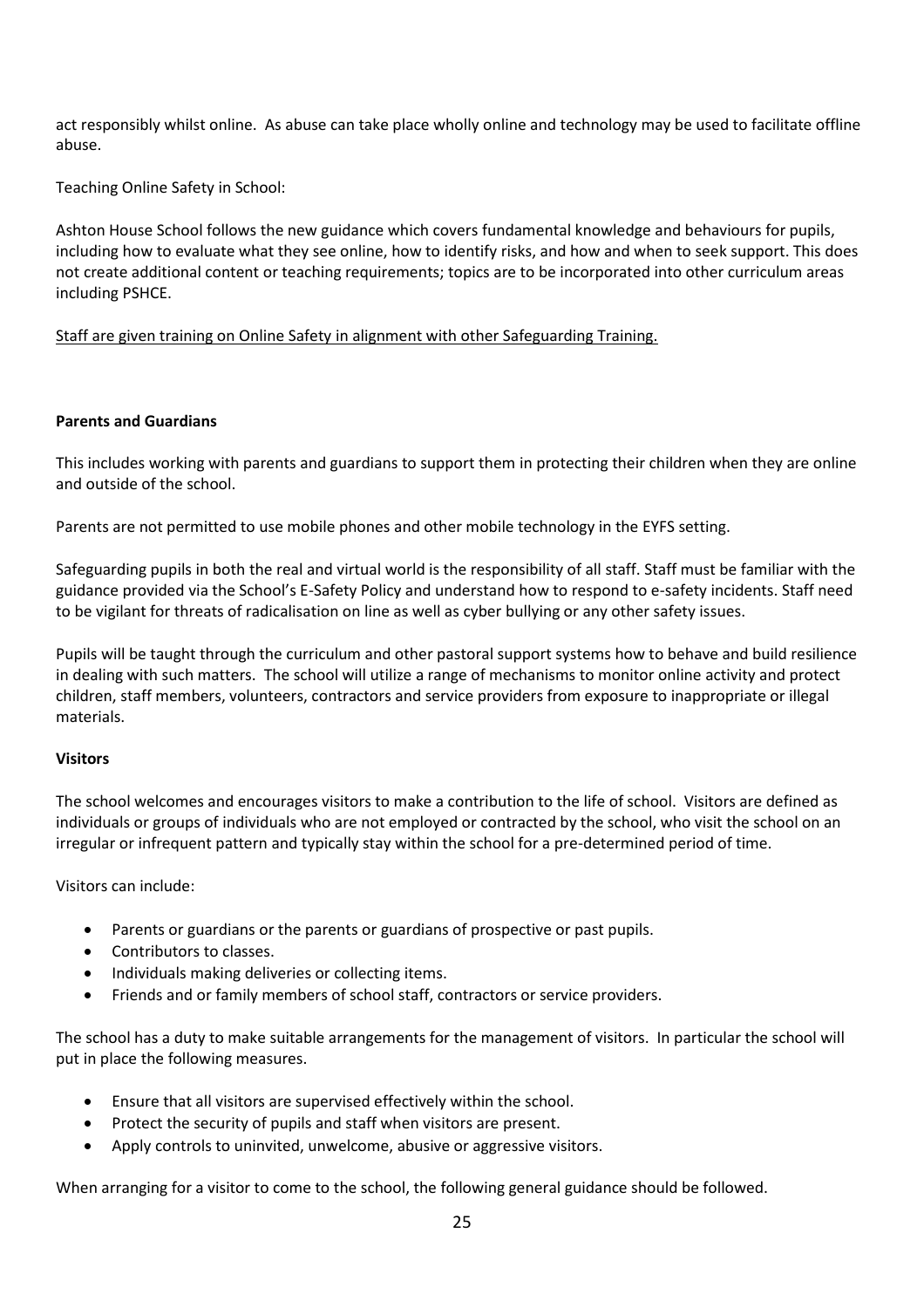- Prior to the arrival of the visitor, the person making arrangements on behalf of the school should confirm:
	- The name of the visitor(s).
	- The name of any organisation they represent.
	- Contact details of the visitor.
	- The expected arrival time for the visitor.
	- The expected length of the visit.

This information must be shared with the school reception staff prior to the arrival of the visitor.

- On arrival at the school, the reception staff should ensure that the visitor complies with the following:
	- The visitor signs in to the visitor's book using the details previously supplied by the person arranging the visit.
	- The visitor's identity is checked through use of an id card or other means of official identification.
	- The visitor is issued with a visitor's badge and displays this prominently about their person at all times whilst they are in the school.
	- The visitor is provided with information on how to respond to an evacuation or emergency situation and a guide to how they must behave whilst in the school.
	- The visitor waits in the school reception area until such times as they are collected by the relevant staff member.
	- Reception staff will contact the member of school staff who made the arrangements for the visitor to attend and will not release the visitor from the reception area until the staff member arrives.
- *All visitors must be accompanied at all times throughout their visit to the school and must not be left unattended at any point.*
- At the end of the visit, the visitor must be returned to the school reception area where they must sign-out of the visitor's book and return their visitor's badge.

## **Protecting Individuals from Allegations**

Professionals working with children can be victims of malicious allegations from time-to-time. To protect from such allegations, it is important to:

- Avoid touching children in either a friendly or threatening manner.
- If children touch you, tell them not to in a courteous manner.
- Take reasonable steps to ensure that you are not alone with a child.

There will be exceptions where young children or those with significant special needs need comforting or even intimate care because of continence problems and or when children need to be physically restrained for the safety and well-being of others. There are separate guidelines on this which should be referred to.

## **Whistleblowing**

Whistleblowing is exposing organisational misconduct, dishonesty, illegal or unethical activity. If a member of staff, volunteer, contractor or service provider has a genuine belief that school staff, leaders or the proprietor are not acting appropriately, the individual is obliged to raise this at the most appropriate level.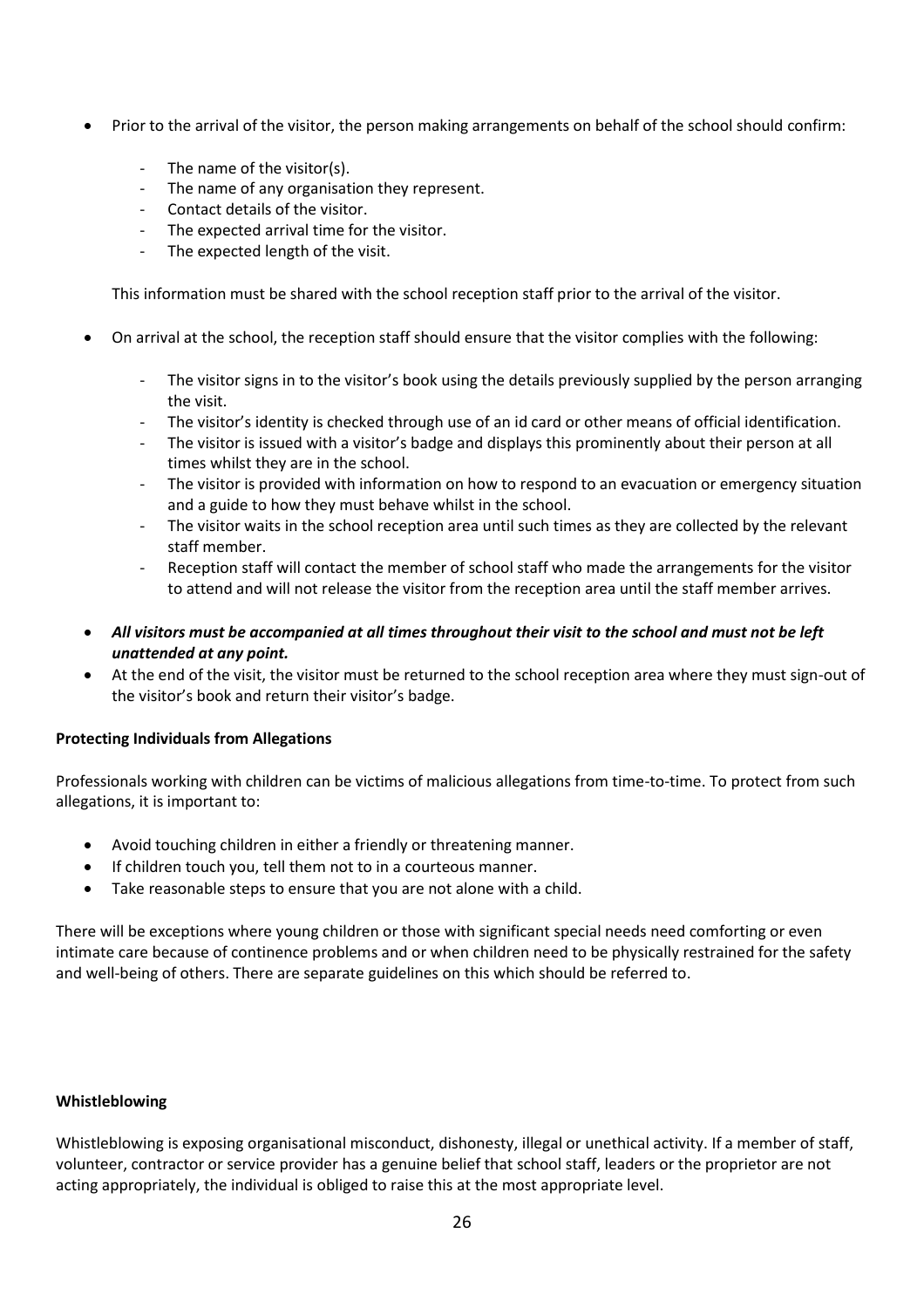The school provides further guidance on whistleblowing in a separate Whistleblowing Policy.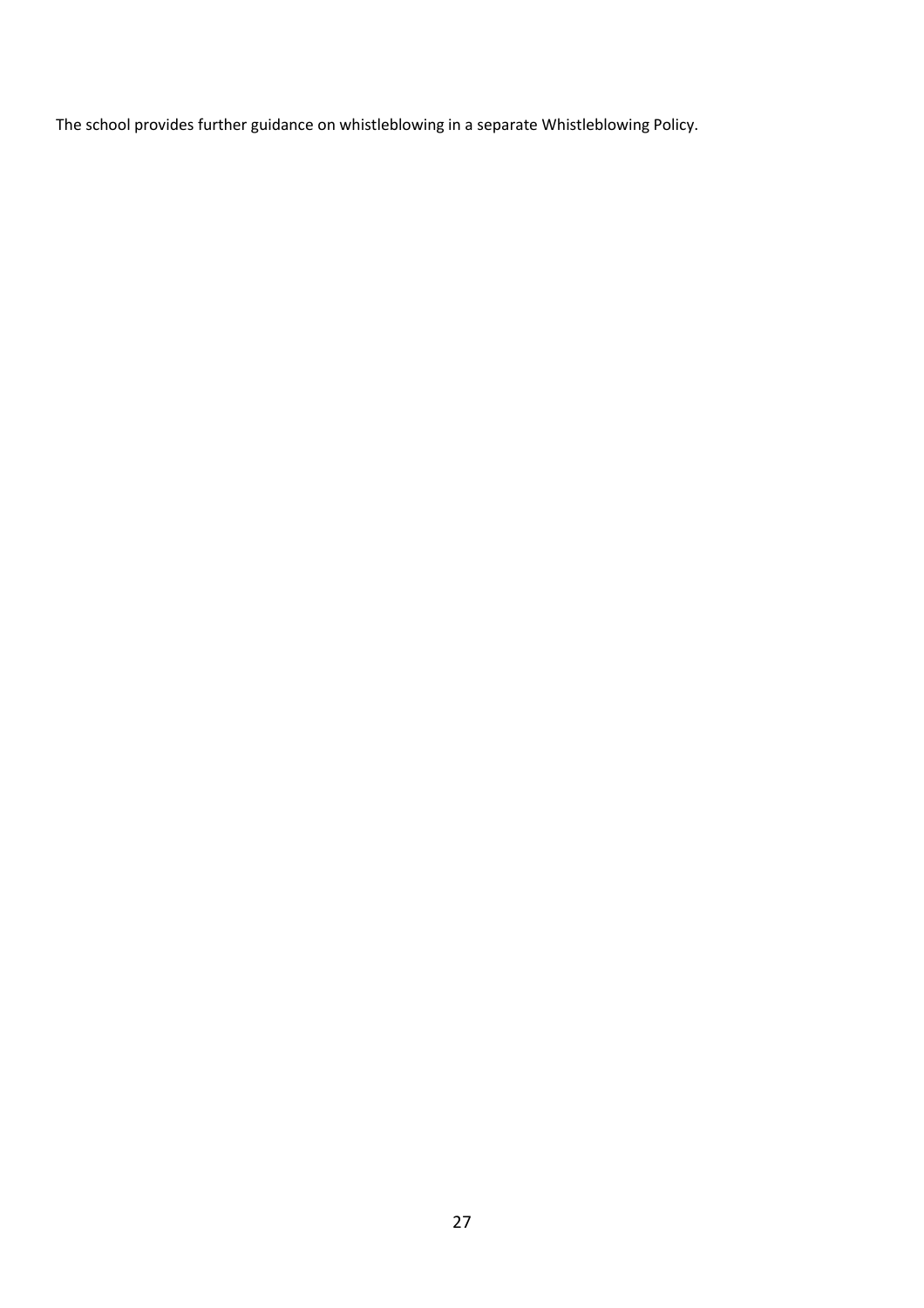

## **Annex A**

## **SAFEGUARDING FORM**

*'The Green Form'*

| <b>Pupil Name</b>                                                   | Date of Birth                                                                                                 | Year Group          |  |
|---------------------------------------------------------------------|---------------------------------------------------------------------------------------------------------------|---------------------|--|
|                                                                     | Name and position of person completing form (please print)                                                    |                     |  |
| Date of incident / concern:                                         |                                                                                                               |                     |  |
|                                                                     | Incident / concern (who what where time) If a child has raised a concern, write down exactly what they said.* |                     |  |
|                                                                     |                                                                                                               |                     |  |
|                                                                     |                                                                                                               |                     |  |
|                                                                     |                                                                                                               |                     |  |
|                                                                     |                                                                                                               |                     |  |
| Any other relevant information (witnesses, immediate action taken)* |                                                                                                               |                     |  |
|                                                                     |                                                                                                               |                     |  |
|                                                                     |                                                                                                               |                     |  |
|                                                                     |                                                                                                               |                     |  |
|                                                                     |                                                                                                               |                     |  |
|                                                                     |                                                                                                               |                     |  |
| Action taken*                                                       |                                                                                                               |                     |  |
|                                                                     |                                                                                                               |                     |  |
|                                                                     |                                                                                                               |                     |  |
|                                                                     |                                                                                                               |                     |  |
|                                                                     |                                                                                                               |                     |  |
| Signature                                                           |                                                                                                               | Date form completed |  |
|                                                                     |                                                                                                               |                     |  |

\*Continue on a separate sheet if necessary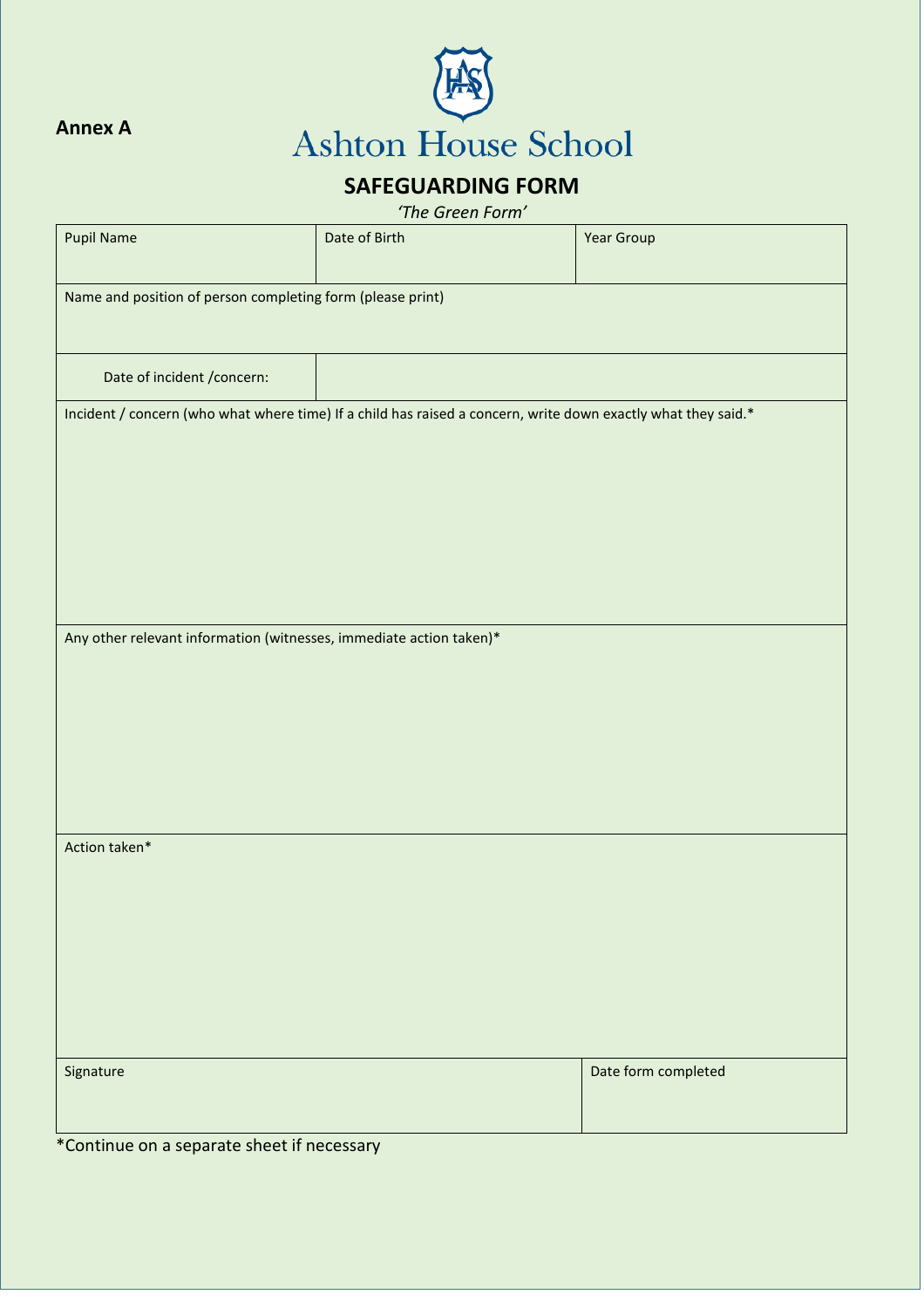# **Ashton House School**

## **Safeguarding and recording Frequently asked questions**

## **Why is recording important?**

We have a statutory duty to promote the well-being and safety of every child who attends our school. This is a whole school task. Since staff have differing roles in school we observe children in a range of settings and activities throughout the school day. Children may show or tell us that something is wrong in a variety of ways. We all have an important role to play in helping to identify welfare concerns for children and possible indicators of abuse or neglect at an early stage. For some children a "one off" serious incident or concern will come to your attention and you will have no doubt that this you must immediately record and report this. Most often however it is the accumulation of a number of small incidents, events or observations – "the jigsaw" that provide the evidence that a child is being harmed. It is vital therefore that any concern you have for a child's welfare *however small* is recorded and passed to the DSL.

## **What is a "welfare concern"?**

As a general rule anything that you consider unusual or out of the ordinary for the child constitutes a concern. Mostly these will arise in one or more of the following areas:

- The child's behaviour changes or a particular behaviour is observed
- The child has a physical injury
- The child tells you something has happened to them
- The child's physical presentation
- You receive information from or observe unusual behaviour in a parent

## **Why can't I just pass on my concern verbally?**

It is important that the person who has the concern gives a firsthand account of this so that there is a clear and accurate record of what has been seen, heard etc. A record written by you will ensure that there is no misinterpretation of your concern or that it can be overlooked or forgotten.

## **How and what do I record?**

Our school's Safeguarding Concern Form is a green A4 sheet that can be found in the back of Class Safeguarding Diaries or in the school office.

## **What happens to the record once I've written it?**

One of the main purposes of recording is to make sure that the school's Designated Safeguarding Lead is able to respond properly to concerns for children. The DSL will decide what action is necessary in response to your concern. Actions they take will of course depend on how serious and urgent the concern is. These can range however from a decision to keep a close eye on the child in school to referring the child to Specialist Children's Services so that they can undertake an assessment of the child's safety. The concern form you have completed will be kept by the DSL in a confidential file.

## **Who will see this? Will parents see my record?**

Information relating to children's welfare will be shared on a strict "need to know" basis and in line with Hounslow Safeguarding Children's Board (HSCB) Procedure that we have a duty to work within.

Neither the parent nor the pupil has an automatic right of access to child protection records and in most cases, the actual record will not be shared with parents. However we ask you to write this in a way that if we were asked to release school records perhaps by a Court, the record is a fair and factual account of an incident or event. One of the most common responses by the DSL to concerns raised by staff for children will be to share these with parents with the purpose of working with them to understand and address the issue of concern. The details of your record therefore may be presented verbally to parents. Sometimes your concern will be one of many. If the DSL is worried that talking to parents might create a risk to any staff member's safety they will not do this but seek the advice of colleagues in Education and Specialist Children's Services.

## **Will the record be destroyed once the issue is addressed or the child leaves school?**

No. Past concerns for children and what happened in response to these can be very important information for staff who may have concerns for the child at a later time. The DFE guide us in the retention and transfer of safeguarding records. The DSL is responsible for passing these on under confidential cover to the DSL in the child's new school when the child leaves us. For secondary schools, the records are kept until the child is 25 years old.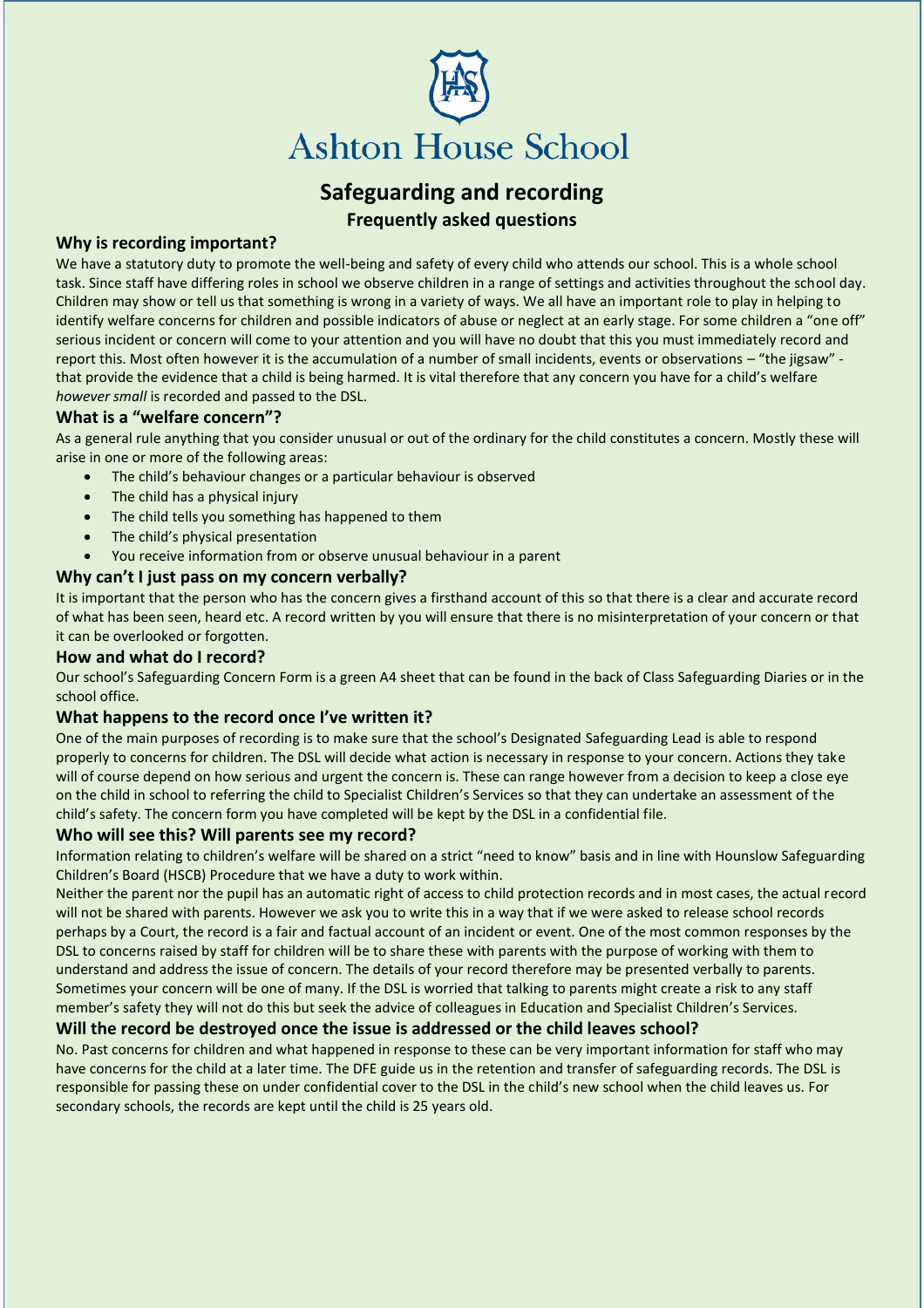## **Annex B**

## **External Agencies**

Early Help Hounslow (EHH) is the initial point of contact for all professionals and members of the public requesting services or support needed including education, health, family support and safeguarding concerns.

Early Help Hounslow is the front door for all Early Intervention Services. Please contact them to discuss any concerns or seek clarification regarding thresholds and appropriate pathways to services.

020 8583 3544 [earlyhelp@hounslow.gov.uk](mailto:earlyhelp@hounslow.gov.uk)

Early Help Hounslow (EHH) is a gatekeeper or front door agency that should be contacted if there is no clarity in this contact list –

## **Early Help Hounslow Team** 88 Lampton Road HOUNSLOW TW3 4DW 020 8583 6600 [early.intervention@hounslow.gov.uk](mailto:early.intervention@hounslow.gov.uk)

For matters requiring interagency support, the EHH will involve Multi-agency Safeguarding Hub (MASH)

Agencies Providing Support, Advice and Guidance on Safeguarding

| <b>SAFEGUARDING ISSUE</b>       | <b>AGENCY</b>                                        | <b>EMAIL (if different to the Early Help</b> | <b>PHONE</b>          |
|---------------------------------|------------------------------------------------------|----------------------------------------------|-----------------------|
|                                 |                                                      | address)                                     | <b>NUMBER</b>         |
| Family relationships            | <b>Hounslow Family</b><br><b>Information Service</b> | Fis@hounslow.gov.uk                          | 0800 783 1696         |
|                                 | (FIS)<br><b>Family Support</b>                       |                                              | 020 8583 6600         |
|                                 | Practitioners                                        |                                              | 020 8247 6583         |
|                                 | <b>Police Community</b>                              |                                              | 020 8583 3300         |
|                                 | Safety Unit                                          |                                              | or 020 8583           |
|                                 | <b>Hounslow Social</b>                               |                                              | 2222 (out of          |
|                                 | Services                                             |                                              | hours)                |
| Domestic violence               | <b>Hounslow Domestic</b>                             | Pattie.friend@hounslow.gov.uk                | 020 8247 6466         |
|                                 | Violence Outreach                                    |                                              | <b>OR</b>             |
|                                 | Learning to Respect                                  |                                              | 0808 2000 247         |
|                                 | team                                                 |                                              | 020 8583 6600         |
| Non-attendance                  | <b>Children Missing</b><br><b>Education (CME)</b>    | cme@hounslow.gov.uk                          | 020 8583 2768         |
| Safeguarding children issues    | Hounslow                                             |                                              | 020 8583 6600         |
| (child abuse, child protection) | Safeguarding Children                                |                                              | (option 2             |
|                                 | Partnership                                          |                                              | followed              |
| If the child/ren are open       |                                                      |                                              | by option 1)          |
| to Children's Services          |                                                      | childrenssocialcare@hounslow.gov.uk          |                       |
| and have an allocated           |                                                      |                                              |                       |
| Social Worker                   |                                                      |                                              |                       |
|                                 |                                                      |                                              | 020 8583 6600         |
|                                 |                                                      |                                              | (option 2<br>followed |
|                                 |                                                      |                                              | by option 3)          |
|                                 |                                                      |                                              |                       |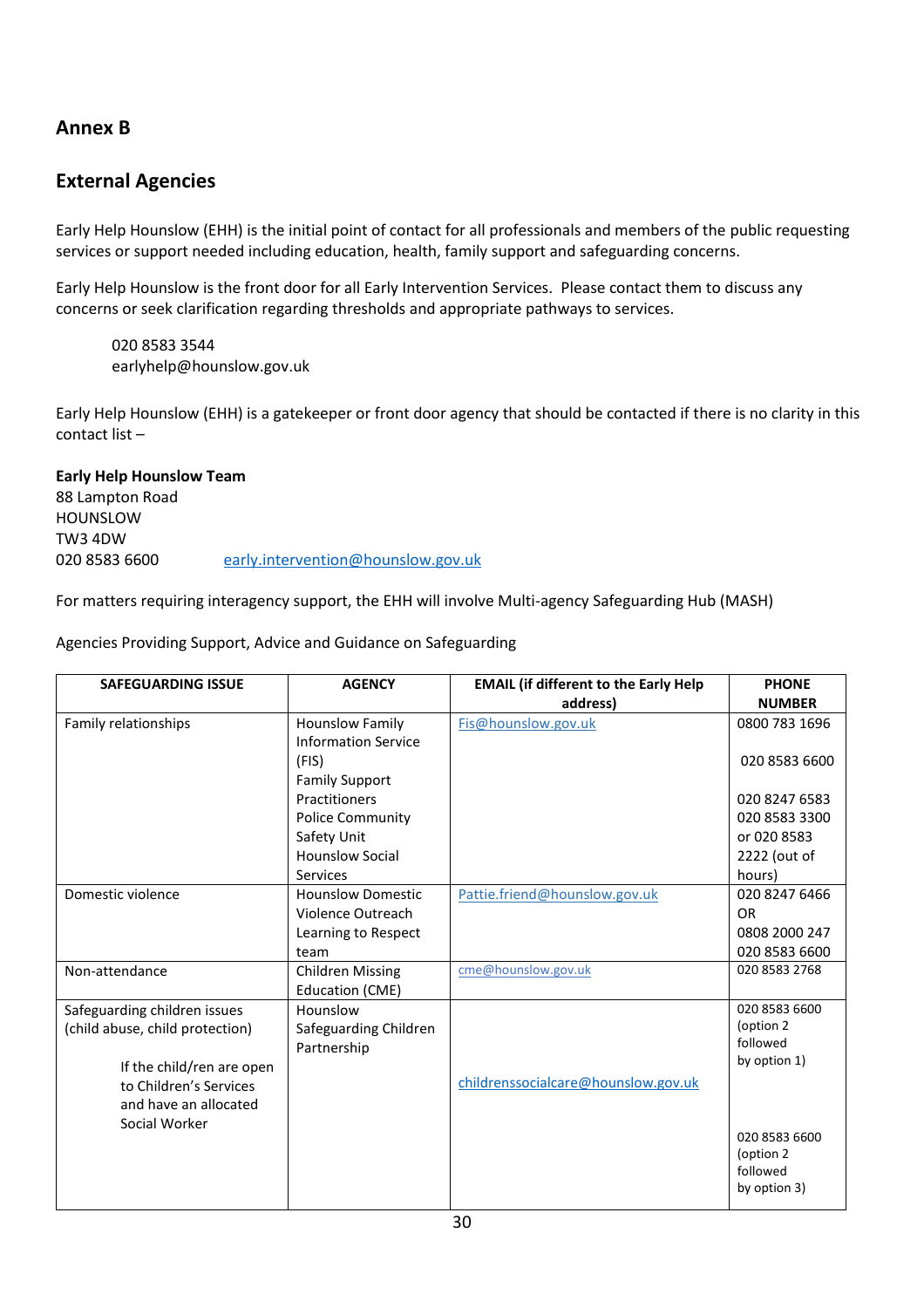| If you are worried about<br>a child and want to<br>report your concerns<br>Out of hours (after 5pm<br>weekdays or weekends) |                                                                                                          |                                                                                                                                                                                                                                                                                                                                                                                                      | 020 8583 2222<br>and ask to speak<br>to the duty social<br>worker |
|-----------------------------------------------------------------------------------------------------------------------------|----------------------------------------------------------------------------------------------------------|------------------------------------------------------------------------------------------------------------------------------------------------------------------------------------------------------------------------------------------------------------------------------------------------------------------------------------------------------------------------------------------------------|-------------------------------------------------------------------|
| Allegations against Professional<br>Staff and Volunteers who work<br>with children                                          | Safeguarding Advice<br>and Allegation<br>Management SAAM<br>Safeguarding Advisor<br>covering LADO duties | lado@hounslow.gov.uk<br><b>Hounslow has two Local Authority</b><br><b>Designated Officers (LADO)</b><br><b>Grace Murphy</b><br>Tel: 0208 583 4933<br>Email: grace.murphy@hounslow.gov.uk<br>Working days: Wednesday- Friday<br>$(9:00am-5:00pm)$<br>Sarah Paltenghi<br>Tel: 0208 583 3423/07970198380<br>Email: sarah.paltenghi@hounslow.gov.uk<br>Working days: Monday-Wednesday<br>(9:00am-5:00pm) |                                                                   |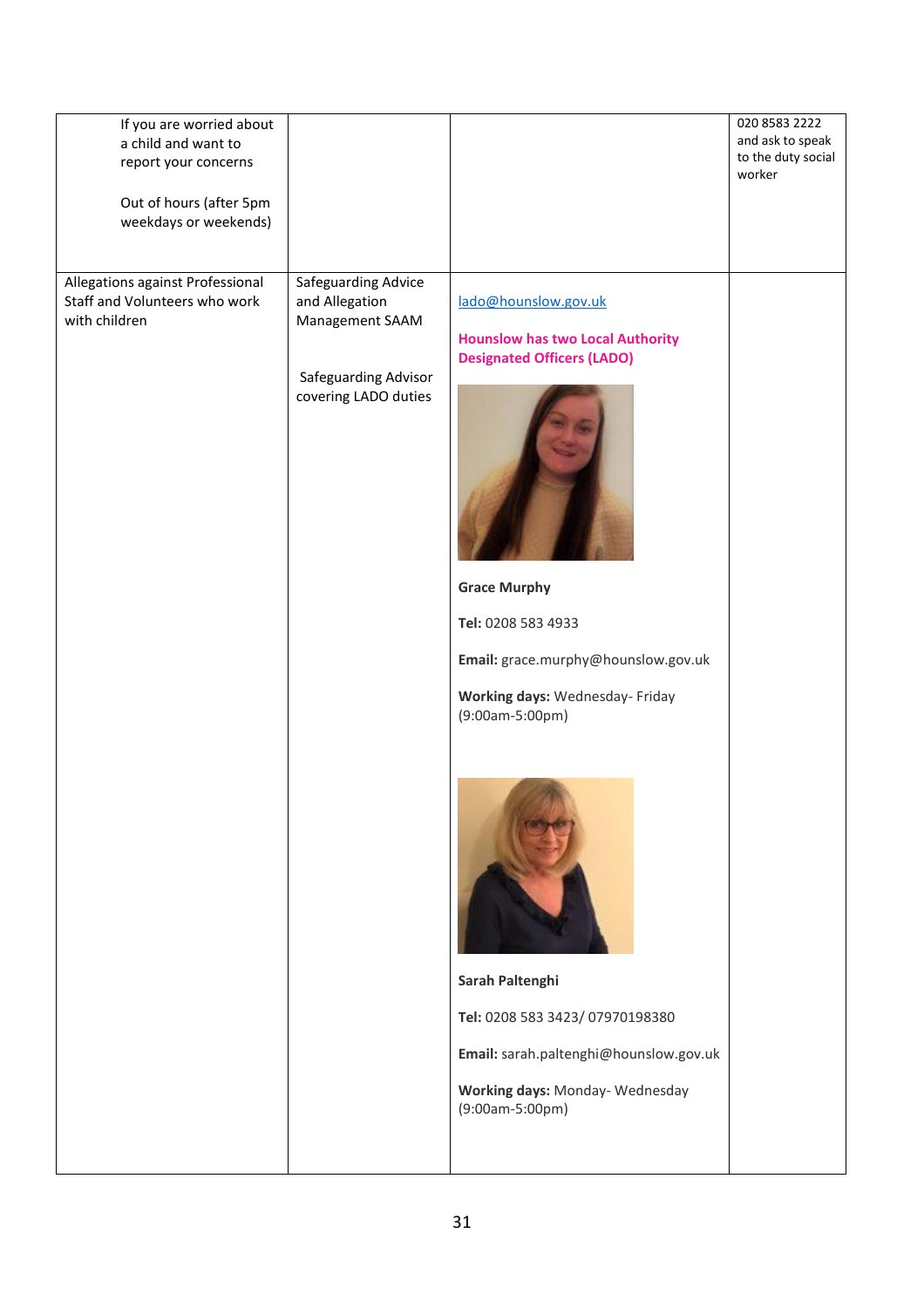| Criminal activity (inc sexual<br>abuse, physical abuse, FMG,<br>offences committed by children) | <b>Hounslow Police</b> |                                        | 101 (you will be<br>put through to<br>an appropriate<br>officer if non-<br>urgent)<br>999 (if urgent)<br>0300 123 1212<br>or 0300 8577<br>1212 |
|-------------------------------------------------------------------------------------------------|------------------------|----------------------------------------|------------------------------------------------------------------------------------------------------------------------------------------------|
| Extremism (radicalisation)                                                                      |                        | Counter-                               | 020 7340 7264                                                                                                                                  |
|                                                                                                 |                        |                                        |                                                                                                                                                |
|                                                                                                 |                        | extremism@education.qsi.gov.uk         |                                                                                                                                                |
|                                                                                                 |                        | Joan Conlon (Hounslow contact officer) | 020 8583 2197                                                                                                                                  |
|                                                                                                 |                        |                                        | 020 583 2573                                                                                                                                   |
|                                                                                                 |                        |                                        | (duty office)                                                                                                                                  |
| Support for families who require                                                                | Early Help Assessment  |                                        | 020 8583                                                                                                                                       |
| advice for supporting students                                                                  | (EHA)                  |                                        | 2741/2                                                                                                                                         |
| who require extra support                                                                       |                        |                                        |                                                                                                                                                |
|                                                                                                 | Hounslow Children's    |                                        | 020 8583 3400                                                                                                                                  |
|                                                                                                 | Services               |                                        |                                                                                                                                                |
| Staff member checks prior to                                                                    | Disclosure & Barring   | Postal Address:                        | 01325 953 795                                                                                                                                  |
| employment, advice regarding                                                                    | Service (DBS)          | PO Box 181                             |                                                                                                                                                |
| conviction of a staff member of a                                                               |                        | Darlington DL1 9FA                     |                                                                                                                                                |
| crime                                                                                           |                        |                                        |                                                                                                                                                |
|                                                                                                 |                        |                                        |                                                                                                                                                |
| Children's concerns                                                                             | Childline              |                                        | 0800 1111                                                                                                                                      |
| Anti-terrorist hotline                                                                          |                        |                                        | 0800 789 321                                                                                                                                   |
|                                                                                                 |                        |                                        |                                                                                                                                                |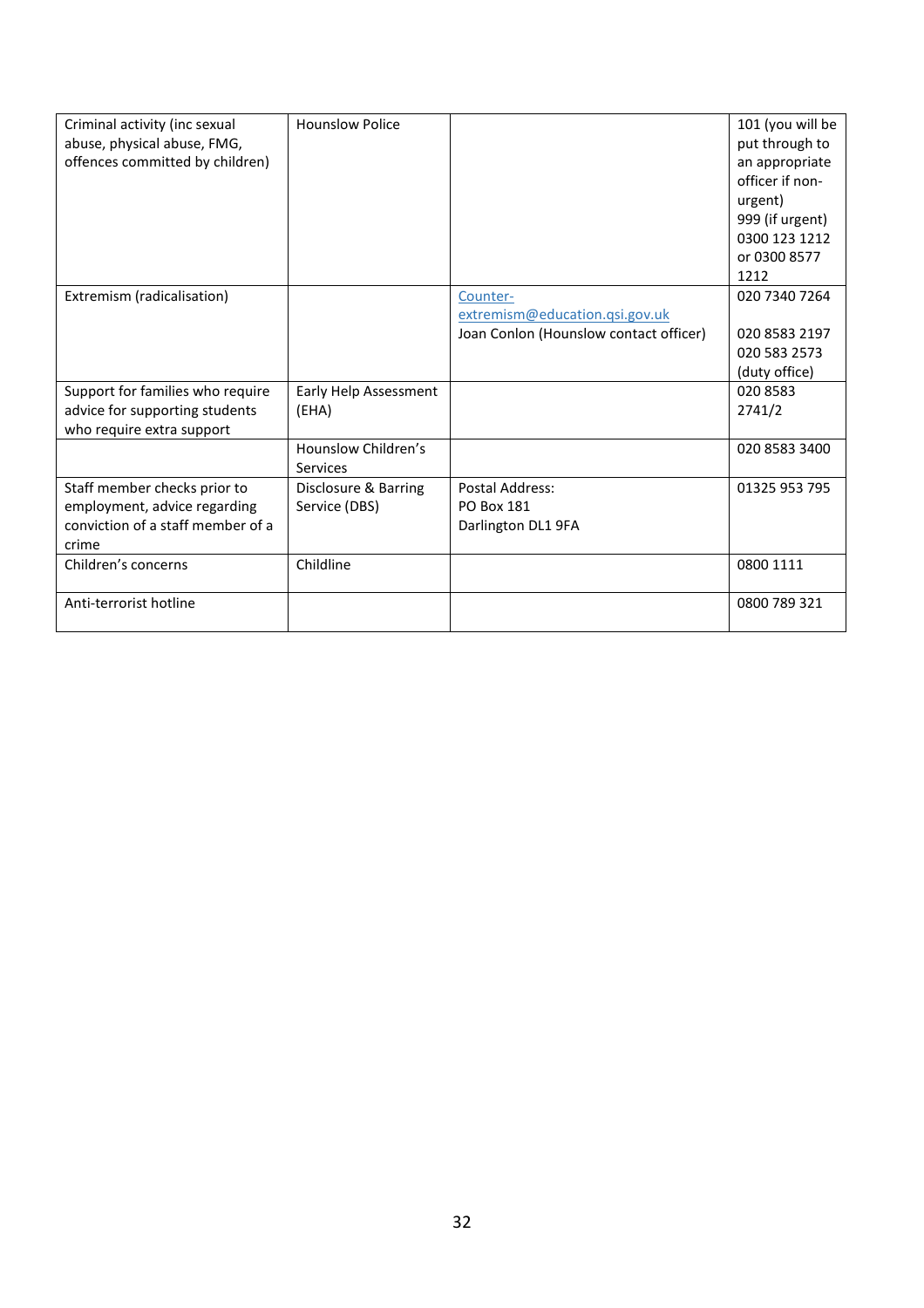## **Annex C**

## **Other features of the Safeguarding Policy (an abstract if located in other policies)**

Health/Medicines:

There is a separate policy for the administration of medicines and First Aid. Every staff member attends a training every three years.

## Food/Drink:

There are fresh water drinking fountains located around the school and EYFS setting. Moreover, only water is permitted in the lunch room and children are allowed to bring water to school and EYFS setting in a suitable container (plastic bottle/flask)

The dining room is run by people who have received the Basic Hygiene (Level 2) certificate (from the Borough).Other staff members assist with supervision but do not handle food apart from in an emergency.

## Accident/Injury:

Any head wound will be referred to a parent for the child to be taken home (and to a doctor). Bumps to the head or a mark of the face will result in a phone call to the parent. The pupil will also be given an 'Ouch! I bumped my head' leaflet to take home. Any injury is reported to the Office and parents are contacted if it is severe enough and is recorded in the Accident Book (which is located on the School Officer's desk or in the Accident Book in the EYFS setting)

The First Aid equipment (and personal medical therapies) is located in a locked cabinet in the First Aid room or in the EYFS department. The First Aid Leads are the School Administrator and EYFS leader who are in charge of Medical Equipment and the management of injuries and conditions.

## Managing Behaviour:

Staff members expect a high standard of behavior from pupils. Appropriate behaviour is modelled by staff members.

Developing sound professional and friendly relationships between staff members and students is considered to be essential if the child is to be happy at school and EYFS setting and trusting of their environment.

Staff members are dissuaded from engaging in physical contact with students in order to apply discipline and should only do so if they or another person is at reasonable risk of injury by the continuation of the pupils behaviour. Any physical touching in this regard must be noted and referred to the Designated Safeguarding Lead as soon as possible after the event.

No student is left unsupervised such as being sent outside and away from the direct line of sight. The use of 'buddy rooms' for misbehaving students is considered to be a better alternative.

Behaviour that is referred to the Designated Safeguarding Lead or Deputy Designated Safeguarding Lead is recorded and the record is kept secure. Parents are usually contacted and a home-school intervention is commenced (such as an Behaviour Plan).

Corporal punishment is never used or threatened.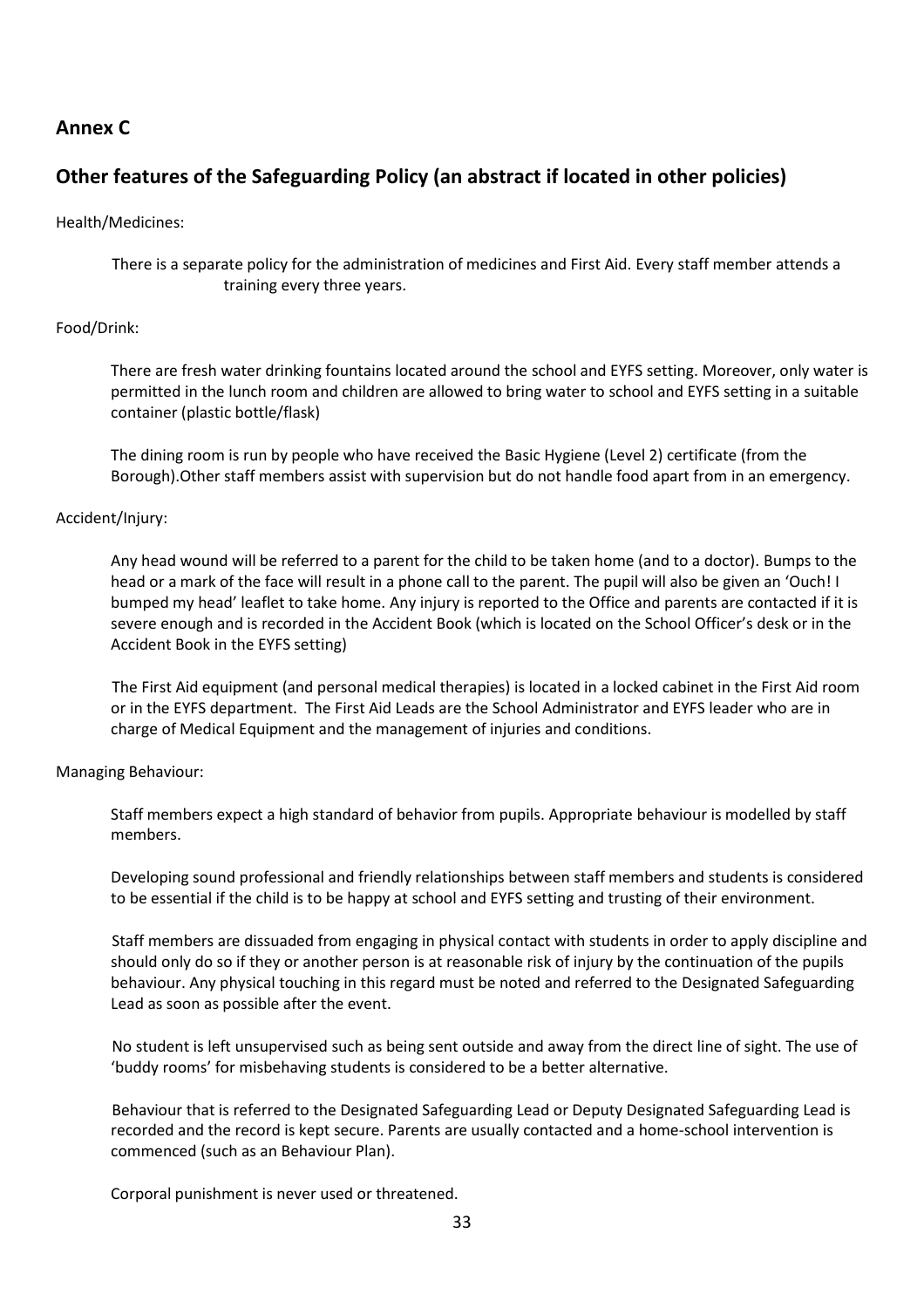Safety & Suitability of premises:

Class sizes peak at around 20 students in Years 1-6 and 16-20 in Foundation stage. This is because the rooms cannot reasonably accommodate larger groups.

Classes are spacious for the number of students and are comfortable, well-lit and airy.

Students in Year 5 must use outside stairs but these have been coated with a non-slip paint to assist students to use them safely. Non-slip paint has also used to coat the outside stairs leading to the music room and the second entrance to Year 6. All other year groups access their classrooms via internal staircases.

Students are reminded often to hold onto the guard rail when using stairs and they are supervised by adults when using the stairs, especially students in the Foundation stage.

Fire drills and evacuation practices are held once per term and a record is kept to assist in subsequent policy review.

Fire services are checked by Chubb to ensure that extinguishes are current and the fire alarm is also checked and tested every six months.

There is a strict no-smoking rule in the school and EYFS setting (grounds and buildings)

A master plan exists for the improvement of the school and EYFS setting buildings and grounds over the next five years.

Premises are cleaned every night and after the lunch service.

There are adequate toilet facilities and wash basins available for children. Taps turn on by themselves and hand driers replace the need to paper towels.

Children do not normally sleep while at school nor in the EYFS setting except some children who are in the First Aid room and are waiting to be collected by a parent. Those children are closely monitored by a First Aid Lead or a member of staff to whom responsibility for the pupil's care has been delegated.

#### Risk assessment:

There is a risk assessment policy as well as a common law requirement that adults employed by the school and EYFS setting do not expose children to any risk in the conduct of the day.

School journeys and trips must be risk-managed through Learning Outside the Classroom Policy procedures and approved by the Headteacher before the event takes place.

Students are not insured for certain events such as parachuting and abseiling, so any risk must comply with the details of insurance policies.

Teacher-student ratios are carefully managed through the Learning outside the Classroom Policy and these ratios are further adjusted if the event takes place near water. Students who are in water will need an appropriately qualified officer to be part of the supervising team.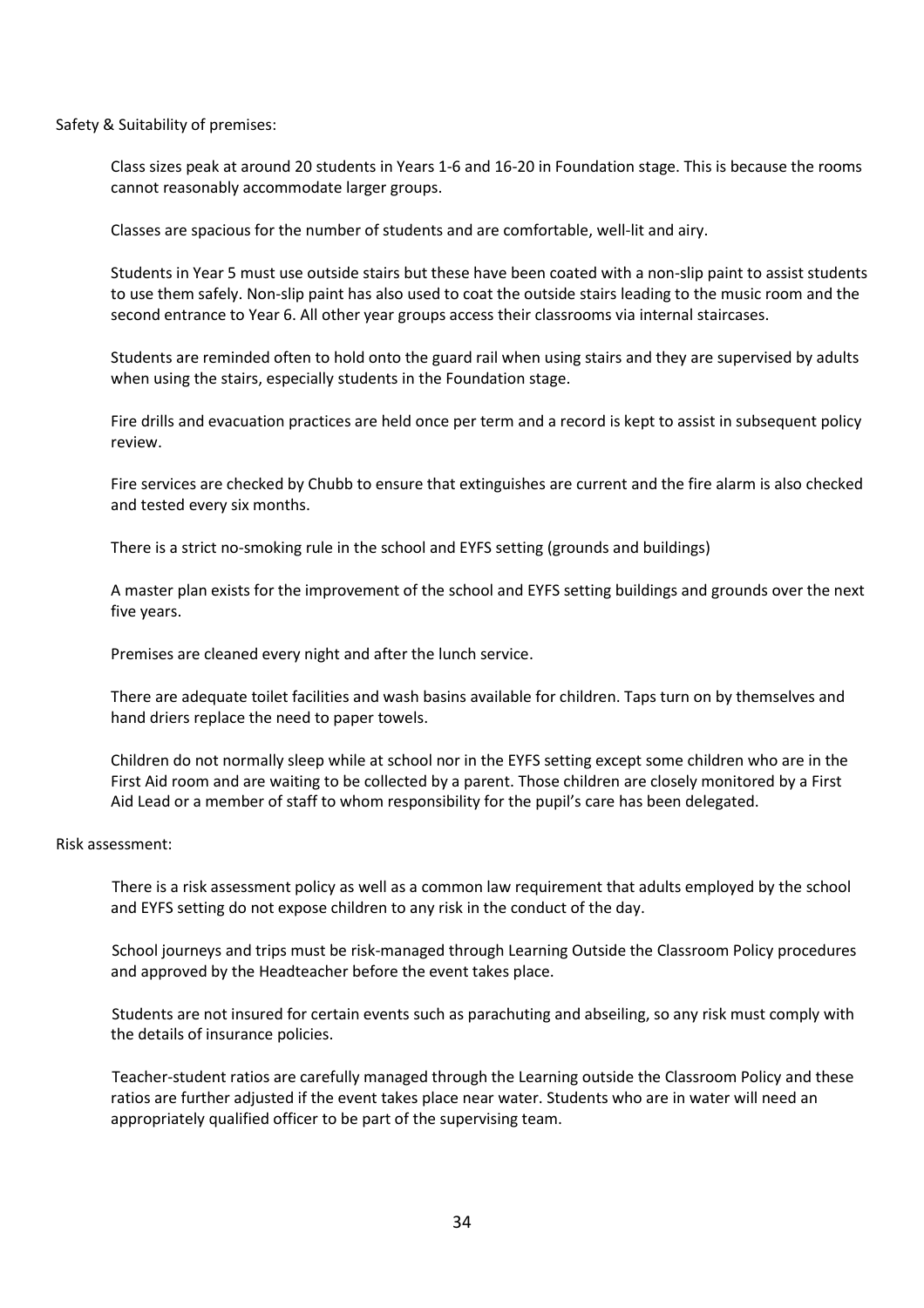SEND:

The school and EYFS setting has an identified SENCO – Mrs Stewart.

The School and EYFS setting has an Accessibility Plan and a Special Education Need policy to assist with the induction of students into the school and EYFS setting and to assist them to achieve their best.

The school and EYFS setting SENCO assists parents to access appropriate external support and is a 'gatekeeper' for parents to use.

The school and EYFS setting has forensic internal and external assessment processes which govern the monitoring of students who are governed by SEN or otherwise require an IEP.

Information & Records:

Records are kept confidentially and in lockable cupboards and filing cabinets.

No information about specific students is given out and courts may only access information through a subpoena.

Approved officers may access records according to the nature of the investigation they are conducting (eg Section 47)

Student medical records are kept until the child turns 25 years. Attendance registers are kept for ten (10) years.

Information is forwarded to the child's new school and EYFS setting once a Transfer Note has been received from the new school and EYFS setting.

The school and EYFS setting cooperates with appropriate authorities in the release of information such as in Section 47 inquiries made by the Social Services

Information about the child:

Our Engage database has full details about each child (full name, date of birth, name and address of parents/carers, contact adults in case of an emergency, details of whom the child normally lives)

The central personal file of each pupil contains information about enrolment, medical forms and other relevant details

#### Information for parents/Carers:

The school and EYFS setting publishes a range of booklets: annual Parent Handbook, newsletters, Headteacher's Updates, Transition documents for children starting Nursery, Year One and Year Three, details of policies, timetables, homework support, and how parents can access more information

There are three parent-teacher interviews each year, welcoming events early in the academic year, individual parent meetings, informal conversations as the child arrives at school and EYFS setting (a member of school staff monitors the front gate every morning and many afternoons), and PTA events (including general meetings)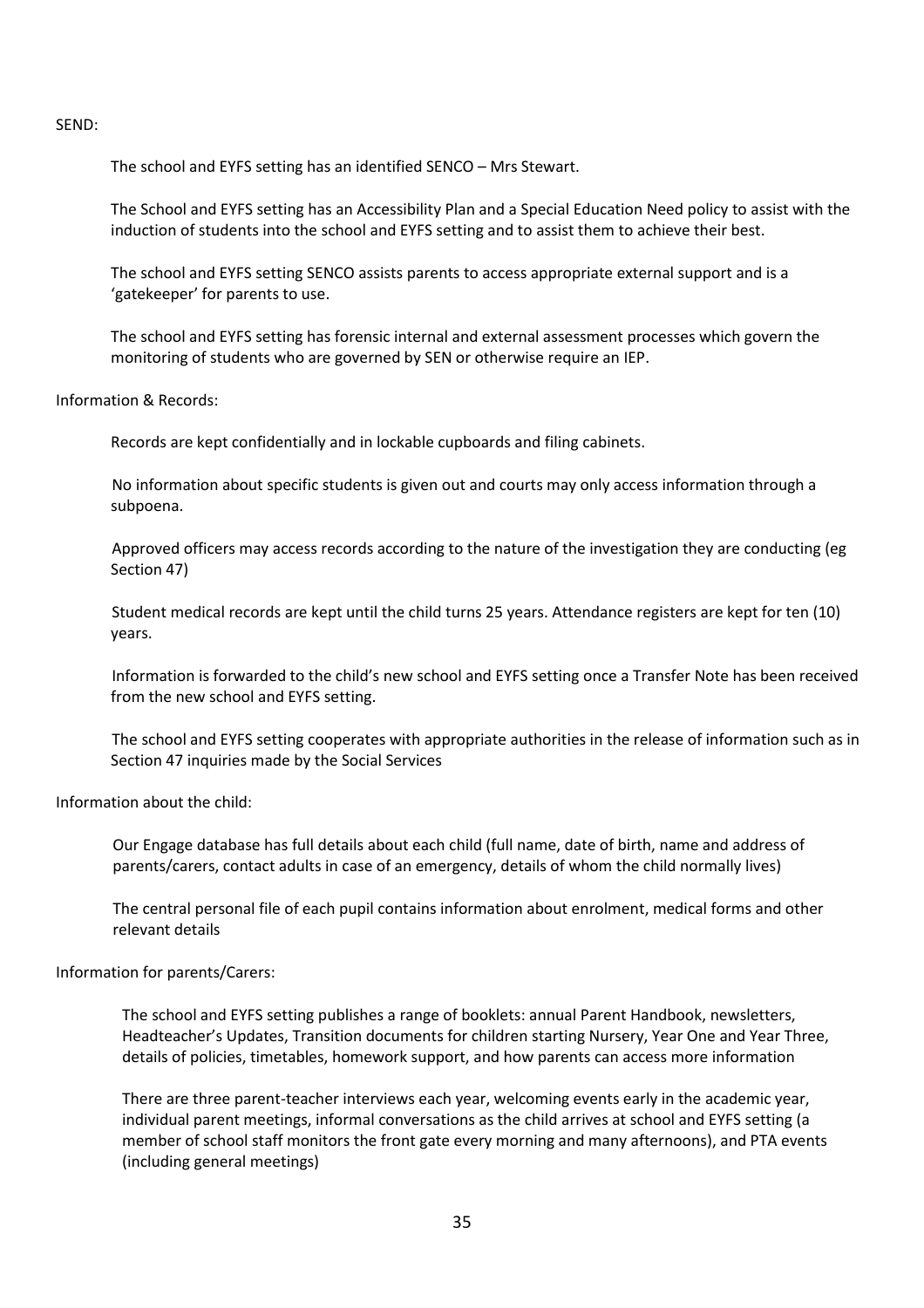## Complaints:

There is a separate Complaints Policy which outlines the three-stage process by which a complaint from a parent or other person is handled.

Stage One (informal complaint) most complaints and concerns can be dealt with at the informal stage with dialogue in the form of a phone call, email or meeting. If the complainant is not satisfied by the outcome of the informal stage the matter proceeds to the next stage.

Stage Two (formal written complaint) must be resolved in five working days (Term time only)

Stage Three (formal panel hearing level) must be resolved within ten working days (Term time only).

Records of the complaints are kept in the Headteacher's office along with how they were resolved.

The Complaints Management process is on the Ashton House website. This includes the right of parents to seek external support in mediation or arbitration.

## Transporting children:

The school and EYFS setting runs a bus in the morning and afternoon. Qualified drivers run the bus and they collect students from the door and drop them off again at their door. Parents can notify the School Officer if there is a change to bus use.

## Dismissing children:

Pupils from Years 1 -6 are dismissed at the end of the day from the playground and a separate point is used for pupils in the Early Years Foundation Stage.

Teachers transfer duty of care to a caregiver who is recognised by the school and EYFS setting as an appropriate person. Children are not released if the teacher does not know the adult unless the parents have previously informed the school and shared an agreed password.

Children are not permitted to leave the premises and go to an adult who is sitting in a car and are not permitted to cross Eversley Crescent by themselves.

Students in Years 5 & 6 may be permitted to go home alone as long as their parents have provided written permission and the door teacher thinks that it is safe to do so.

Students who are not collected by 3.45pm are sent to the After School care facility to wait for their parents/carers.

## Photography/Images:

A separate policy exists on this matter. Images of children will only be used, with parental consent, when the use meets the description laid down in the policy such as for use on student records, portfolios, and the school and EYFS setting year book. Extraordinary use however will only be permitted once parent approval has been received.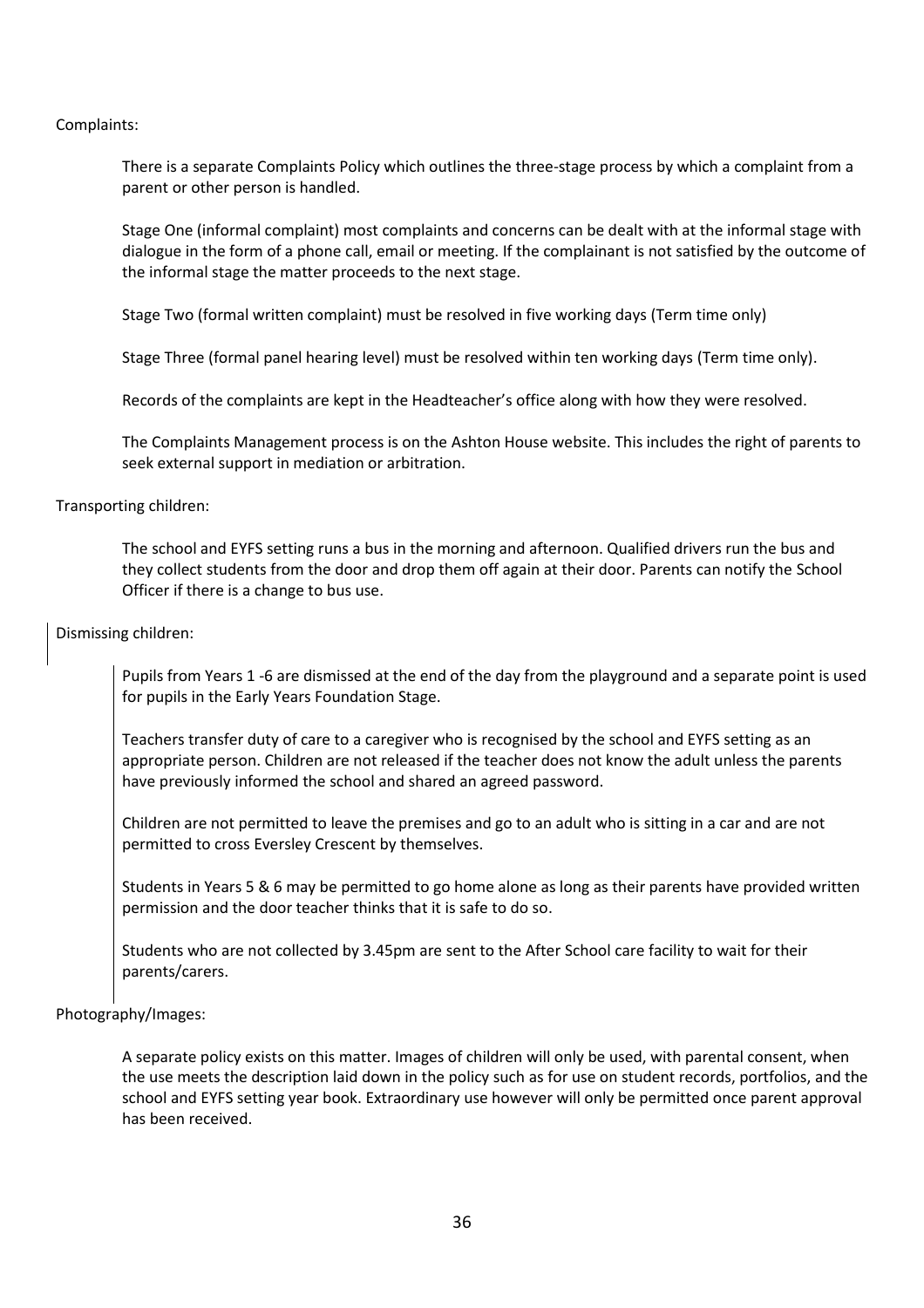## Cyber Safety:

Mobile phones, including phones with cameras and personal tablets must not be used during teaching time within the school and EYFS setting and no staff should access devices during contact time with pupils or in public places within the school and EYFS setting.

Lessons in cyber safety are conducted in IT classes and through PSHE lessons.

There is a safe Internet Use agreement that students must sign before having access to the internet at school.

Parents are reminded about the correct use of the Internet at home and there is contact with the home is breaches of internet protocols are discovered (even if they take place at home)

## **EYFS –**

Additional Requirements

The safeguarding policy which applies to the rest of the school also applies to the EYFS and details our procedures for safeguarding in the EYFS. We will inform Ofsted immediately (same day) or as soon as is practicably possible of any allegations of serious harm or abuse by any person whether committed on the premises or elsewhere.

Missing Child Procedures:

A separate policy exists on this matter.

A child who goes missing from school and EYFS setting may be an indicator of possible abuse. There is a strict time constrained process in searching for a missing child. This includes localised and then wider searches, notifying parents and the police, documenting the matter, and possibly implementing a Crisis Management process (see policy).

A follow-up review takes place in order to minimise the risk of a reoccurrence of the incident.

#### Secure premises:

The school and EYFS setting is surrounded by fences, walls and secure gates to minimise unauthorized access to the grounds.

Closed circuit monitoring is also in place to monitor the front gates and front doors.

#### Preventing radicalism:

The Counter-Terrorism and Security Act (2015) places a duty on school and EYFS settings to have due regard for the need to prevent people from being drawn into terrorism.

The school and EYFS setting's Safeguarding Policy addresses that requirement and the need to reduce the exposure of children to harm and abuse that comes from this feature.

The DSL is the lead officer in Prevent and the school and EYFS setting has undergone training in this area through staff meetings and on-line.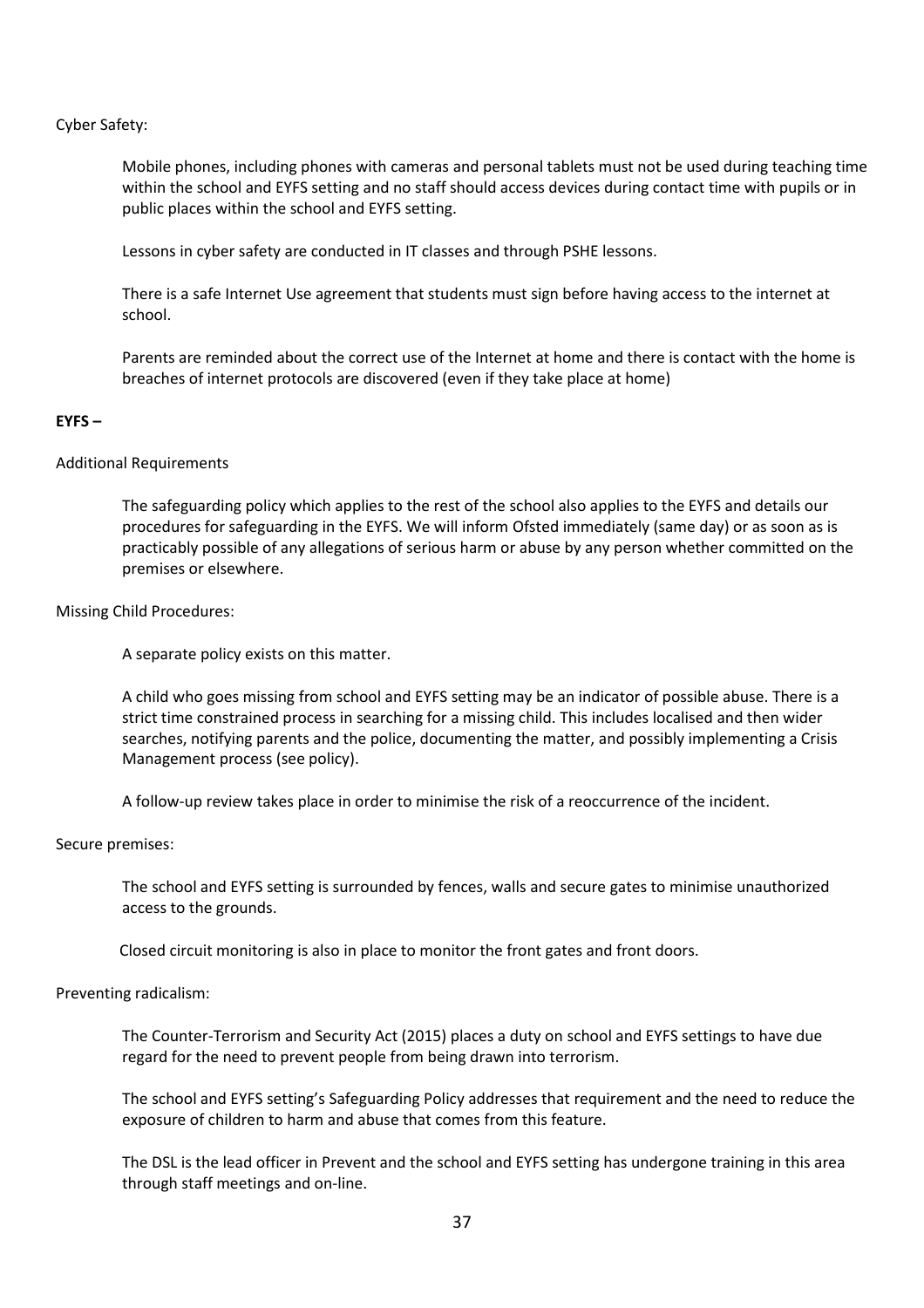The school and EYFS setting addresses extremist views through current affairs, Philosophy, PSHE and other relevant learning areas.

Staff are alert to statements and behaviour that may lead to radicalisation and the school may refer a child to the Channel programme.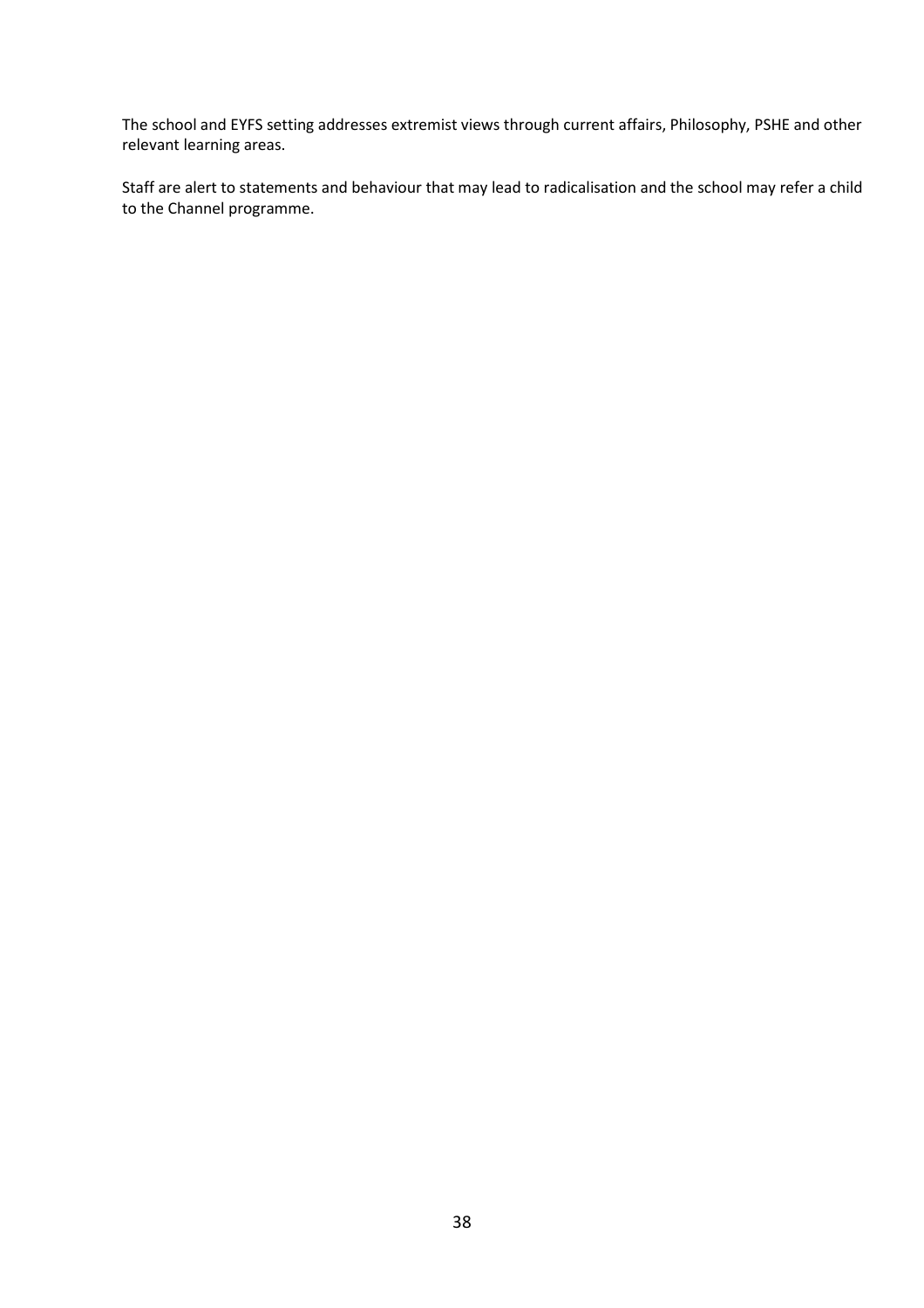## **Safeguarding Policy**

I confirm that I have received, read and understood the Safeguarding Policy. I understand my responsibilities as described in this policy. Should I have any questions about the policy, I understand that I can discuss these with the School's Designated Safeguarding Lead or their Deputy.

Please return this document to the school office to retained.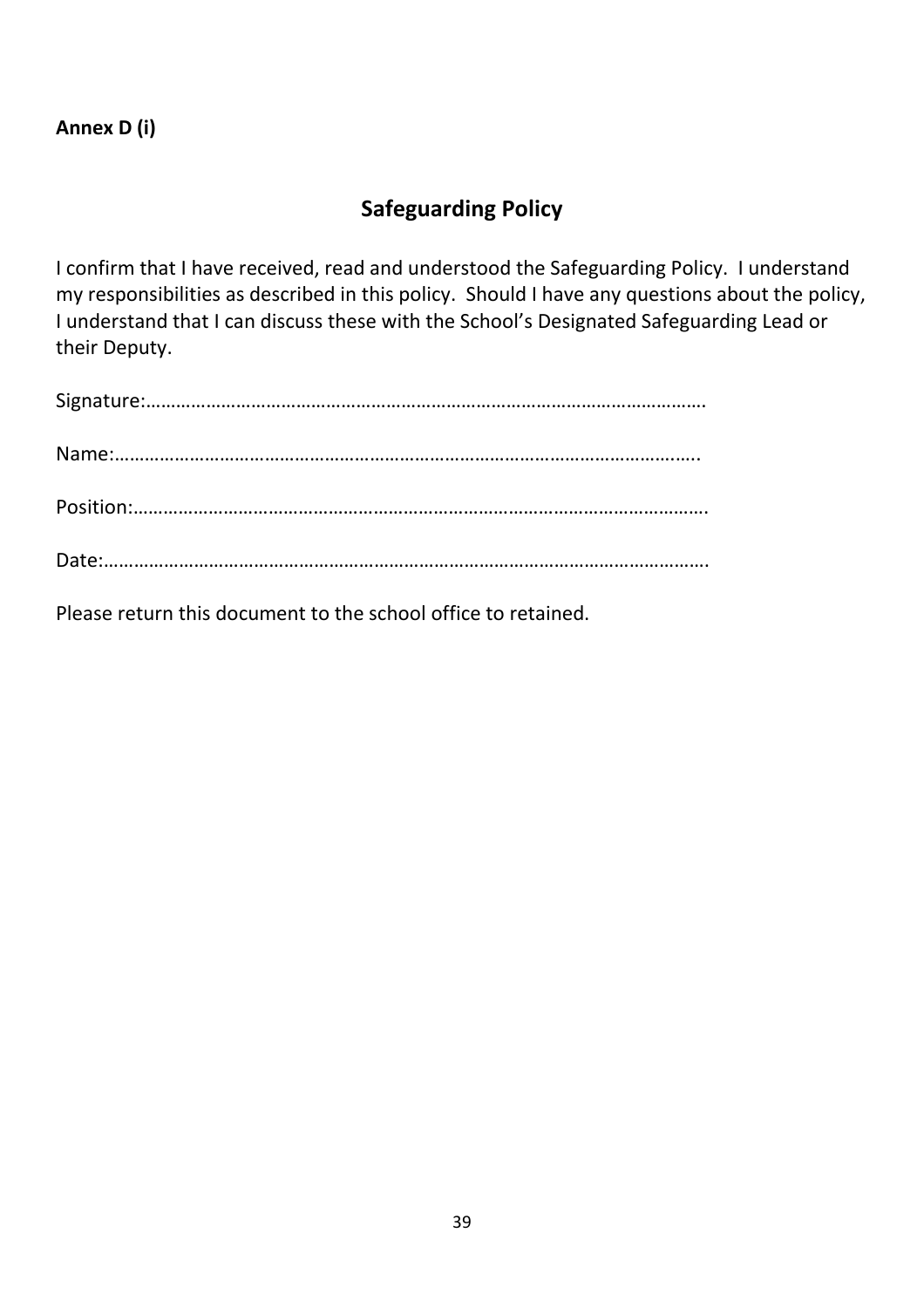## **Annex D (ii)**

## **Keeping Children Safe in Education Part 1 and Annex A**

I confirm that I have received, read and understood Keeping Children Safe in Education Part 1 and Annex A. I understand my responsibilities as described in this guidance. Should I have any questions about the guidance, I understand that I can discuss these with the School's Designated Safeguarding Lead or their Deputy.

Please return this document to the school office to retained.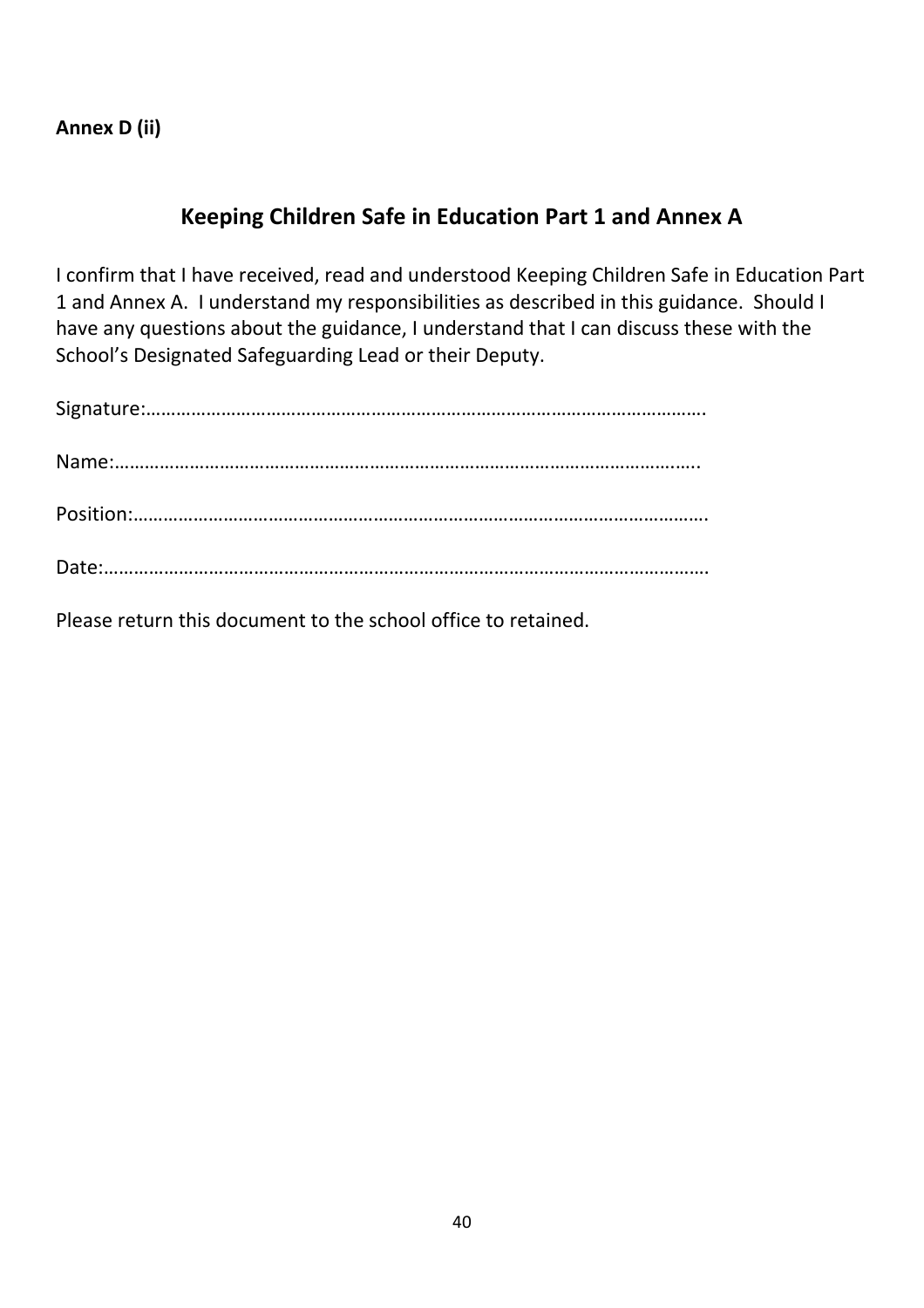## **Annex E**

## **Safeguarding Team**



The Safeguarding Team can be contacted out of term time at: [safeguarding@ashtonhouse.com](mailto:safeguarding@ashtonhouse.com)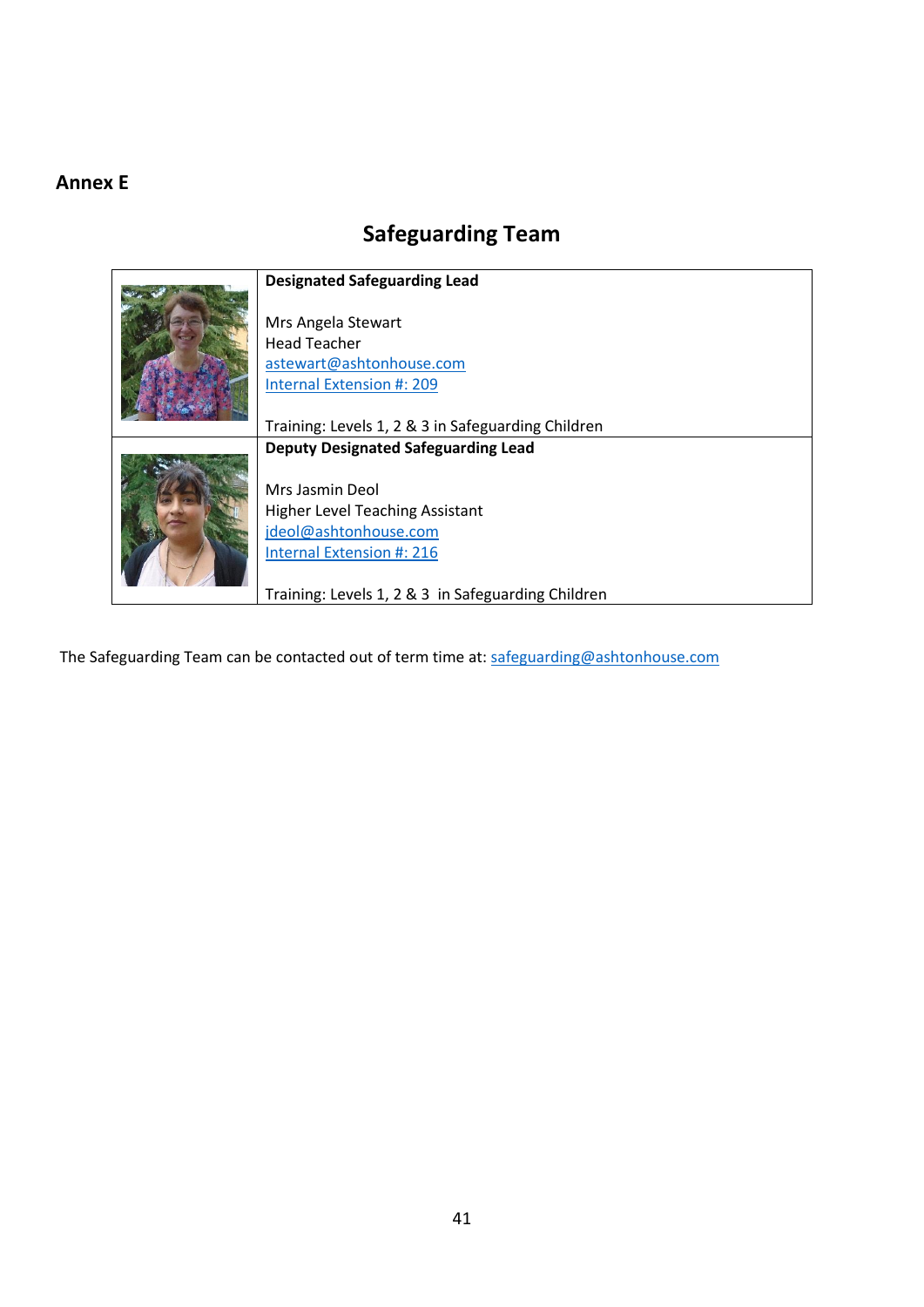## **Annex F**

| Job description for the Designated Safeguarding Lead (DSL and DDSLs)                                                                                            |                                                                                                                                                                                                                                                                                                                     |  |
|-----------------------------------------------------------------------------------------------------------------------------------------------------------------|---------------------------------------------------------------------------------------------------------------------------------------------------------------------------------------------------------------------------------------------------------------------------------------------------------------------|--|
| The school is committed to safeguarding and promoting the welfare of children and young people and expects all<br>staff and volunteers to share this commitment |                                                                                                                                                                                                                                                                                                                     |  |
| Summary of the<br>role                                                                                                                                          | To take lead responsibility for all child protection matters (including online safety)<br>$\bullet$<br>occurring at the school and to support all other staff in dealing with any child<br>protection concerns that arise.                                                                                          |  |
|                                                                                                                                                                 | To have the status and authority within the school to carry out the duties of the post<br>$\bullet$<br>including committing resources, and where appropriate, supporting and directing other<br>staff to safeguard and promote the welfare of pupils.                                                               |  |
|                                                                                                                                                                 | Whilst the activities of DSL can be delegated to appropriately trained deputies (DDSLs),<br>$\bullet$<br>the ultimate lead responsibility for child protection remains with the DSL. This lead<br>responsibility cannot be delegated.                                                                               |  |
|                                                                                                                                                                 | To promote and safeguard the welfare of pupils in the school.                                                                                                                                                                                                                                                       |  |
| <b>Main duties and</b><br>responsibilities                                                                                                                      | <b>Further specifics:</b>                                                                                                                                                                                                                                                                                           |  |
| <b>Managing referrals</b>                                                                                                                                       | You are expected to:                                                                                                                                                                                                                                                                                                |  |
|                                                                                                                                                                 | refer all cases of suspected abuse of any pupil at the school to the local authority<br>$\bullet$<br>children's social care;                                                                                                                                                                                        |  |
|                                                                                                                                                                 | support staff who make referrals to local authority children's care;<br>$\bullet$                                                                                                                                                                                                                                   |  |
|                                                                                                                                                                 | refer cases to the Channel programme where there is a radicalisation concern;<br>$\bullet$                                                                                                                                                                                                                          |  |
|                                                                                                                                                                 | support staff who make referrals to the Channel programme;<br>$\bullet$                                                                                                                                                                                                                                             |  |
|                                                                                                                                                                 | refer cases where a person is dismissed or left due to risk/harm to a child to Disclosure<br>$\bullet$<br>and Barring Service (DBS); and                                                                                                                                                                            |  |
|                                                                                                                                                                 | refer cases where a crime has been committed to the Police.<br>$\bullet$                                                                                                                                                                                                                                            |  |
| Work with others                                                                                                                                                | You are expected to:                                                                                                                                                                                                                                                                                                |  |
|                                                                                                                                                                 | act as a point of contact with the Local Safeguarding Children Board/safeguarding<br>$\bullet$<br>partners;                                                                                                                                                                                                         |  |
|                                                                                                                                                                 | liaise with the Principal to inform him of issues; especially ongoing enquiries under<br>$\bullet$<br>section 47 of the Children Act 1989 and police investigations;                                                                                                                                                |  |
|                                                                                                                                                                 | as required, liaise with the "case manager" (as per Part 4 of KCSIE) and the designated<br>$\bullet$<br>officer (LADO) at the local authority for child protection concerns in cases which<br>concern a staff member;                                                                                               |  |
|                                                                                                                                                                 | liaise with staff (especially pastoral support staff, IT staff, First Aiders, and the named<br>$\bullet$<br>persons with oversight for SEND) on matters of safety and safeguarding (including<br>online and digital safety) and when deciding whether to make a referral by liaising with<br>relevant agencies; and |  |
|                                                                                                                                                                 | to act as a source of support, advice and expertise for all staff.                                                                                                                                                                                                                                                  |  |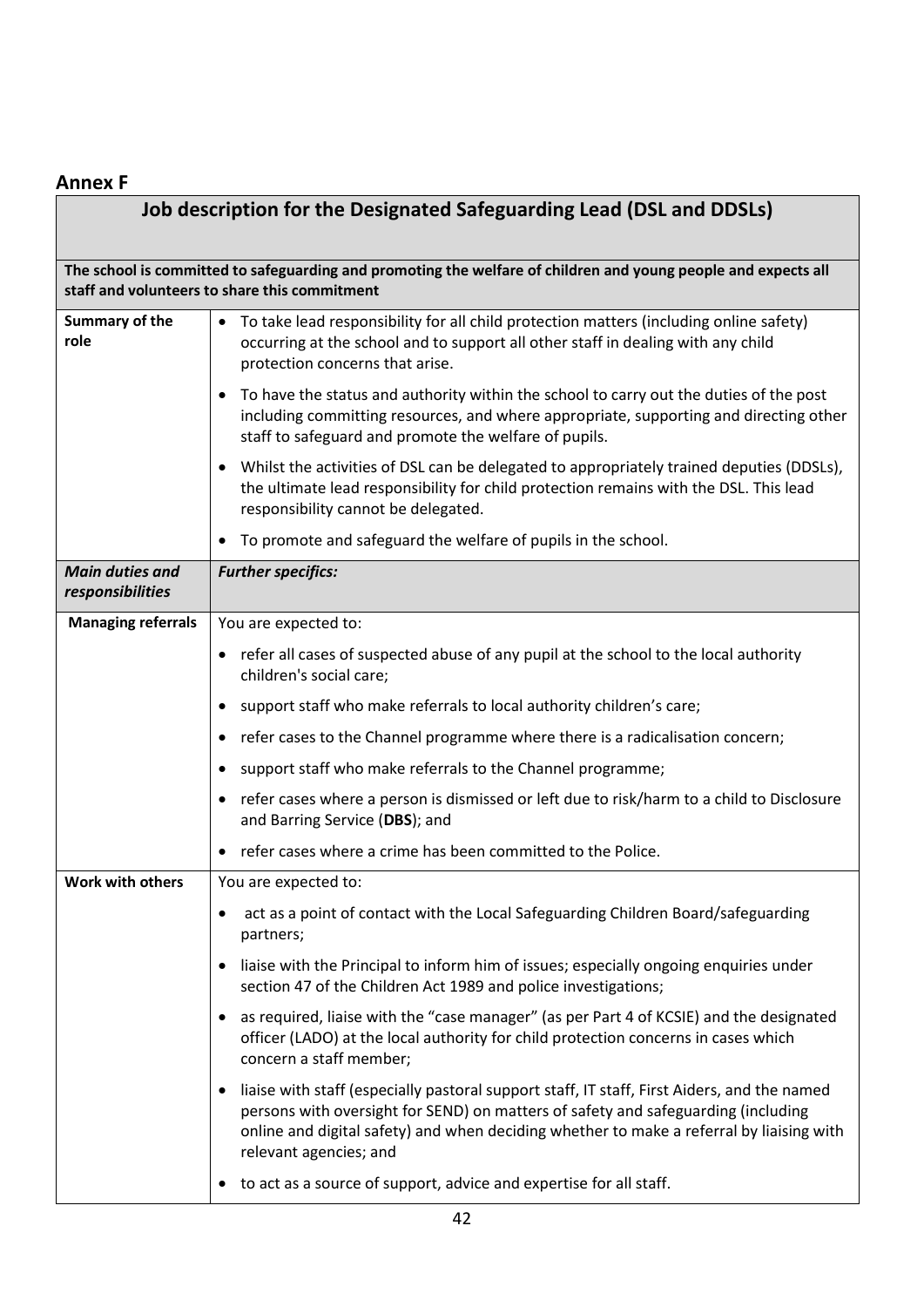| <b>Training</b>          | You are expected to ensure your child protection training and that of the DDSLs is<br>sufficient and appropriate to provide the knowledge and skills required to carry out this<br>role. This training must be updated every two years. All members of the DSL team should<br>also undertake Prevent awareness training. |
|--------------------------|--------------------------------------------------------------------------------------------------------------------------------------------------------------------------------------------------------------------------------------------------------------------------------------------------------------------------|
|                          | In addition to the formal training, the knowledge and skills of members of the DSL team<br>should be supplemented and refreshed at least on an annual basis to allow them to<br>understand and keep up with any developments relevant to their role in order to:                                                         |
|                          | understand the assessment process for providing early help and statutory intervention,<br>including local criteria for action and local authority children's social care referral<br>arrangements;                                                                                                                       |
|                          | have a working knowledge of how local authorities conduct a child protection case<br>$\bullet$<br>conference and a child protection review conference and be able to attend and<br>contribute to these effectively when required to do so;                                                                               |
|                          | • ensure each member of staff has access to, and understands, the school or school's<br>child protection policy and procedures, especially new and part-time staff;                                                                                                                                                      |
|                          | be alert to the specific needs of children in need, those with special educational needs<br>$\bullet$<br>and young carers;                                                                                                                                                                                               |
|                          | • understand relevant data protection legislation and regulations, especially the Data<br>Protection Act 2018 and the General Data Protection Regulation;                                                                                                                                                                |
|                          | understand the importance of information sharing, both within the school, and with the<br>$\bullet$<br>LSCP, other agencies, organisations and practitioners;                                                                                                                                                            |
|                          | be able to keep detailed, accurate, secure written records of concerns and referrals;<br>$\bullet$                                                                                                                                                                                                                       |
|                          | understand and support the school with regards to the requirements of the Prevent<br>$\bullet$<br>duty and be able to provide advice and support to staff on protecting children from the<br>risk of radicalisation;                                                                                                     |
|                          | be able to understand the unique risks associated with online safety and be confident<br>$\bullet$<br>that they have the relevant knowledge and up to date capability required to keep<br>children safe whilst they are online at school;                                                                                |
|                          | be able to recognise the additional risks that children with SEN and disabilities (SEND)<br>face online, for example, from online bullying, grooming and radicalisation and are<br>confident they have the capability to support SEND children to stay safe online;                                                      |
|                          | obtain access to resources and attend any relevant or refresher training courses; and<br>$\bullet$                                                                                                                                                                                                                       |
|                          | encourage a culture of listening to pupils and taking account of their wishes and<br>٠<br>feelings, among all staff, in any measures the school may put in place to protect them.                                                                                                                                        |
| <b>Raising awareness</b> | You are expected to:                                                                                                                                                                                                                                                                                                     |
|                          | ensure that the school's child protection policies are known, understood and used<br>٠<br>appropriately;                                                                                                                                                                                                                 |
|                          | ensure the school's safeguarding policy is reviewed annually (as a minimum) and the<br>$\bullet$<br>procedures and implementation are updated and reviewed regularly, and work with<br>the Proprietor regarding this,                                                                                                    |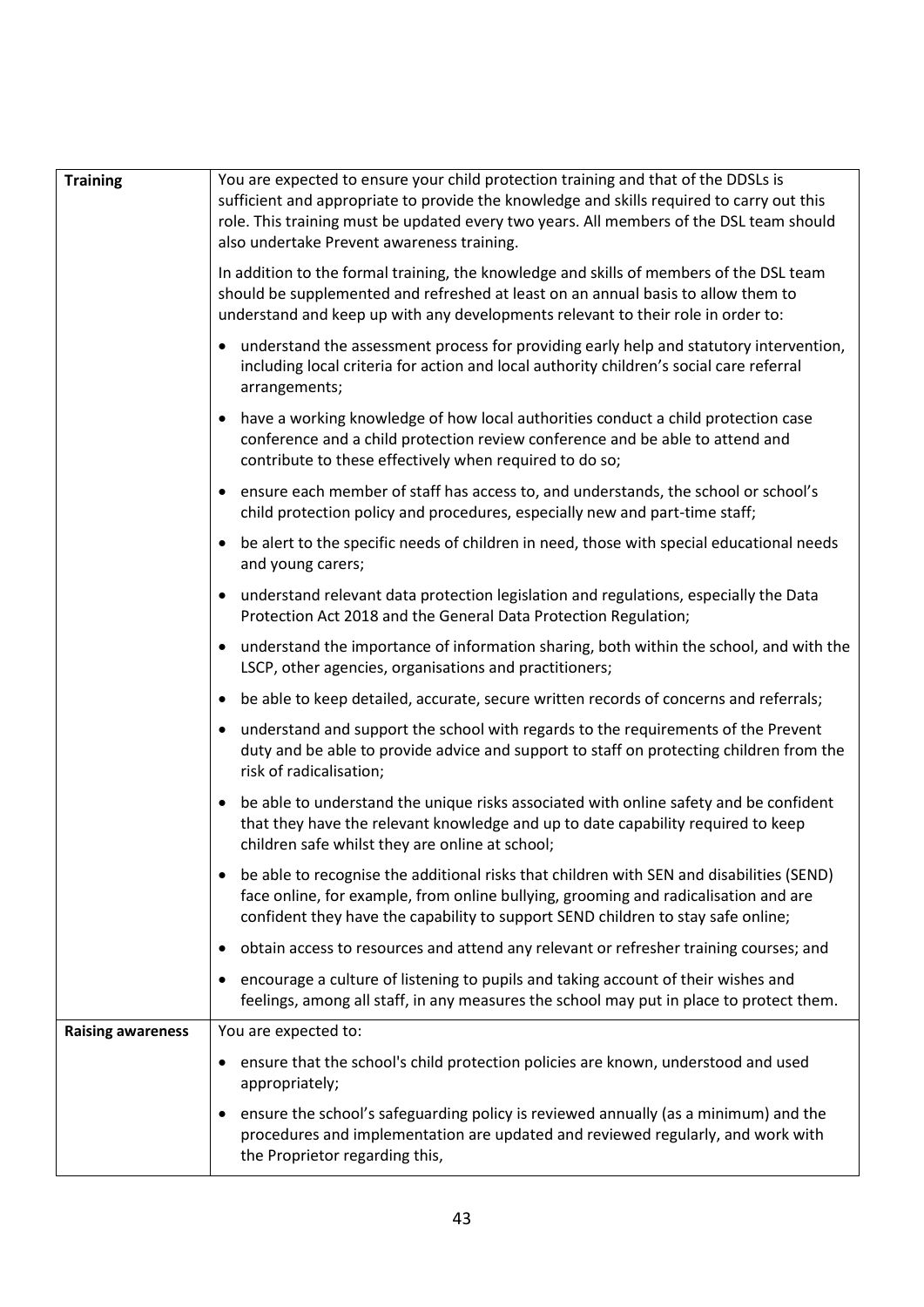|                           | ensure the safeguarding policy is available publicly and parents are aware of the fact<br>$\bullet$<br>that referrals about suspected abuse or neglect may be made and the role of the school<br>in this; and |
|---------------------------|---------------------------------------------------------------------------------------------------------------------------------------------------------------------------------------------------------------|
|                           | link with the LSCP/Safeguarding Partnerships arrangements to make sure staff are<br>$\bullet$<br>aware of any training opportunities and the latest local policies on local safeguarding<br>arrangements      |
| Child protection<br>files | You are expected to:                                                                                                                                                                                          |
|                           | ensure that when a pupil leaves the school their child protection file is transferred to<br>$\bullet$<br>the new school or college as soon as possible;                                                       |
|                           | ensure child protection files are transferred separately from the pupil's main file in a<br>secure manner and confirmation of receipt is received from the destination school or<br>college;                  |
|                           | consider whether it is appropriate to share any information with the new school or<br>$\bullet$<br>college in advance of pupil leaving                                                                        |
| Availability              | You are expected to:                                                                                                                                                                                          |
|                           | ensure during term time either the Designated Safeguarding Lead (or a deputy) will<br>$\bullet$<br>always be available during school hours ( $9$ am $-6$ pm) to discuss any safeguarding<br>concerns; and     |
|                           | Arrange adequate and appropriate cover arrangements for any out of hours/out of<br>term activities.                                                                                                           |